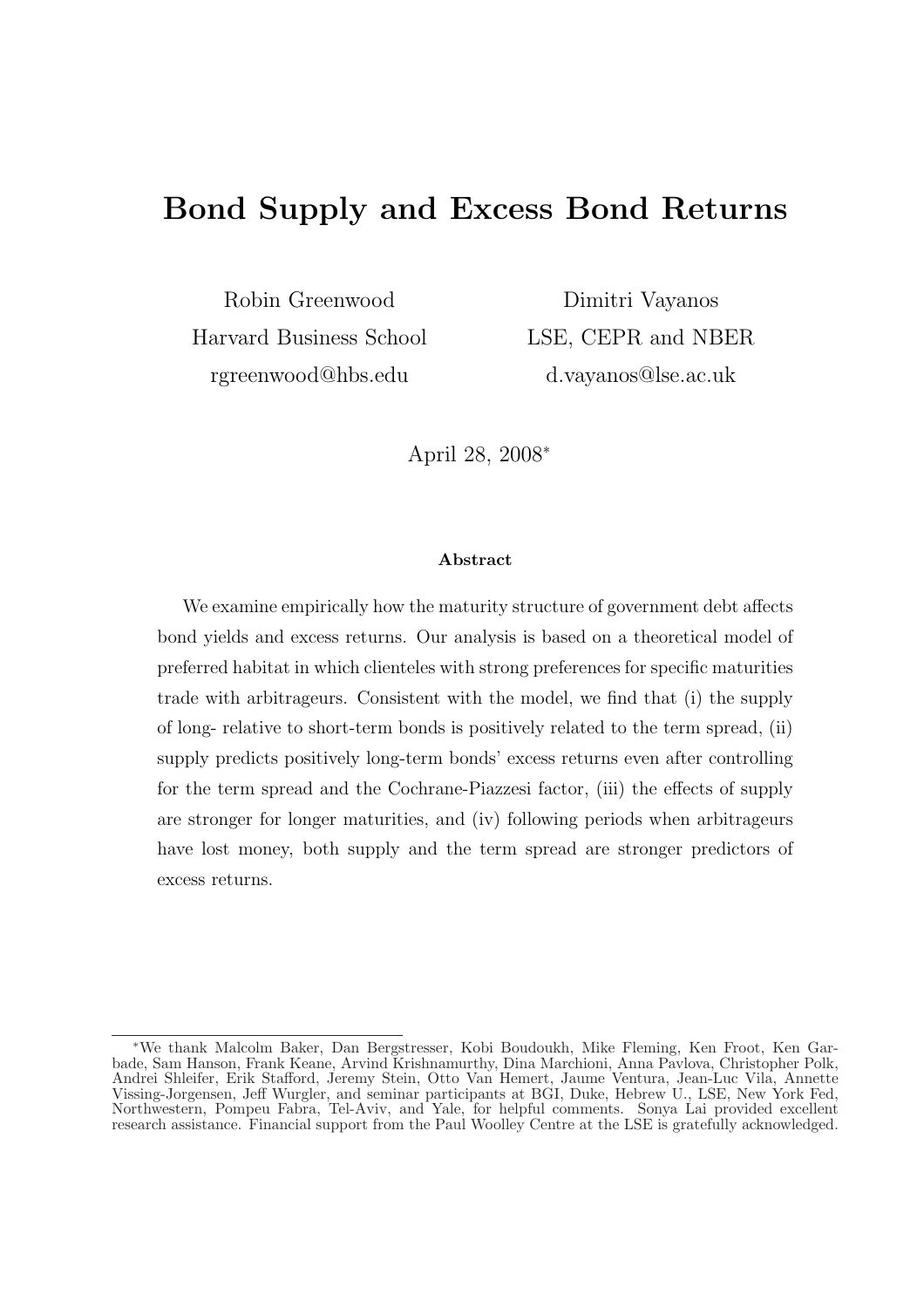# Bond Supply and Excess Bond Returns

#### Abstract

We examine empirically how the maturity structure of government debt affects bond yields and excess returns. Our analysis is based on a theoretical model of preferred habitat in which clienteles with strong preferences for specific maturities trade with arbitrageurs. Consistent with the model, we find that (i) the supply of long- relative to short-term bonds is positively related to the term spread, (ii) supply predicts positively long-term bonds' excess returns even after controlling for the term spread and the Cochrane-Piazzesi factor, (iii) the effects of supply are stronger for longer maturities, and (iv) following periods when arbitrageurs have lost money, both supply and the term spread are stronger predictors of excess returns.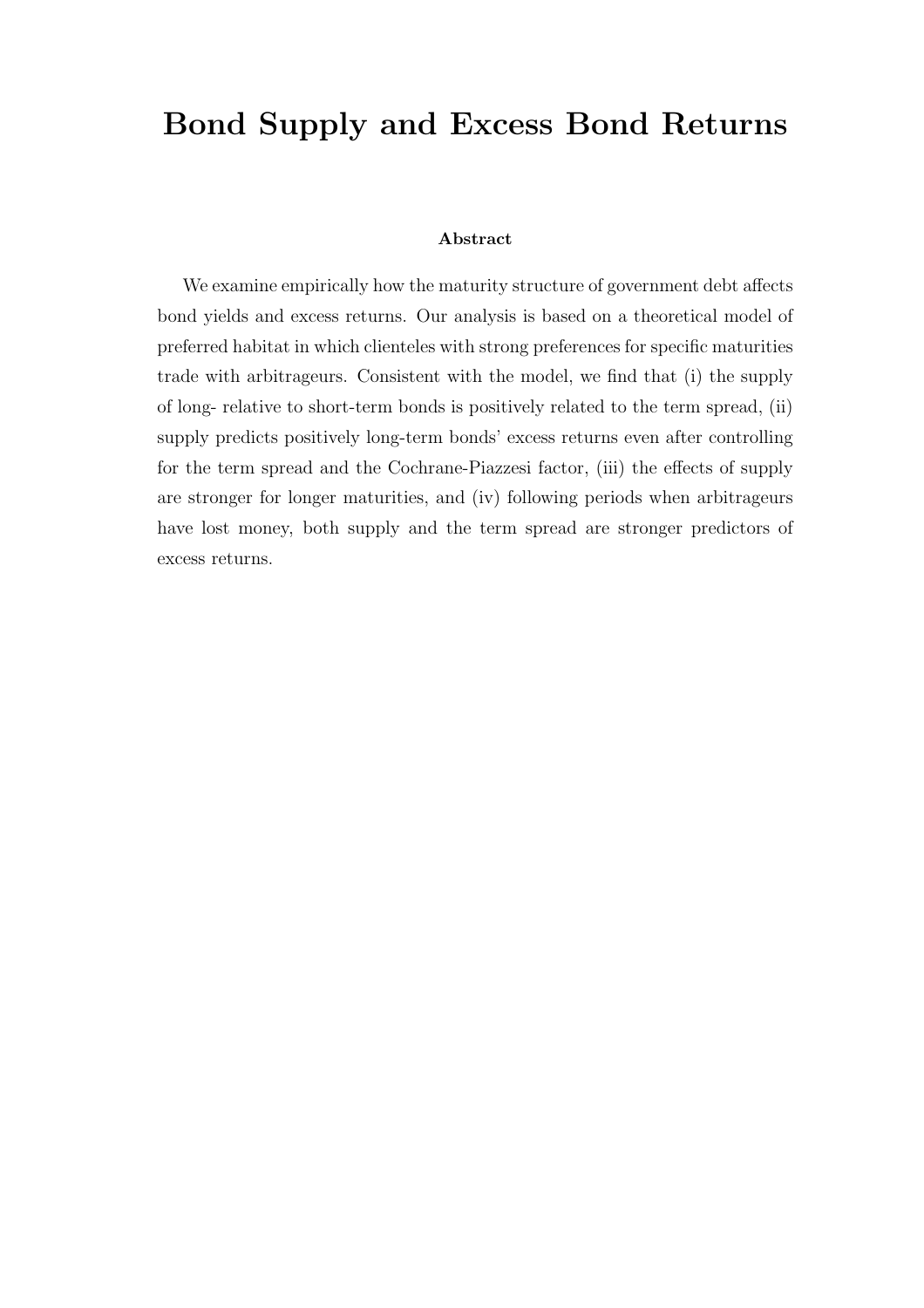# 1 Introduction

How does the maturity structure of government debt affect interest rates? If, for example, the government raises the supply of long- relative to short-term bonds, would this impact the spread between long and short rates (term spread)? According to standard representativeagent models, there should be no effect because of Ricardian equivalence (Barro 1974). Intuitively, the consumption of the representative agent, and hence interest rates, depend on government spending but not on how spending is financed.

The irrelevance result is at odds with a view held by practitioners and emphasized in early term-structure theories (e.g., Culbertson 1957, Modigliani and Sutch 1966). According to that view, the term structure involves investor clienteles with preferences for specific maturities. The yield for each maturity is influenced by the demand of the corresponding clientele and the supply of bonds with that maturity. And while clienteles can substitute to maturities away from their "preferred habitat," such substitution is imperfect.

Determining whether or not maturity structure affects interest rates is relevant for public policy and asset pricing. On the policy front, maturity structure could be used by the government as a tool to reduce financing costs and raise aggregate welfare. On the assetpricing front, maturity structure could be a predictor of long-term bonds' excess returns relative to short-term bonds.

In this paper we examine empirically how maturity structure affects bond yields and excess returns. We derive our predictions from a theoretical model of preferred habitat. Drawing on Vayanos and Vila (2007), we assume that clienteles with strong preferences for specific maturities trade with arbitrageurs. Absent arbitrageurs, the markets for different maturities are segmented, and yields are determined by local demand and supply. Arbitrageurs integrate markets, rendering the term structure arbitrage-free. But because they are risk averse, demand and supply affect prices. A basic prediction of the model is that an increase in the relative supply of long-term bonds lowers their prices, thus raising their yields and risk premia relative to short-term bonds. The model delivers further predictions concerning how changes in supply affect the cross section of bond maturities, and how the effects vary over time. For example, we link bond risk premia to arbitrageur risk aversion, and identify times when risk aversion is likely to be high. The data are consistent with the model's predictions.

Our empirical approach is to construct, in every month starting from 1952, measures of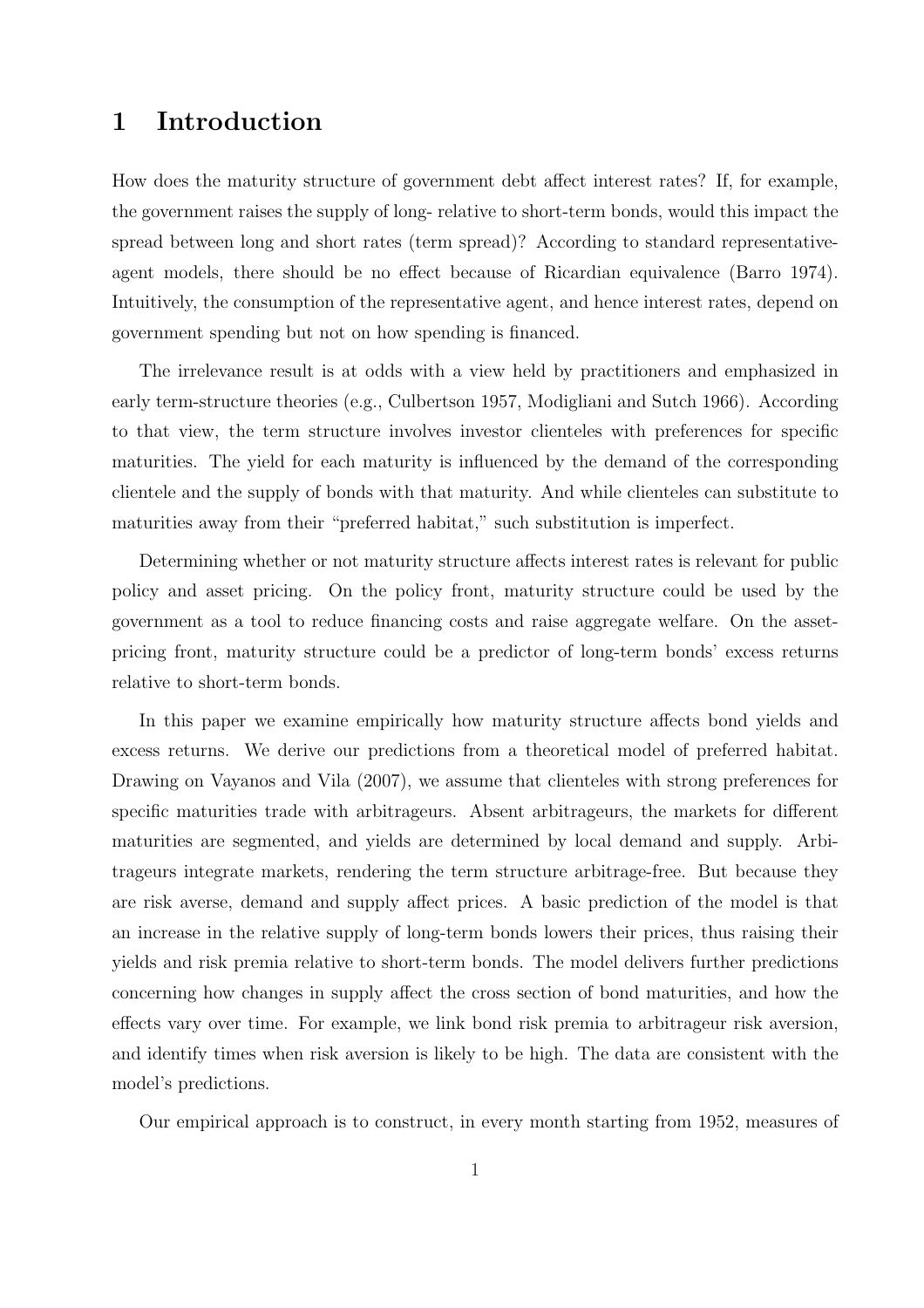the maturity structure of promised payments on government bonds, including both interest and principal. CRSP maintains a record of every bond issued since 1925, as well as its face value outstanding at the end of each month. This allows for precise estimates of the maturity structure of government debt. We relate these estimates to yield spreads, forward spreads, and subsequent excess bond returns.

Our findings are as follows. First, the relative supply of long-term bonds is positively related to the term spread. In general, this positive relationship can arise because high supply predicts that short rates will increase, or because it predicts that long-term bonds will earn high returns relative to short-term bonds. According to our model, the second explanation is correct, and this is confirmed by the data: the relative supply of long-term bonds is positively related to these bonds' subsequent excess returns, while being weakly negatively related to changes in short rates. The effects of supply on yield spreads and excess returns are significant: a one standard deviation increase in the relative supply of long-term bonds is associated with a 39 bps increase in the term spread and a 2.31 percent increase in long-term bonds' expected excess returns. Moreover, supply predicts returns even after controlling for other well-known predictors, such as yield spreads or forward rate spreads (e.g., Fama and Bliss 1987, Campbell and Shiller 1991) and the tent-shaped combination of forward rates (Cochrane and Piazzesi 2005). In fact, supply becomes the dominant predictor when returns are evaluated at horizons of three years or longer.

A third finding concerns the variation of the effects with bond maturity. Following an increase in the relative supply of long-term bonds, our model predicts that arbitrageurs hold more such bonds. Since long-term bonds are riskier than short-term bonds, arbitrageurs bear more interest-rate risk. Therefore, they require larger expected returns from all bonds, and especially so for longer maturities. Consistent with this prediction, we find that the effects of supply on yield spreads and long-term bonds' excess returns are stronger for longer maturities.

A fourth finding concerns the variation of the effects with arbitrageur risk aversion. Our model predicts that supply has stronger effects at times when arbitrageurs are more riskaverse, because at those times they are less able to absorb demand or supply imbalances. A related result concerns the predictive power of the term spread. In our model, the term spread predicts positively long-term bonds' excess returns: it is high, for example, when long-term bonds are in large supply, which is also when excess returns are high. The positive relationship between spread and excess returns is consistent with the evidence in Fama and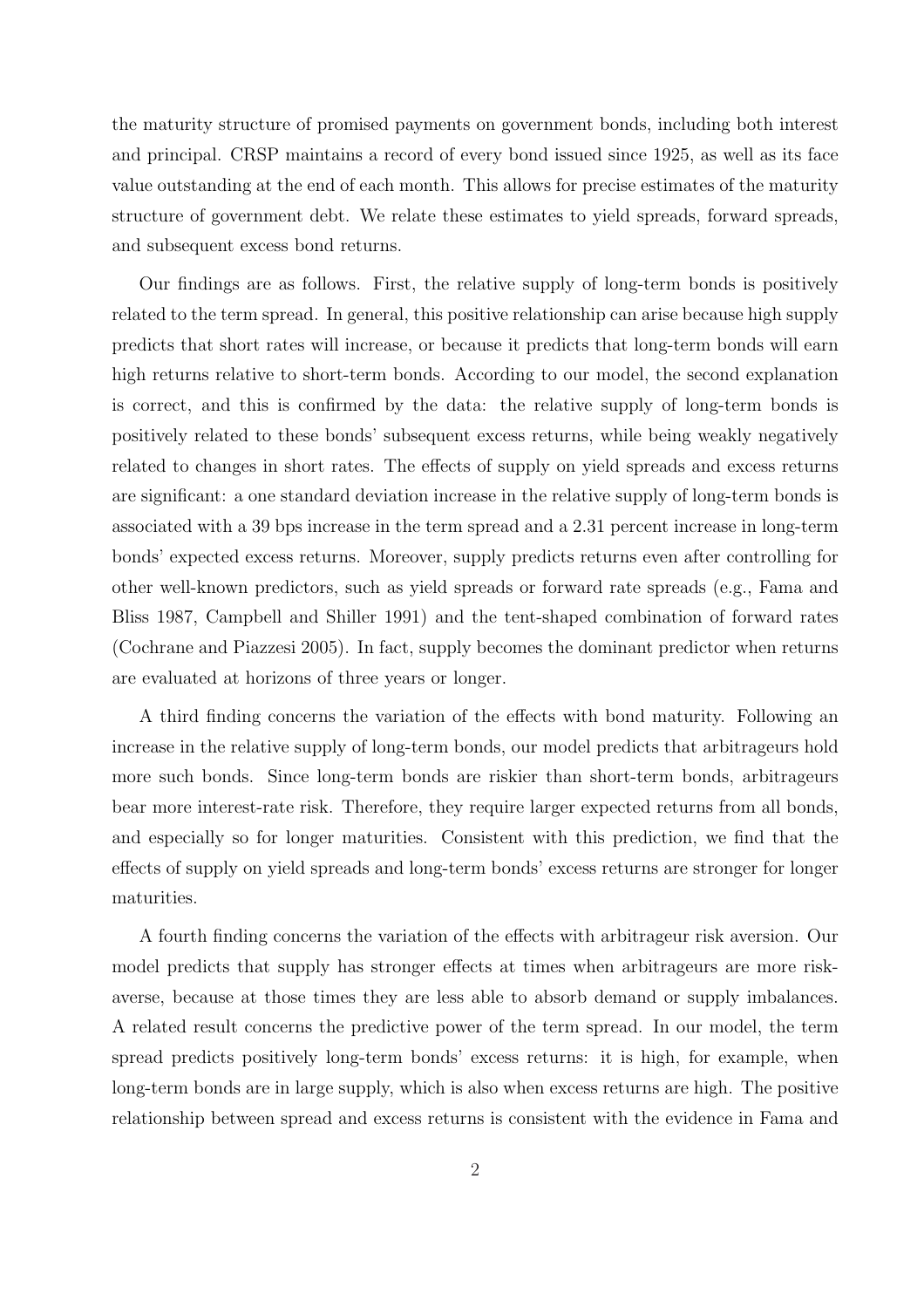Bliss. But our model has the novel prediction that this relationship should be stronger at times when arbitrageurs are more risk averse, because at those times they are less able to arbitrage away the excess returns.

To measure arbitrageur risk aversion, we use a proxy implied by the model. Because arbitrageurs absorb demand or supply imbalances across the term structure, they buy longterm bonds when these are cheap relative to short-term bonds. This occurs, for example, when long-term bonds are in large supply, and at those times the term structure slopes up. Therefore, arbitrageurs lose money when an upward-sloping term structure is followed by underperformance of long-term bonds relative to short-term bonds. Conversely, when the term structure slopes down, arbitrageurs sell long-term bonds, and lose money if these bonds subsequently outperform short-term bonds. If risk aversion increases following losses, it can therefore be proxied by the product of term-structure slope times long-term bonds' subsequent excess returns. Using this proxy, we confirm the implication of our model that supply and the term spread are stronger predictors of excess returns when risk aversion is high. These findings provide suggestive evidence for theories in which arbitrageur capital influences asset returns.<sup>1</sup>

One concern with our analysis is that the maturity structure of government debt is an endogenous variable, chosen by the government. One possible source of endogeneity is that the government chooses maturity structure to cater to clientele demands. For example, an increase in the demand for long-term bonds could push long rates down and induce the government to increase issuance at the long end.<sup>2</sup> Catering considerations would, in fact, reinforce our results: if supply is chosen to offset demand, it would appear to have a smaller effect than it truly does. On the other hand, other sources of endogeneity could call our results into question, if omitted macroeconomic variables move maturity structure and risk premia in the same direction. While acknowledging the endogeneity problem (and the need for further investigation), we note that (i) variation in maturity structure is not driven solely by macroeconomic variables but also by regulation, and (ii) evidence for large supply

<sup>&</sup>lt;sup>1</sup>See, for example, Shleifer and Vishny (1997), Kyle and Xiong (2001), Xiong (2001), Gromb and Vayanos (2002, 2007), Gabaix, Krishnamurthy and Vigneron (2007), Brunnermeier and Pedersen (2007), and He and Krishnamurthy (2007).

<sup>2</sup>Guibaud, Nosbusch and Vayanos (2007) study issuance policy in the presence of incomplete markets and investor clienteles. They show that a welfare-maximizing government tailors the maturity structure to the clientele mix, e.g., issuing more long-term bonds if the fraction of long-horizon investors increases. A supply response can also be generated by the private sector. Koijen, Van Hemert, and Van Nieuwerburgh (2007) show that households are more likely to take fixed-rate mortgages (effectively issuing long-term bonds) when long-term bonds are expensive relative to short-term bonds.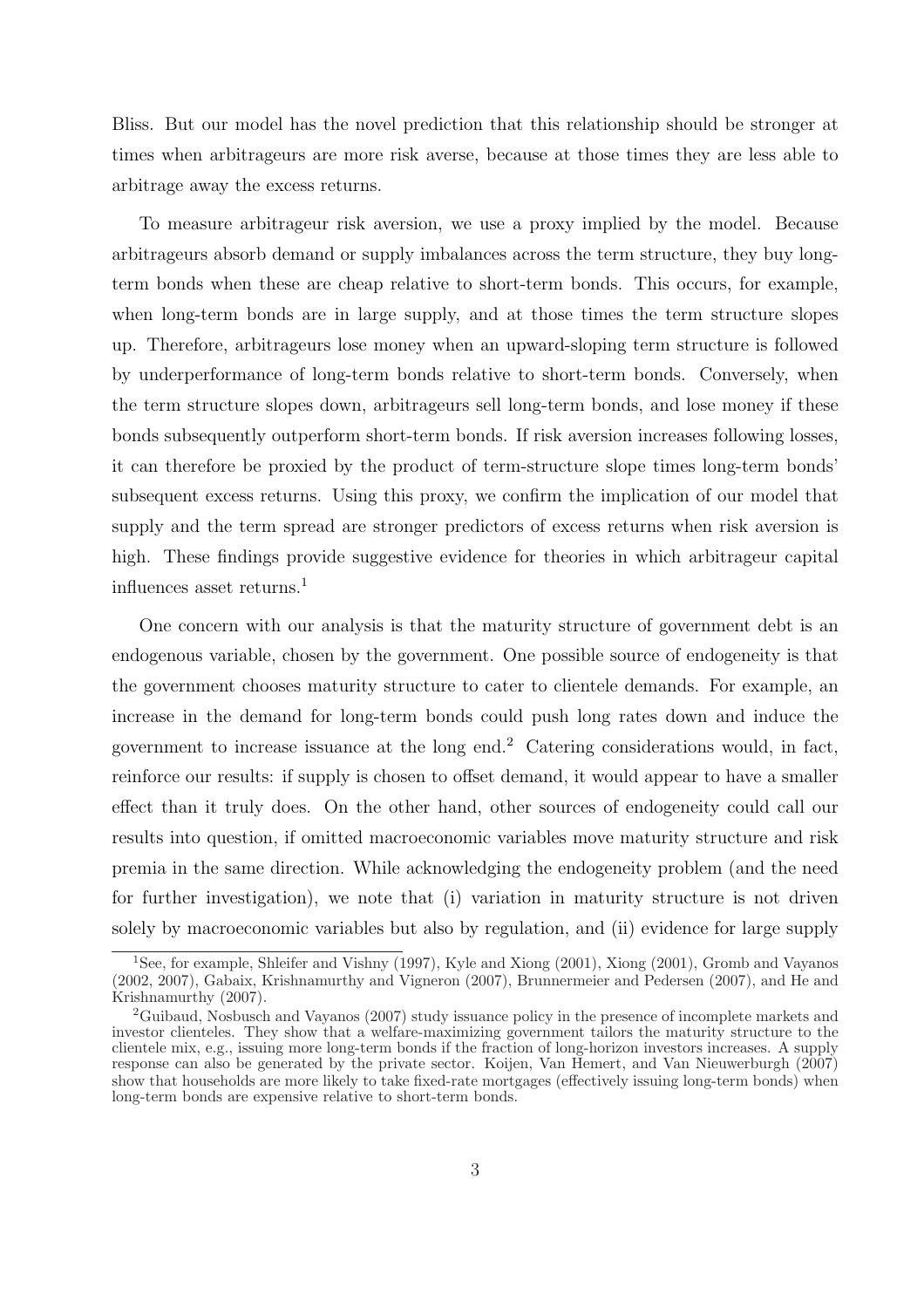effects that is less subject to endogeneity problems comes from announcements of changes in supply.<sup>3</sup> [[To be developed]]]

A number of papers examine the impact of maturity structure on interest rates in the context of US Operation Twist. During 1962-1964, the US Treasury and Federal Reserve tried to flatten the term structure by shortening the average maturity of government debt. The program, known as Operation Twist (OT), had dual objectives. By increasing shortterm rates, the government hoped to improve the balance of payments. By lowering long-term rates, the program was expected to stimulate economic growth via private investment. While the papers evaluating OT (e.g., Modigliani and Sutch 1966, Ross 1966, Wallace 1967, Van Horne and Bowers 1968, Holland 1969) reach different conclusions, none find strong evidence that the operation was effective. Our analysis differs in both data and methodology. We benefit from approximately forty more years of data, during which the average maturity of government debt varied at a scale much larger than during OT. We also consider explicitly the effect of supply on excess returns, while the previous literature considers only changes in yields during a short period. The focus on excess returns is important because changes in yields can be driven by expected future short rates. Finally, because we base our analysis on a theoretical model, we can test for predictions beyond the mere existence of a supply effect, e.g., how the effect depends on bond maturity and arbitrageur risk aversion.

Our findings are related to a number of recent papers documenting downward-sloping demand curves in bond and options markets. In a similar spirit to our paper, Krishnamurthy and Vissing-Jorgensen (2007) document a strong negative correlation between credit spreads and the debt-to-gdp ratio, arguing that this reflects a downward-sloping demand for Treasury debt. They also find larger effects for longer maturities, and interpret this as evidence that the private sector can offer good substitutes for short-term government bonds but less so for long-term ones. Fernald, Mosser and Keane (1994) and Kambhu and Mosser (2001) describe incidents where interest-rate hedging by mortgage or options traders during the 1990s affected the term structure. Baker and Wurgler (2005) show that government bonds comove more with large stocks with high earnings during "flights to quality," reflecting

 ${}^{3}$ Regarding (i), the decline in average maturity during 1963-1973, and the subsequent increase, was partly driven by the regulatory 4.5 percent ceiling in bonds' coupon rates. (See Section 3.1.) Regarding (ii), one recent example is the Treasury buyback program of 2000-2002. In January 2000, the Treasury announced its intention to buy back long-term bonds. Within three weeks of the announcement, yields on 30-year bonds dropped by 58 bps, while yields on 5-year notes dropped by only nine bps, and yields on 2-year notes rose by nine bps. The buyback program lasted from March 2000 to April 2002, and on average 14 percent of every targeted issue was bought back by the Treasury. (See Garbade and Rutherford 2007.) A second example is the discontinuation of the 30-year bond in late October 2001. Upon announcement, the bond's price soared from 102.56 to 107.88, a yield drop of 34 bps.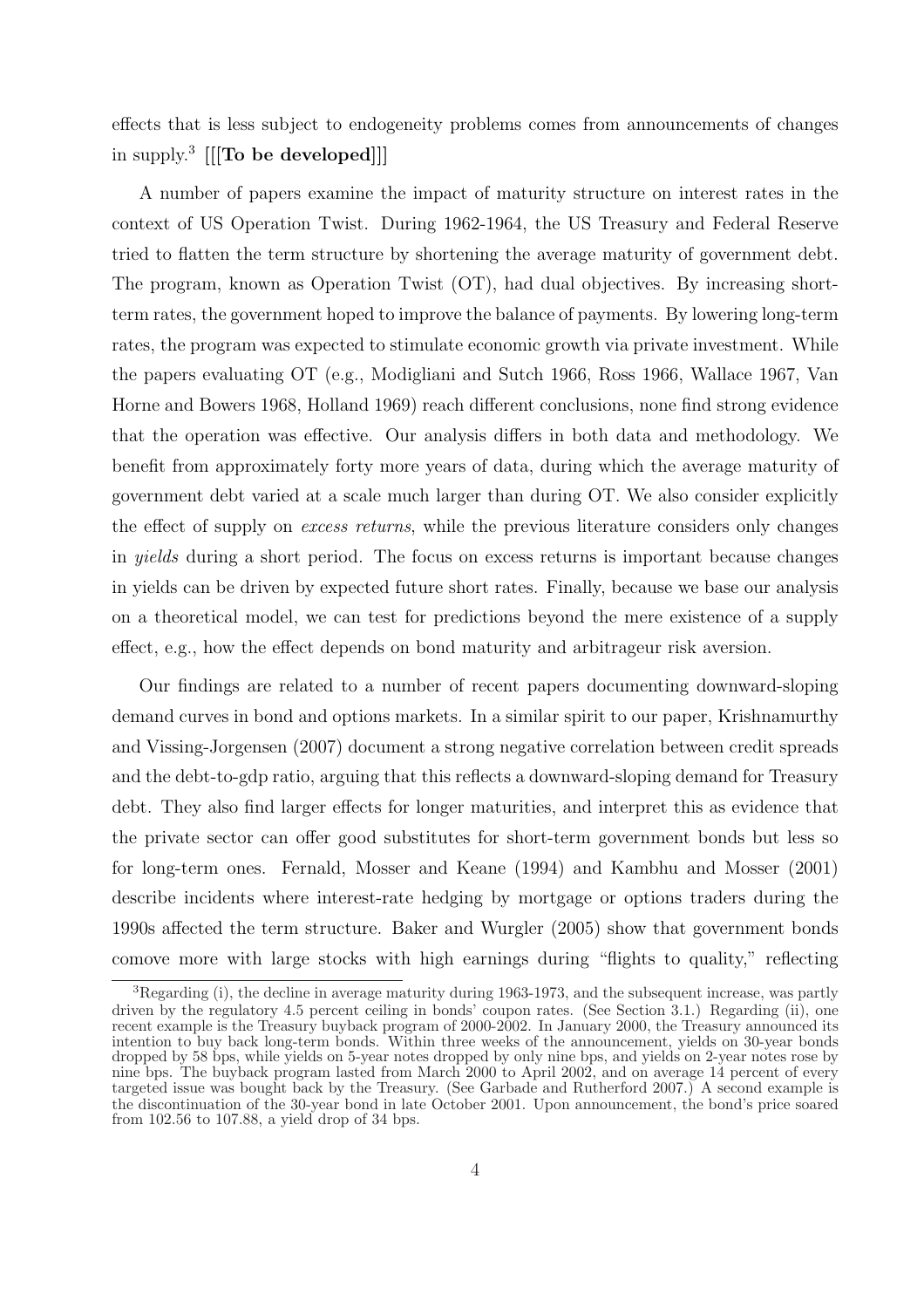correlated demand for both types of securities. Garleanu, Pedersen and Poteshman (2007) find evidence supporting downward-sloping demand curves for options. Baker, Greenwood, and Wurgler (2003) find that firms are adept at timing their debt maturity decisions to take advantage of predictability in bond excess returns.

The rest of this paper is organized as follows. Section 2 develops a theoretical model and derives our main hypotheses. Section 3 describes the data and summarizes our measures of maturity structure. Section 4 presents the results and Section 5 concludes.

# 2 Theoretical Predictions

A theoretical framework helps organize our empirical investigation of supply effects on the term structure. The theory draws on the preferred-habitat model of Vayanos and Vila (2007), in which investors with strong preferences for specific maturities trade with arbitrageurs. In the absence of arbitrageurs, the markets for different maturities are segmented because each maturity has its own clientele of investors. Arbitrageurs integrate markets, rendering the term structure arbitrage-free. Because, however, arbitrageurs are risk averse, investor demand has an effect.

We extend the Vayanos and Vila model to the case where government bonds are in positive supply. We also allow for a general dependence of supply on maturity, which implies that in the absence of arbitrageurs the term structure can have an arbitrary shape (determined by local demand and supply). Using our model, we study the impact of supply on prices and risk premia, and derive our empirical hypotheses.

## 2.1 Model

The model is set in continuous time. The term structure at time t consists of a continuum of zero-coupon bonds with maturities in the interval  $(0, T]$  and face value one. We denote by  $P_t^{(\tau)}$  $y_t^{(\tau)}$  the price of the bond with maturity  $\tau$  at time t, and by  $y_t^{(\tau)}$  $t_t^{(\tau)}$  the bond's yield (i.e., the spot rate for maturity  $\tau$ ). The yield is related to the price through

$$
y_t^{(\tau)} = -\frac{\log P_t^{(\tau)}}{\tau}.\tag{1}
$$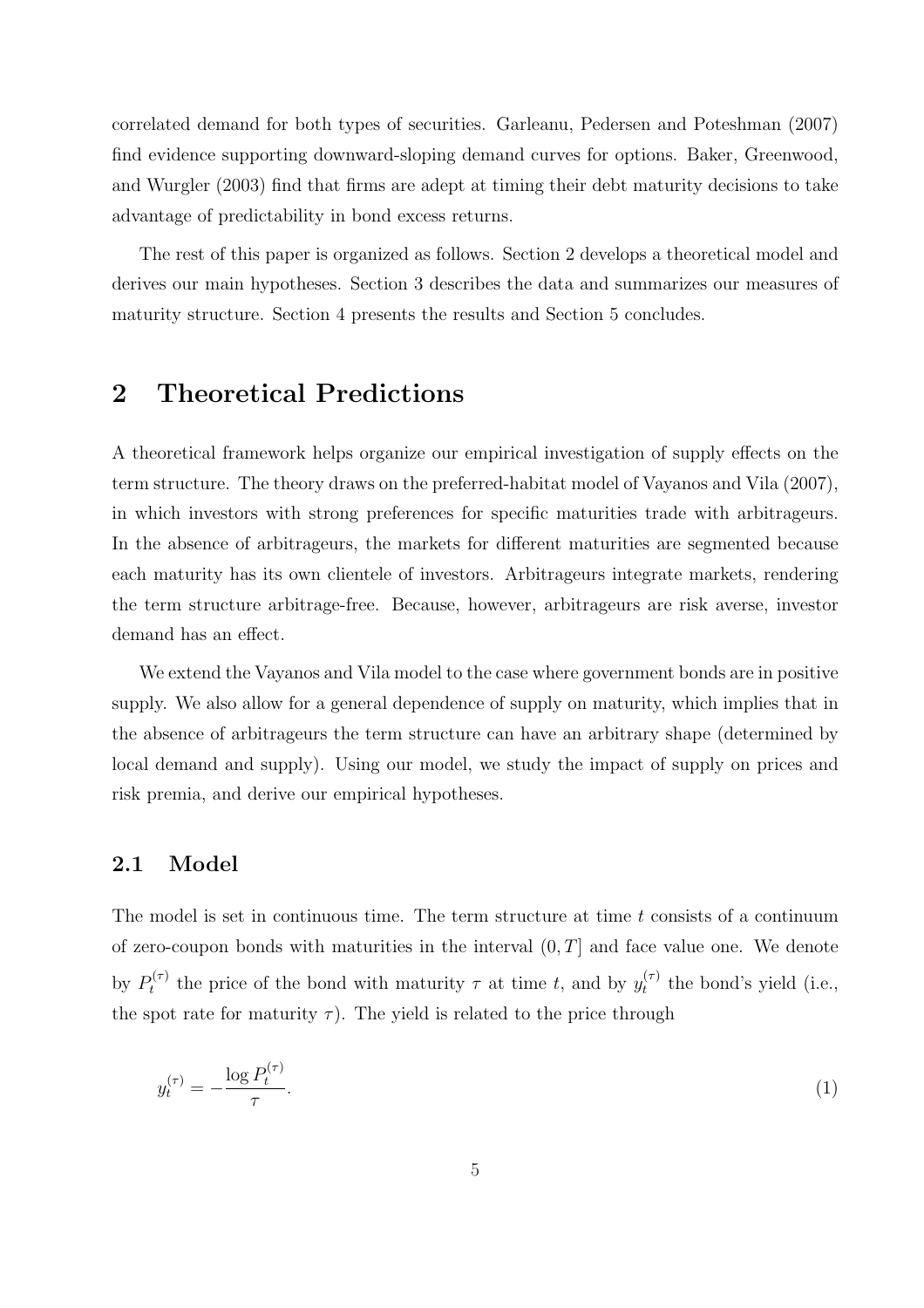The short rate  $r_t$  is the limit of  $y_t^{(\tau)}$  when  $\tau$  goes to zero. We take  $r_t$  as exogenous and assume that it follows the Ornstein-Uhlenbeck process

$$
dr_t = \kappa_r(\overline{r} - r_t)dt + \sigma_r dB_t,\tag{2}
$$

where  $(\bar{r}, \kappa_r, \sigma_r)$  are constants and  $B_t$  is a Brownian motion. The short rate could be determined by the Central Bank and the macro-economic environment, but we do not model these mechanisms. Instead, we examine how the bond prices  $P_t^{(\tau)}$  are endogenously determined in equilibrium given the short-rate process. The short rate is the only source of uncertainty in the model.

There are three types of agents: the government, investors, and arbitrageurs. The government determines the supply of bonds through its issuance policy. We restrict attention to policies where the supply of bonds with maturity  $\tau$  can vary over time only in response to changes in the corresponding yield  $y_t^{(\tau)}$  $\frac{(\tau)}{t}$ .<sup>4</sup>

Investors have preferences for bonds of specific maturities. Examples are pension funds, whose typical preferences are for maturities longer than fifteen years, life-insurance companies, with preferences for maturities around fifteen years, and asset managers and banks' treasury departments, with preferences for maturities shorter than ten years. For simplicity, we assume that preferences take an extreme form where each investor demands only a specific maturity. Such preferences can arise when investors consume only once and are infinitely risk averse.<sup>5</sup> Precluding investors from substituting across maturities simplifies the analysis without affecting the main intuitions. Indeed, if investors could tilt their portfolios towards maturities with attractive yields, this would add to the arbitrageurs' activity. Therefore, the analysis would be qualitatively similar to assuming less risk-averse arbitrageurs. The set of investors demanding maturity  $\tau$  constitutes the clientele for the bond with the same maturity. We assume that the demand of that clientele can vary over time only in response to changes in the corresponding yield  $y_t^{(\tau)}$  $\frac{(\tau)}{t}$ .

Taken together, the government and investors generate a net supply (government supply minus investor demand) that we express in terms of time-t market value and denote by  $s_t^{(\tau)}$ t for maturity  $\tau$ . The net supply  $s_t^{(\tau)}$  $t_t^{(\tau)}$  can depend only on  $y_t^{(\tau)}$  $t^{(\tau)}$ , and a natural assumption is that

<sup>&</sup>lt;sup>4</sup>For example, the government could maintain the face value for each maturity constant over time.

<sup>&</sup>lt;sup>5</sup>Besides simplifying the model, our assumed preferences have been documented in real-world bond markets, where they pose a problem for government buybacks (e.g., Informed Budgeteer 2001, Greenspan 2001).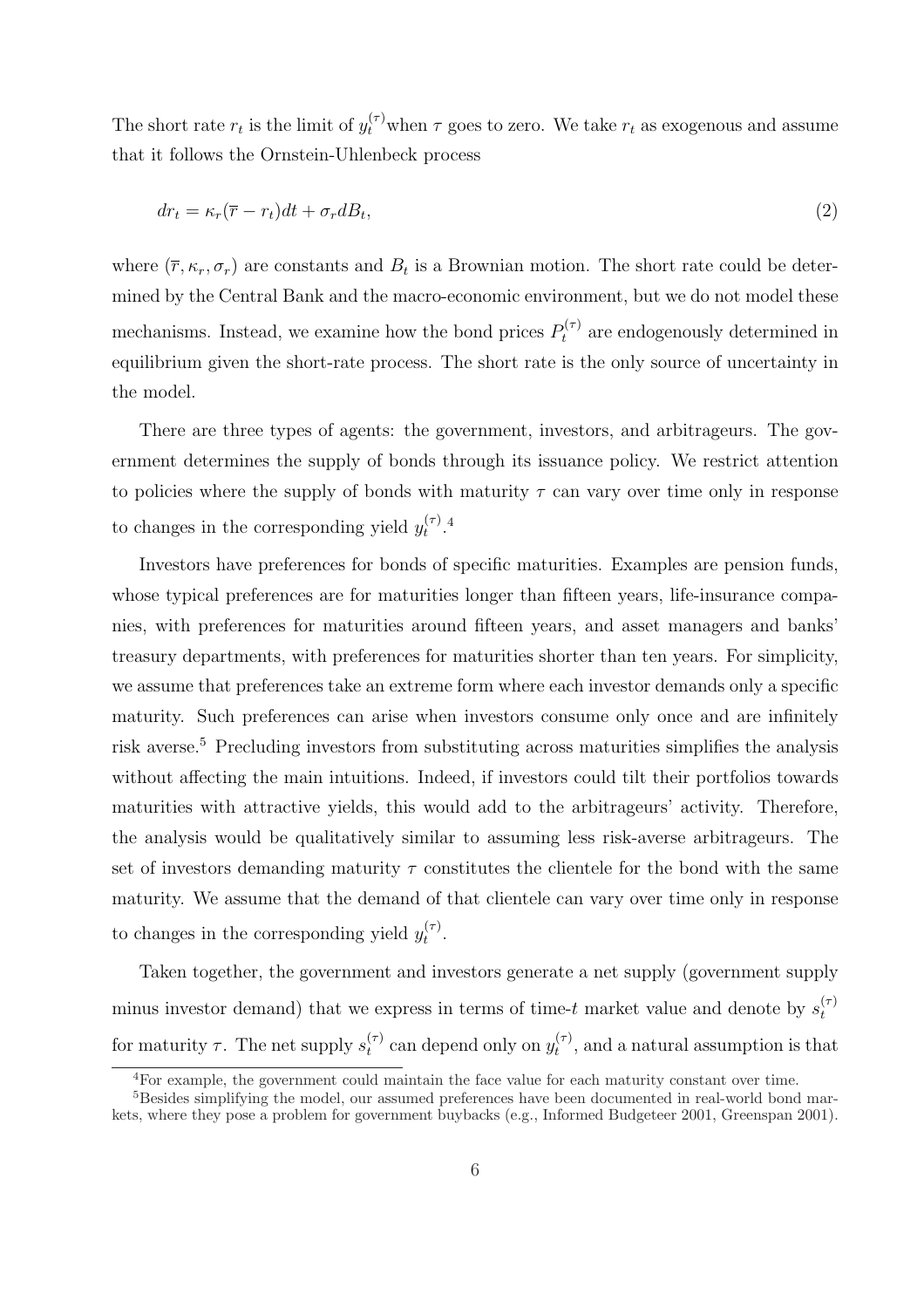it is a decreasing function. This is because of two effects operating in the same direction. Since an increase in  $y_t^{(\tau)}$  $t_t^{(\tau)}$  reduces the present value of bonds issued by the government, it reduces gross supply. Moreover, if investors can substitute between bonds and other asset classes (e.g., real estate), an increase in  $y_t^{(\tau)}$  $t<sub>t</sub><sup>(7)</sup>$  could raise their bond demand. For analytical simplicity, we assume that  $s_t^{(\tau)}$  depends linearly in  $y_t^{(\tau)}$  $t^{\tau}$ , i.e.,

$$
s_t^{(\tau)} = \beta(\tau) - \alpha(\tau)\tau y_t^{(\tau)},\tag{3}
$$

where  $\alpha(\tau)$ ,  $\beta(\tau)$  are general functions of  $\tau$  such that  $\alpha(\tau) > 0$ .

Arbitrageurs can invest in all maturities, and choose a portfolio to trade off instantaneous mean and variance. They solve the optimization problem

$$
\max_{\{x_t^{(\tau)}\}_{\tau \in (0,T]}} \left[ E_t(dW_t) - \frac{a}{2} Var_t(dW_t) \right],\tag{4}
$$

where  $W_t$  denotes the arbitrageurs' time-t wealth,  $x_t^{(\tau)}$  denotes their dollar investment in the bond with maturity  $\tau$ , and a is a risk-aversion coefficient. Arbitrageurs can be interpreted as hedge funds or proprietary-trading desks, and their preferences over instantaneous mean and variance could arise from short-term compensation. Intertemporal optimization under logarithmic utility would also give rise to such preferences, but the risk-aversion coefficient a would then depend on wealth. In taking a to be constant, we suppress wealth effects. We appeal informally to wealth effects, however, when drawing some of the model's empirical implications.

## 2.2 Equilibrium Term Structure

In the absence of arbitrageurs, the equilibrium yield for maturity  $\tau$  would be  $y_t^{(\tau)} = \beta(\tau)/[\alpha(\tau)\tau]$ , the value that renders the net supply  $s_t^{(\tau)}$  $t<sup>(7)</sup>$  in (3) equal to zero. Thus, the term structure could have an arbitrary shape. Moreover, it would be constant over time and disconnected from the time-varying short rate. Note that this term structure conforms to an extreme version of the market-segmentation hypothesis (e.g., Culbertson (1957)): each maturity constitutes a separate market, with yields being determined by local demand and supply.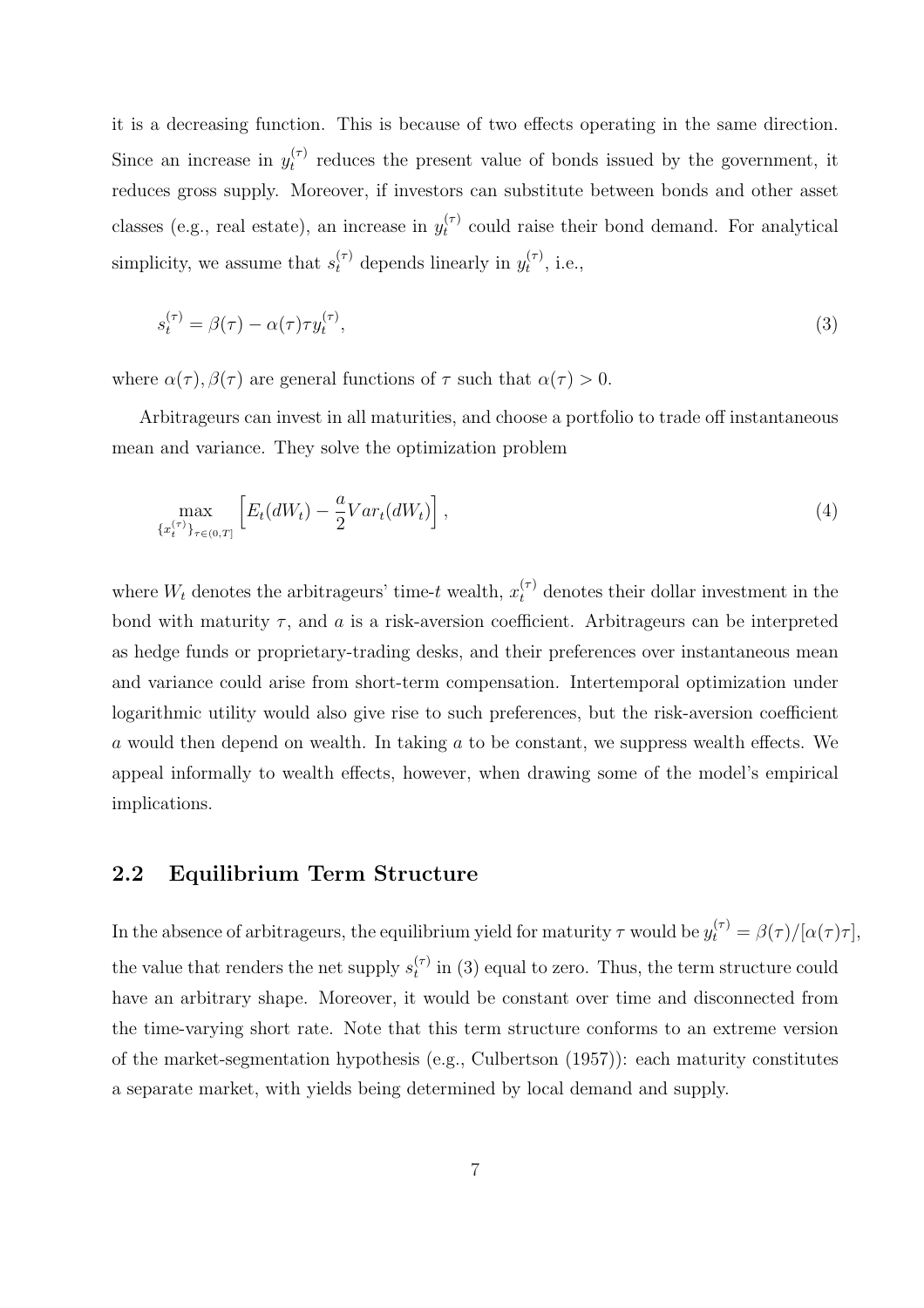Arbitrageurs bridge the disconnect between the constant term structure and the timevarying short rate, incorporating information about expected short rates into bond prices. Suppose, for example, that the short rate increases, becoming attractive relative to investing in bonds. Investors do not take advantage of this opportunity because they prefer the safety of the bond that matures at the time when they need to consume. But arbitrageurs do take advantage by shorting bonds and investing at the short rate. Through this reverse-carry trade, bond prices decrease, thus responding to the high short rate. Conversely, following a negative shock to the short rate, arbitrageurs engage in a carry trade, borrowing short and buying bonds.

In addition to bringing yields in line with expected short rates, arbitrageurs bring yields in line with each other, smoothing local demand and supply pressures. Suppose, for example, that supply is high at a particular maturity segment. In the absence of arbitrageurs, the yield for that segment would be high but other segments would be unaffected. Arbitrageurs exploit the difference in yields, buying that segment and shorting other segments to hedge their risk exposure. This brings yields in line with each other, spreading the local effect of supply over the entire term structure.

In imposing consistency between yields, arbitrageurs ensure that bonds are priced according to a risk-neutral measure. Since the only risk factor is the short rate, the risk-neutral measure is characterized by the market price  $\lambda_r$  of short-rate risk. Absence of arbitrage imposes essentially no restrictions on  $\lambda_r$ . Instead, we determine  $\lambda_r$  through our equilibrium analysis, and show that the properties of  $\lambda_r$  are central to our empirical implications.

We conjecture that bond yields in the presence of arbitrageurs are affine functions of the short rate  $r_t$ . Conjectured bond prices thus are

$$
P_t^{(\tau)} = e^{-[A_r(\tau)r_t + C(\tau)]}
$$
\n(5)

for two functions  $A_r(\tau)$ ,  $C(\tau)$  that depend on maturity  $\tau$ . Proposition 1 determines  $A_r(\tau)$ ,  $C(\tau)$ .

**Proposition 1.** The functions  $A_r(\tau)$ ,  $C(\tau)$  are given by

$$
A_r(\tau) = \frac{1 - e^{-\kappa_r^* \tau}}{\kappa_r^*},\tag{6}
$$

$$
C(\tau) = \kappa_r^* \overline{r}^* \int_0^{\tau} A_r(u) du - \frac{\sigma_r^2}{2} \int_0^{\tau} A_r(u)^2 du,
$$
 (7)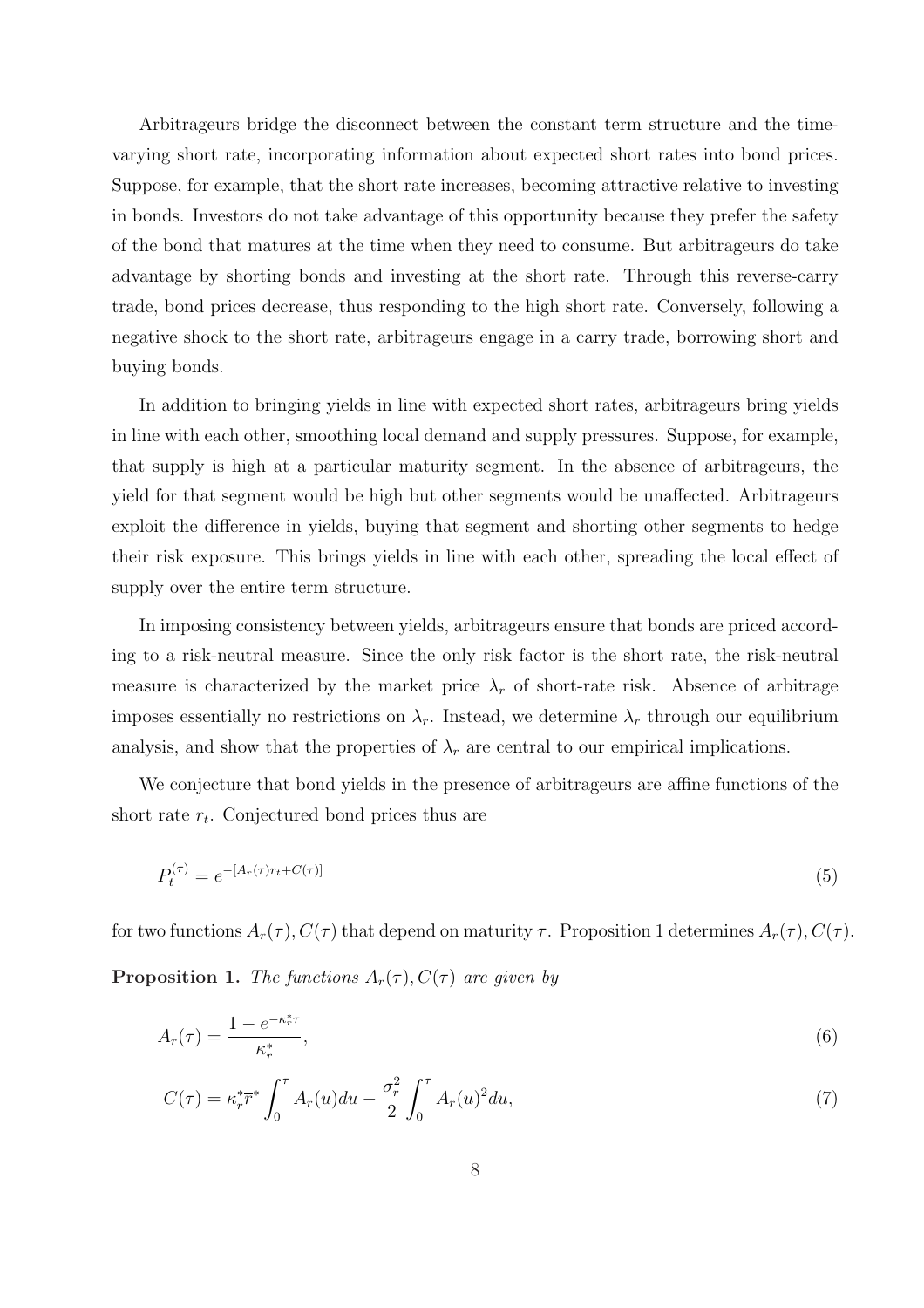where

$$
\overline{r}^* \equiv \frac{\kappa_r \overline{r} + a\sigma_r^2 \int_0^T \beta(\tau) A_r(\tau) d\tau + \frac{a\sigma_r^4}{2} \int_0^T \alpha(\tau) \left[ \int_0^{\tau} A_r(u)^2 du \right] A_r(\tau) d\tau}{\kappa_r^* \left[ 1 + a\sigma_r^2 \int_0^T \alpha(\tau) \left[ \int_0^{\tau} A_r(u) du \right] A_r(\tau) d\tau \right]}
$$
\n(8)

and  $\kappa_r^*$  is the unique solution to

$$
\kappa_r^* = \kappa_r + a\sigma_r^2 \int_0^T \alpha(\tau) A_r(\tau)^2 d\tau.
$$
\n(9)

Eqs. (6) and (7) are the standard Vasicek (1977) formulas. These formulas hold in our model because the dynamics of the short rate under the risk-neutral measure are Ornstein-Uhlenbeck, as the true dynamics. Under the risk-neutral measure, the short rate reverts to a mean  $\bar{r}^*$ , given in (8), at a rate  $\kappa^*$ , given in (9). The market price  $\lambda_r$  of short-rate risk is the difference in the short rate's drift under the risk-neutral and the true measure, i.e.,

$$
\lambda_r = \kappa_r^*(\overline{r}^* - r_t) - \kappa_r(\overline{r} - r_t). \tag{10}
$$

Since  $(\bar{r}, \kappa_r, \bar{r}^*, \kappa_r^*)$  are constants,  $\lambda_r$  is an affine function of  $r_t$ . Bond risk premia are related to  $\lambda_r$  through

$$
\frac{1}{dt} \frac{E\left(dP_t^{(\tau)}\right)}{P_t^{(\tau)}} - r_t = A_r(\tau)\lambda_r. \tag{11}
$$

That is, the instantaneous expected excess return on the bond with maturity  $\tau$  is equal to the bond's risk premium, derived by multiplying the bond's sensitivity  $A_r(\tau)$  to changes in the short rate times the market price  $\lambda_r$  of short-rate risk.

The slope of  $\lambda_r$  is negative since (9) implies that  $\kappa_r^* > \kappa_r$ . Therefore,  $\lambda_r$  is positive when the short rate is low and negative when the short rate is high. Intuitively, when the short rate is high, arbitrageurs are short bonds through the reverse-carry trade. Since arbitrageurs are the marginal agents and are risk-averse, bonds earn negative risk premia. Conversely, when the short rate is low, arbitrageurs are long bonds through the carry trade, and risk premia are positive. Note that since the short rate is negatively related to the slope of the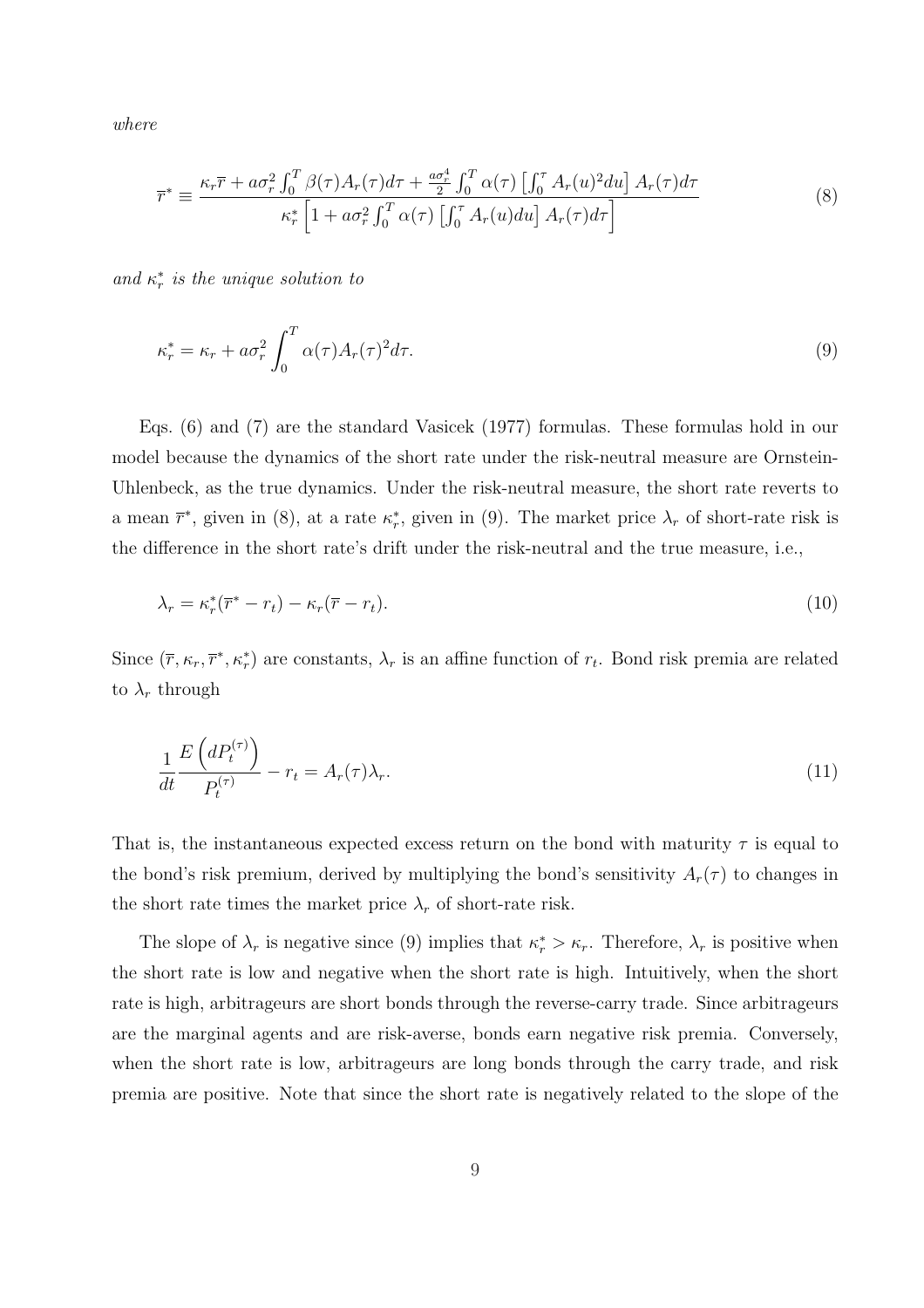term structure, premia are positively related to slope, consistent with the empirical findings of Fama and Bliss (1987).

## 2.3 Effects of Debt Maturity Structure

Suppose that the government engages in a permanent change in maturity structure, issuing long-term bonds and using the proceeds to buy back short-term bonds. We model this transaction as a reduction of  $\beta(\tau)$  for small  $\tau$  and increase in  $\beta(\tau)$  for large  $\tau$ , i.e., a permanent and constant reduction in the market value of short-term debt and same increase in the market value of long-term debt. We assume that the integral  $\int_0^T \beta(\tau) d\tau$  remains constant so that the government's proceeds from issuing long-term bonds equal the cost of buying back short-term bonds. Propositions 2, 3 and 4 examine how the increase in average maturity affects bond prices and risk premia. These propositions generate our testable hypotheses.

Proposition 2. An increase in the relative supply of long-term bonds

- Raises bond yields, especially for long maturities.
- Raises bond risk premia, especially for long maturities.

The intuition is as follows. Absent arbitrageurs, markets are segmented and supply effects are local: the increase in supply of long-term bonds raises long yields, while the decrease in supply of short-term bonds lowers short yields. Arbitrageurs bring yields in line with each other by buying long-term bonds and selling short-term bonds. Since long-term bonds are more sensitive to short-rate risk, arbitrageurs' overall risk increases. Since, in addition, arbitrageurs are the marginal agents and are risk-averse, bond risk premia increase. The increase in premia concerns all bonds but is more pronounced for long maturities because these are more sensitive to short-rate risk. Since premia increase, bond prices decrease and yields increase. The rise in yields is less pronounced for short-term bonds because risk premia are less important for these bonds. Put differently, short-term bonds are close substitutes to investing in the short rate, and arbitrageurs can tie their yields more closely to current and expected future short rates. Similar to Greenwood (2005) and Garleanu, Pedersen and Poteshman (2007), the pressure that supply shocks exert on prices depends on the degree of substitutability of the assets whose supplies are being changed.

Formally, the increase in average maturity influences bond prices because it raises the intercept of the market price  $\lambda_r$  of short-rate risk. Indeed, (9)-(10) imply that the intercept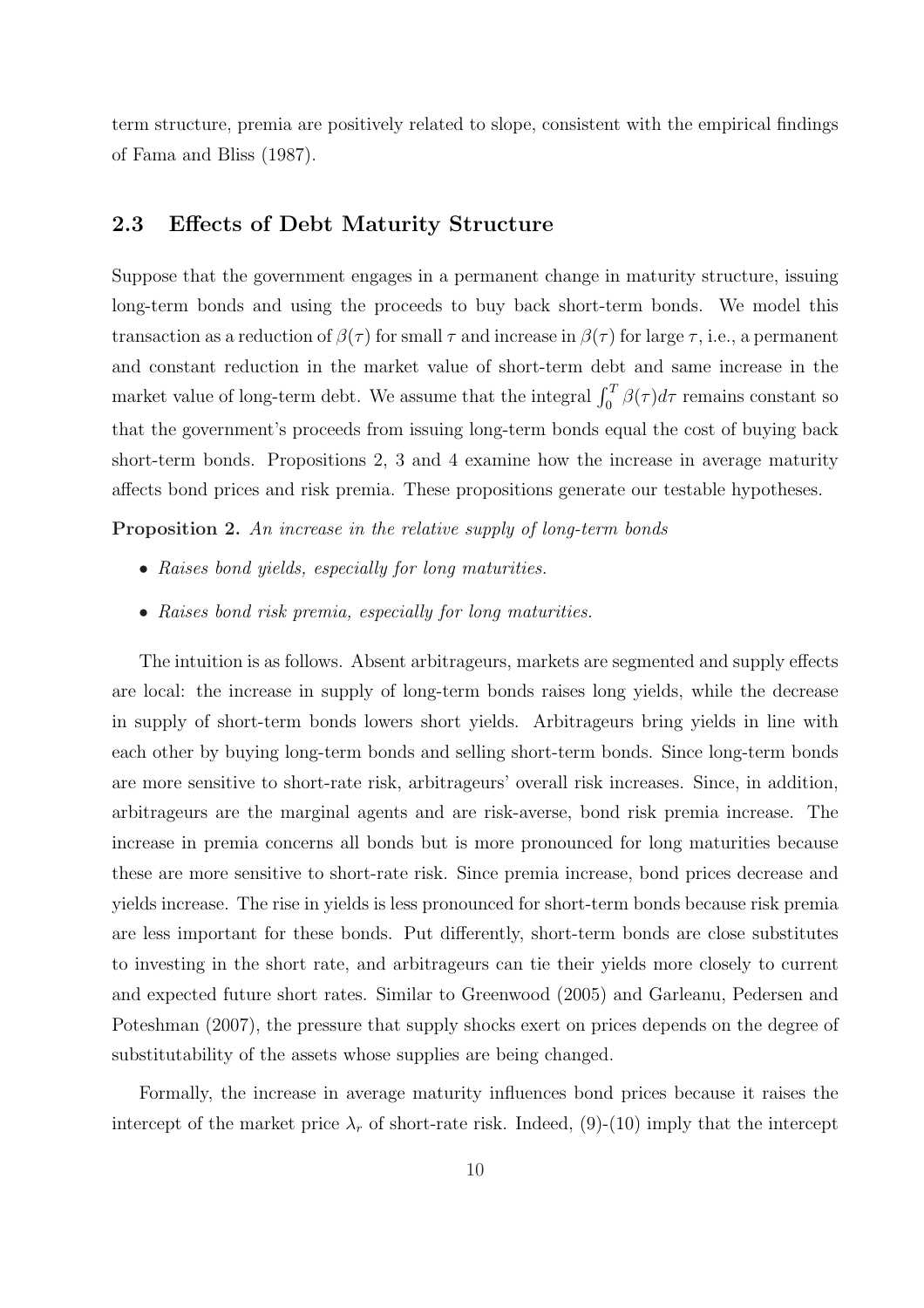of  $\lambda_r$  is increasing in  $\int_0^T \beta(\tau)A_r(\tau)d\tau$ . This integral increases when  $\beta(\tau)$  shifts weight to long maturities because the function  $A_r(\tau)$  is increasing in  $\tau$ . It is because  $\lambda_r$  increases that risk premia increase. Moreover, the increase in premia is larger for long maturities because of (10). Proposition 2 generates the following testable hypotheses:

**Hypothesis 1.** The spread between the yield of a  $\tau$ -year bond and a one-year bond is increasing in the relative supply of long-term bonds.

Hypothesis 2. The expected return of a  $\tau$ -year bond in excess of the one-year rate is increasing in the relative supply of long-term bonds.

Hypothesis 3. The effects of supply on yields and expected excess returns are stronger for  $larger \tau$ .

Since changes in the relative supply of long-term bonds move yield spreads and risk premia in the same direction, they tend to generate a positive relationship between the two variables. Changes in the short rate also tend to generate a positive relationship because yield spreads and risk premia are both decreasing in the short rate. This raises the question whether regressions of excess returns on yield spreads, along the lines of Fama and Bliss, capture the effects of both supply and the short rate. Yield spreads can subsume both effects if supply and the short rate have the same relative effect on spreads as on premia. Proposition 3 shows, however, that supply has a larger relative effect on premia.

Proposition 3. Consider an increase in the relative supply of long-term bonds and a decrease in the short rate that both have the same effect on bond yield spreads. The increase in supply has a larger effect on bond risk premia.

The intuition is that changes in the short rate affect yield spreads not only through risk premia, but also through expectations of future short rates. By contrast, the effect of supply on spreads is only through premia. Therefore, relative to the short rate, supply has a larger effect on premia than on spreads. Proposition 3 leads to the following strengthening of Hypothesis 2.

**Hypothesis 2a.** The expected return of a  $\tau$ -year bond in excess of the one-year rate is increasing in the relative supply of long-term bonds, even when yield spreads are held constant.

Our last hypothesis follows by considering the effects of arbitrageur risk aversion. Risk aversion underlies two distinct phenomena in our model: the positive relationship between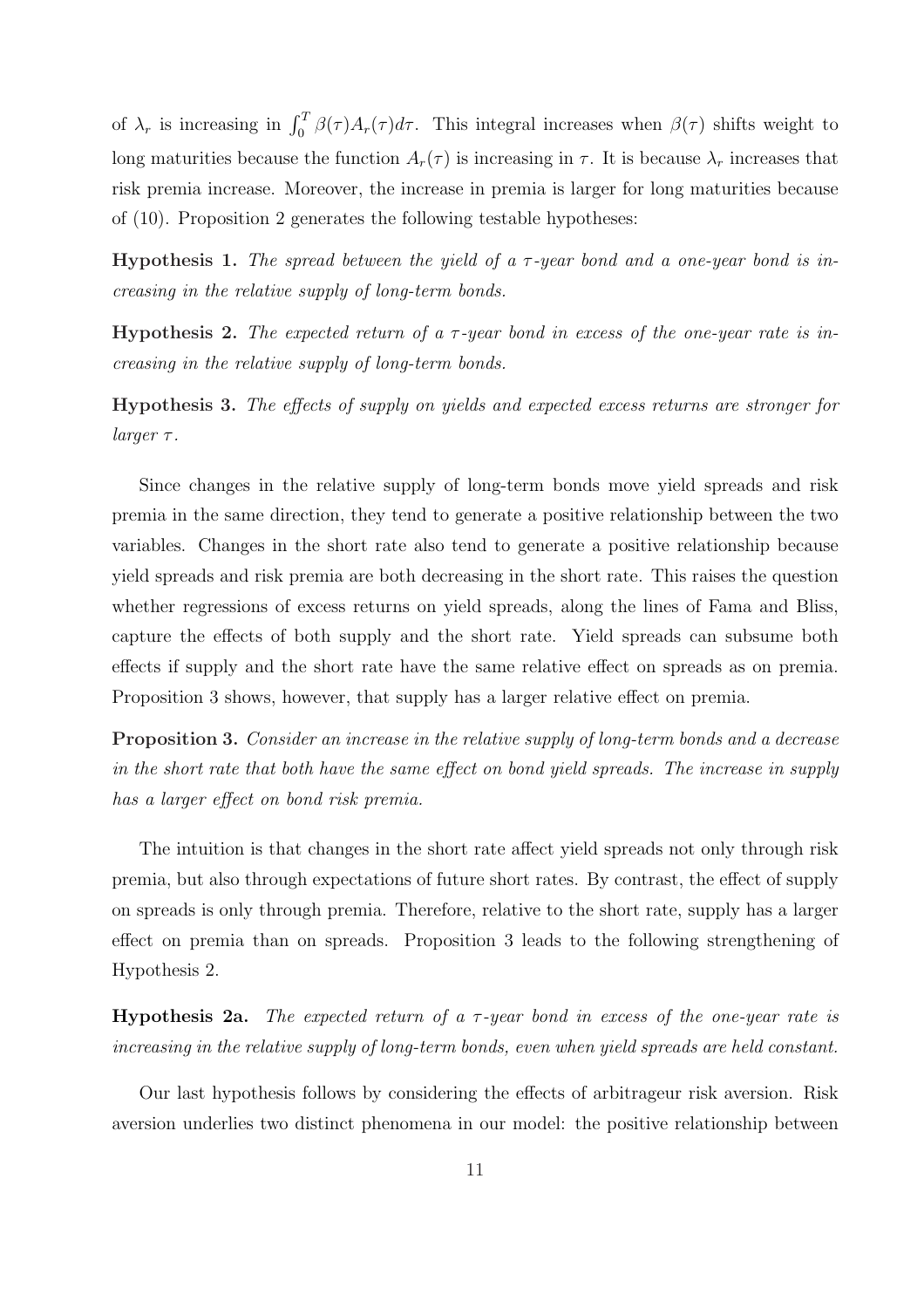the relative supply of long-term bonds and yields or risk premia, and the positive relationship between premia and the slope of the term structure. Indeed, when arbitrageurs are riskneutral  $(a = 0)$ , premia are zero and bond supply has no effect on yields. A natural conjecture is that both positive relationships become stronger when arbitrageurs are more risk averse (a increases). Proposition 4 confirms this conjecture, except possibly for the effects of supply.<sup>6</sup>

To characterize the relationship between premia and slope, we consider a regression in the spirit of Fama and Bliss: the dependent variable is the instantaneous excess return (expressed on an annual basis) on the bond with maturity  $\tau$ , and the independent variable is the difference between the instantaneous forward rate between maturities  $\tau - d\tau$  and  $\tau$  and the short rate. As in Vayanos and Vila, the coefficient in this regression is  $\gamma_p \equiv (\kappa_r^* - \kappa_r)/\kappa_r^* > 0$ .

Proposition 4. When arbitrageurs are more risk averse (a increases)

- The regression coefficient  $\gamma_p$  characterizing the positive relationship between bond risk premia and term-structure slope is larger.
- An increase in the relative supply of long-term bonds has larger effects on bond yields and risk premia, except possibly for large values of a.

Proposition 4 is a comparative-statics result because the parameter a is constant in our model. Stepping outside of the model, however, we can interpret the proposition as concerning the effects of time-variation in  $a$ . Indeed, if  $a$  is decreasing in arbitrageurs' wealth, then it increases in periods when arbitrageurs lose money. Identifying such periods requires a measure of arbitrageurs' returns. Possible measures are the returns of hedge funds or the profit-loss positions of proprietary-trading desks. But our model suggests an even more direct measure (in the sense of requiring only term-structure data), derived from arbitrageurs' trading strategies. For example, at times when the term structure is upward sloping, our model predicts that arbitrageurs are engaged in the carry trade. Therefore, arbitrageurs' wealth decreases when the carry trade loses money. Conversely, when the term structure is downward sloping, arbitrageurs are engaged in the reverse-carry trade. Therefore, their wealth decreases when the reverse-carry trade loses money. Adopting this interpretation of Proposition 4, and ruling out large values of a, our model generates the following testable hypothesis:

 $6$ The intuition why the effects of supply do not necessarily become stronger when a increases is as follows. When arbitrageurs are more risk-averse, they are less able to incorporate information about expected short rates into bond prices. This reduces the sensitivity of long yields to the short rate. Since the short rate is the only risk factor in our model, long-term bonds become less risky, and this can reduce the impact of an increase in supply.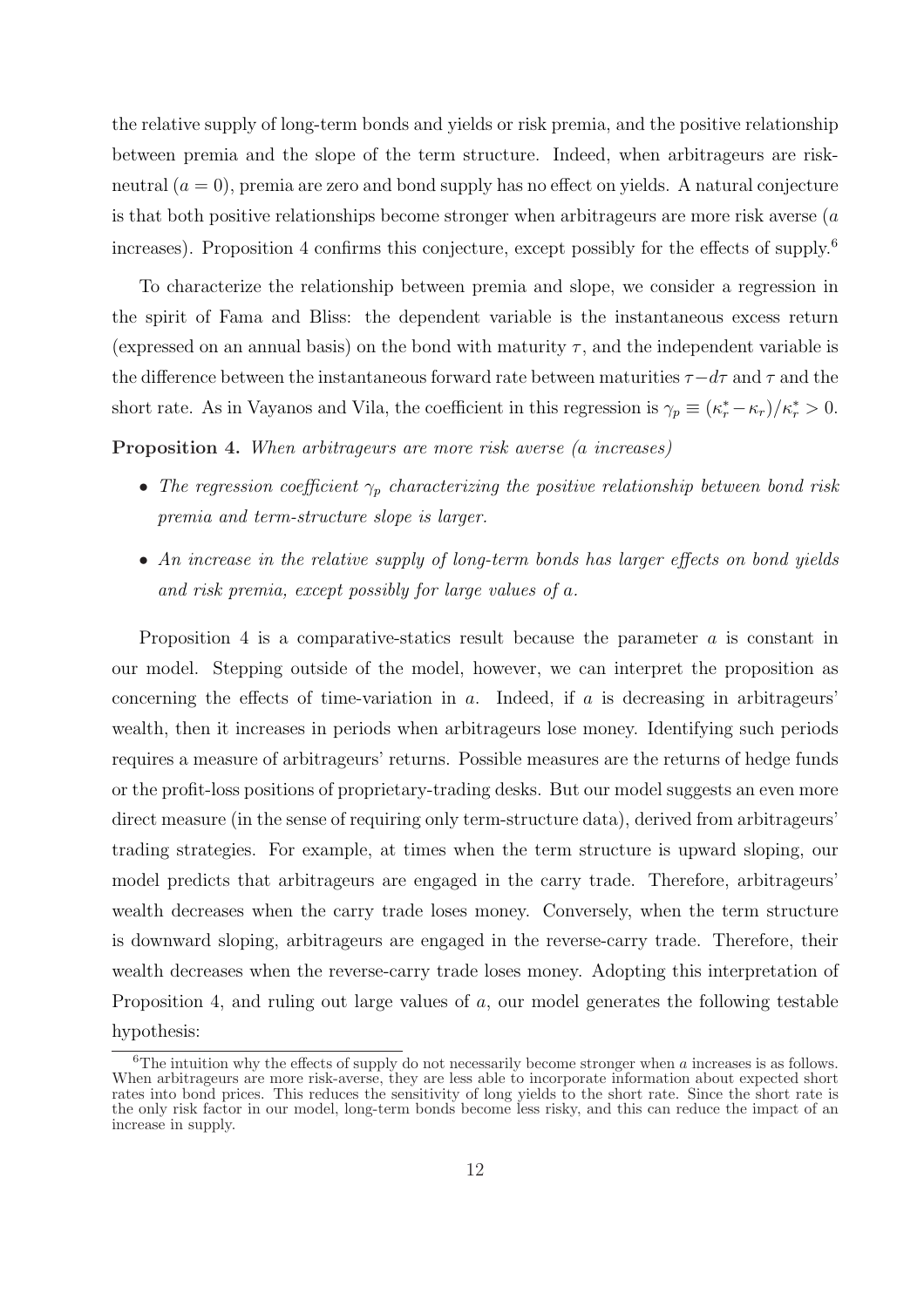Hypothesis 4. Arbitrageurs lose money when the term structure slopes up and long-term bonds subsequently underperform short-term bonds, or when the term structure slopes down and long-term bonds subsequently outperform short-term bonds. Following such events:

- The relationship between expected excess return and the relative supply of long-term bonds becomes stronger.
- The relationship between expected excess return and term-structure slope becomes stronger.

# 3 Data

## 3.1 Maturity Structure

We collect data on every U.S. government bond that was issued between 1940 and the present from the CRSP historical bond database. CRSP collects data on bond characteristics (issue date, coupon rate, maturity, callability features) as well as providing monthly observations of face value outstanding. We break the stream of each bond's cash flows into a series of principal and coupon payments. On date  $t$ , the future payments are the sum of principal and coupon payments from all bonds, bills, and notes that were issued on date t or before and have not yet retired, all scaled by the face value outstanding at t. For example, consider the 7-year bond issued in February 1969 (CRSP ID 19760215.206250) with a coupon payment of 6.25 percent, and suppose that  $t$  denotes the last day of March 1972. On this day, investors who held the bond were expecting eight more coupon payments of \$3.125 per \$100 of face value, starting August 1972 and ending February 1976 (the maturity of the bond), with the full principal to be repaid in February 1976. CRSP reports a total face value of \$882 million outstanding as of March 1972. Thus, as of this date, there are eight coupon payments of \$27.56 million and the principal payment of \$882 million.

The face value of a bond can change throughout its traded life. This comes from the Treasury issuing additional shares, or occasionally repurchasing all or some of the outstanding value of the bond in an open market operation. In the example above, if the Treasury were to repurchase the entire face value of the bond during April 1972, then at the end of April we would register a remaining payment stream of zero. Despite generally complete data from CRSP, we do find some reporting gaps in face values. Where these occur, we fill in missing values with the face value outstanding at the end of the previous month.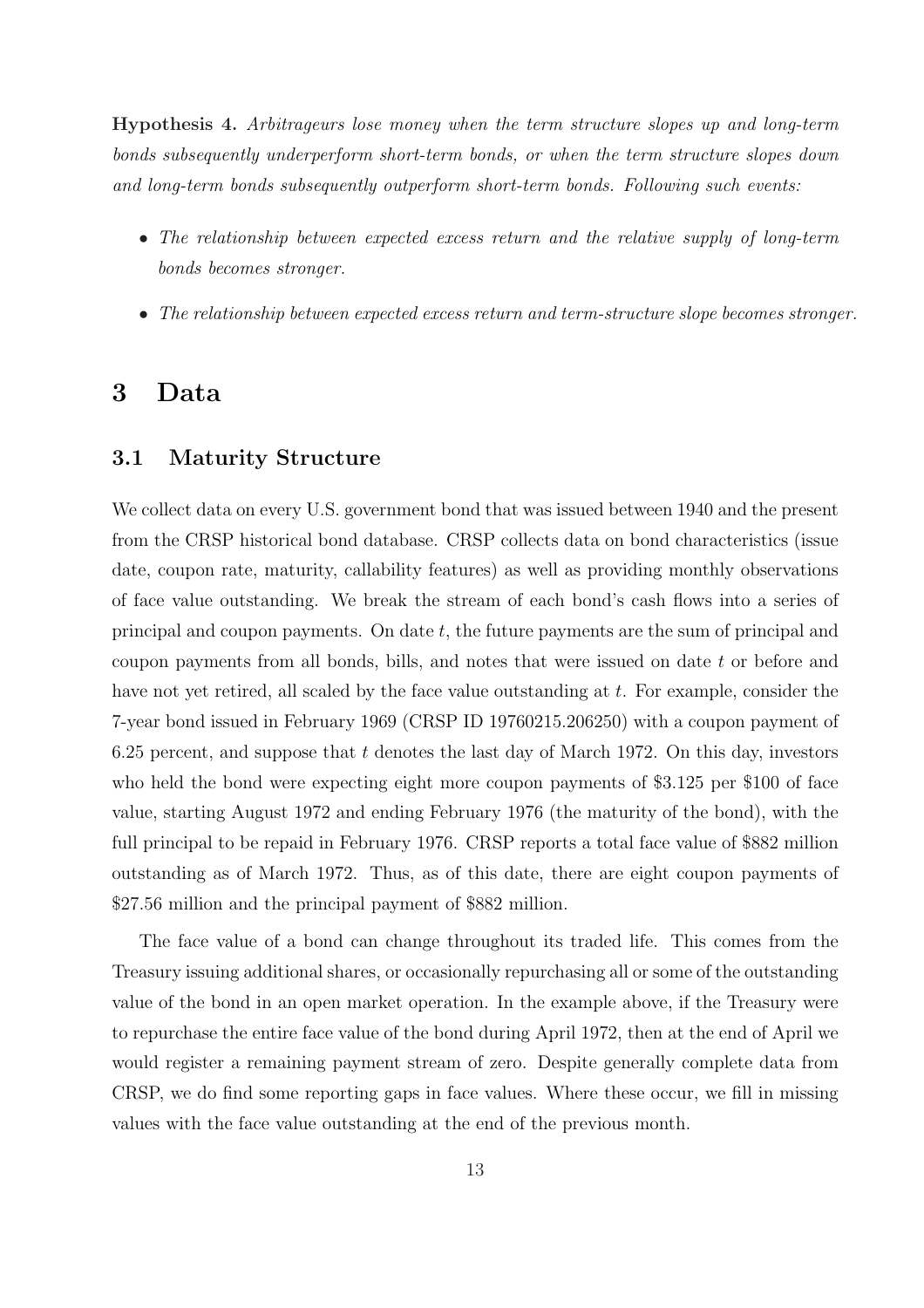In early sample years, face values are reported only occasionally. By the early 1950s, face values are reported for over 95 percent of Treasury instruments, and so we start our analysis there. This coincides with the beginning of the Fama-Bliss bond data, which starts in June 1952. Thus, the majority of our tests rely on the sample period 1952-2005, with excess returns measured into December 2006. Constraining our estimation to the 1964-2003 period studied in Cochrane and Piazzesi (2005) generally strengthens our results.

For a large fraction of securities, CRSP reports both face value and face value outstanding held by the public. In principle, we would prefer to have the latter measure, as this appropriately nets out Federal Reserve holdings and interagency holdings. However, we find that face value held by the public is reported only sporadically for some bonds, and tends to be missing for bills until quite recently. We follow the conservative approach and use the entire face value outstanding, although we have experimented with adjustments for Federal Reserve holdings, which we discuss in the robustness section.<sup>7</sup>

Total principal payments due  $\tau$  years from date t are given by

$$
PR_t^{(\tau)} = \sum_i PR_{it}^{(\tau)},
$$

where  $i$  subscripts the individual bonds. To verify that we have captured all bonds outstanding, we collect data from the back issues of the Bureau of Public Debt and match reported totals to total principal payments at various points in time. In over 90 percent of months, we are within 1 percent of the reported totals, suggesting that our methodology is sound. Total coupon payments due  $\tau$  years from date t are given by

$$
C_t^{(\tau)} = \sum_i C_{it}^{(\tau)},
$$

where coupons are one half the annual coupon rate times the face value. Total payments

<sup>7</sup>While we do not have bond-level data on Federal Reserve holdings, we collect their aggregate holdings of US Treasuries, reported in manuals starting in the 1940s. Interestingly, simple measures of the maturity of Federal Reserve holdings correlate strongly with our debt maturity variables, suggesting that the Federal Reserve does not take an active approach to managing the maturity of its debt portfolio. Federal Reserve holdings, measured in dollar terms, increase steadily throughout the sample period, during periods of considerable fluctuation in the debt-to-gdp ratio. Thus, when debt-to-gdp is low, the Federal Reserve holds a disproportionately large share of government debt.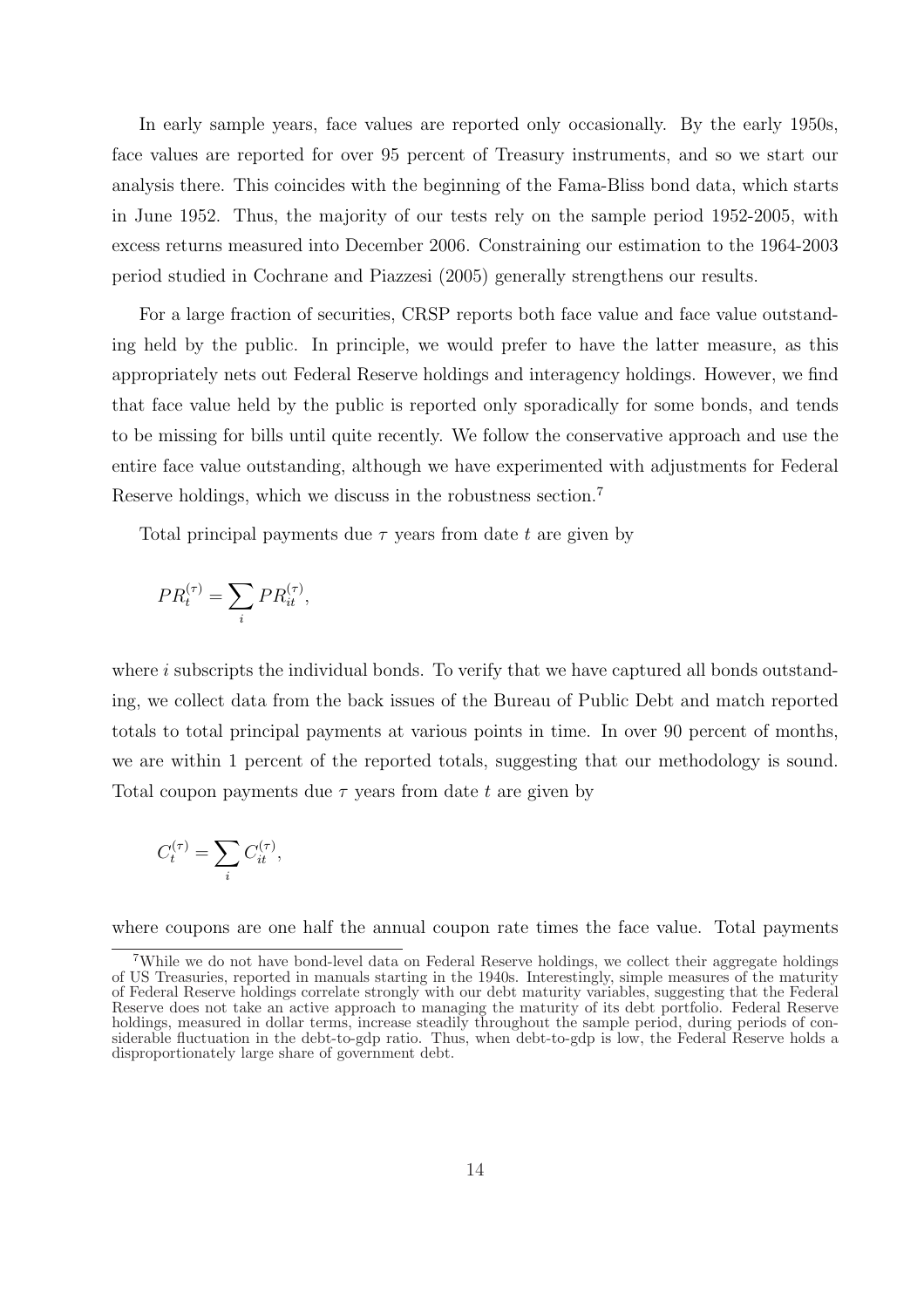due  $\tau$  years from date t are the sum of principal and coupons

$$
D_t^{(\tau)} = PR_t^{(\tau)} + C_t^{(\tau)}.
$$

Figure 1 shows expected future payments at a single point in time (June 1975). The figure marks principal and coupon payments separately. Figure 1 is fairly typical in our time series in that coupons constitute a fairly small fraction of total payments on a nominal basis (and less on a present value basis). Coupon payments constitute a larger share of total payments as the maturity lengthens, because bonds and notes pay coupons while bills do not.

Table I summarizes, and Panel A of Figure 2 shows, expected future payments at various points in our sample. On average, about 41 percent of debt has a remaining maturity of less than one year. Much of the remainder is still relatively short-term, with an average of 70 percent due within four years, and 74 percent due within five years. The table also shows that there is significant variation throughout the time-series in the relative shares of debt at various points in the maturity spectrum.

We denote total payments in all future years by

$$
D_t = \sum_{\tau=0}^{30} D_t^{(\tau)}
$$

and total payments in T years or longer by

$$
D_t^{(T+)} = \sum_{\tau=T}^{30} D_t^{(\tau)}.
$$

We construct two measures of debt maturity. The long-term debt share,  $D_t^{(10+)}/D_t$ , is defined as total payments in ten years or longer, as a fraction of total payments in all future years. An increase in this variable corresponds to a lengthening of debt maturity. An alternative measure, highly correlated with the long-term debt share, is the dollar-weighted average maturity  $M_t$ , shown in Panel B of Figure 2.

Figure 2 shows that debt maturity shortened between 1963 and 1973, lengthened through the late 1980s, and then was flat for a period before falling again after 2000. The drop after 2000 is related to the discontinuation of the 30-year bond in October 2001, and to the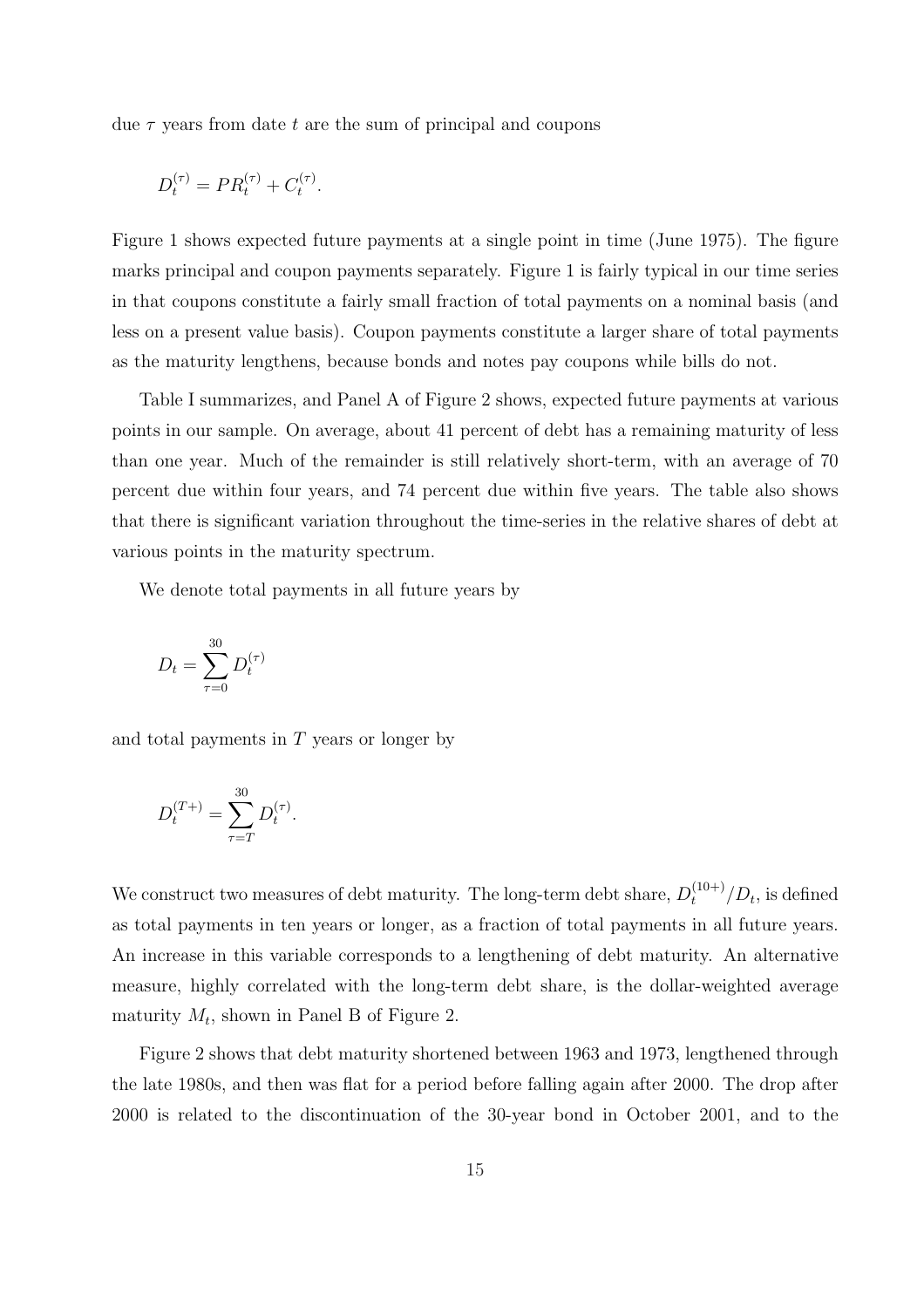Treasury buyback program, lasting from March 2000 to April 2002. The drop between 1963 and 1973, and the subsequent rise, was partly driven by the regulatory 4.5 percent ceiling on bond coupon rates.<sup>8</sup> Because of the ceiling, the Treasury did not issue bonds between 1965 and 1973, and this led to a decline in debt maturity. Congress gradually loosened the ceiling, first by extending the maturity of notes (to which the ceiling did not apply) from five to seven years in 1967, and then by allowing limited issuance of bonds not meeting the ceiling in 1971. Debt maturity, however, started increasing only in 1976, when Congress raised the maturity of notes to ten years. The ceiling was eliminated in November 1988. Regulation thus seems to account for a significant portion of the variation in debt maturity.

## 3.2 Bond Prices and Returns

We use the Fama-Bliss discount bond database to calculate yields, forward rates, and excess returns for two-, three-, four- and five-year bonds. For longer-dated instruments, we do not have yields at each maturity, making it difficult to construct the entire forward-rate curve. (For a formidable effort that constructs the curve starting in 1985, see Gurkaynak, Sack and Wright 2006.) However, Ibbotson Associates supplies yields and returns on a bond with approximately 20 years to maturity, and we use this to obtain a long-term yield and excess return. We mainly focus on one-year excess returns, sampled monthly, but also consider returns over longer horizons. Yields and returns are computed in logs. Yield spreads and excess returns are constructed relative to the one-year bond.

# 4 Results

# 4.1 Supply and Bond Yields

We first study the relationship between yield spreads (and forward spreads) and debt maturity. Figure 3 provides a first look at the data. We plot the 20-year yield spread at the end of December of every year against our main measure of debt maturity, the long-term debt share. The figure shows a strong positive correlation. Periods where debt is mostly short term, such as the late 1960s, 1970s, and 2005, are associated with low spreads, while periods where debt maturity is longer, such as the 1980s, 1990s, and early 2000s, are associated with

<sup>8</sup>See Garbade (2007) for an excellent account of the evolution of debt maturity since the 1950s.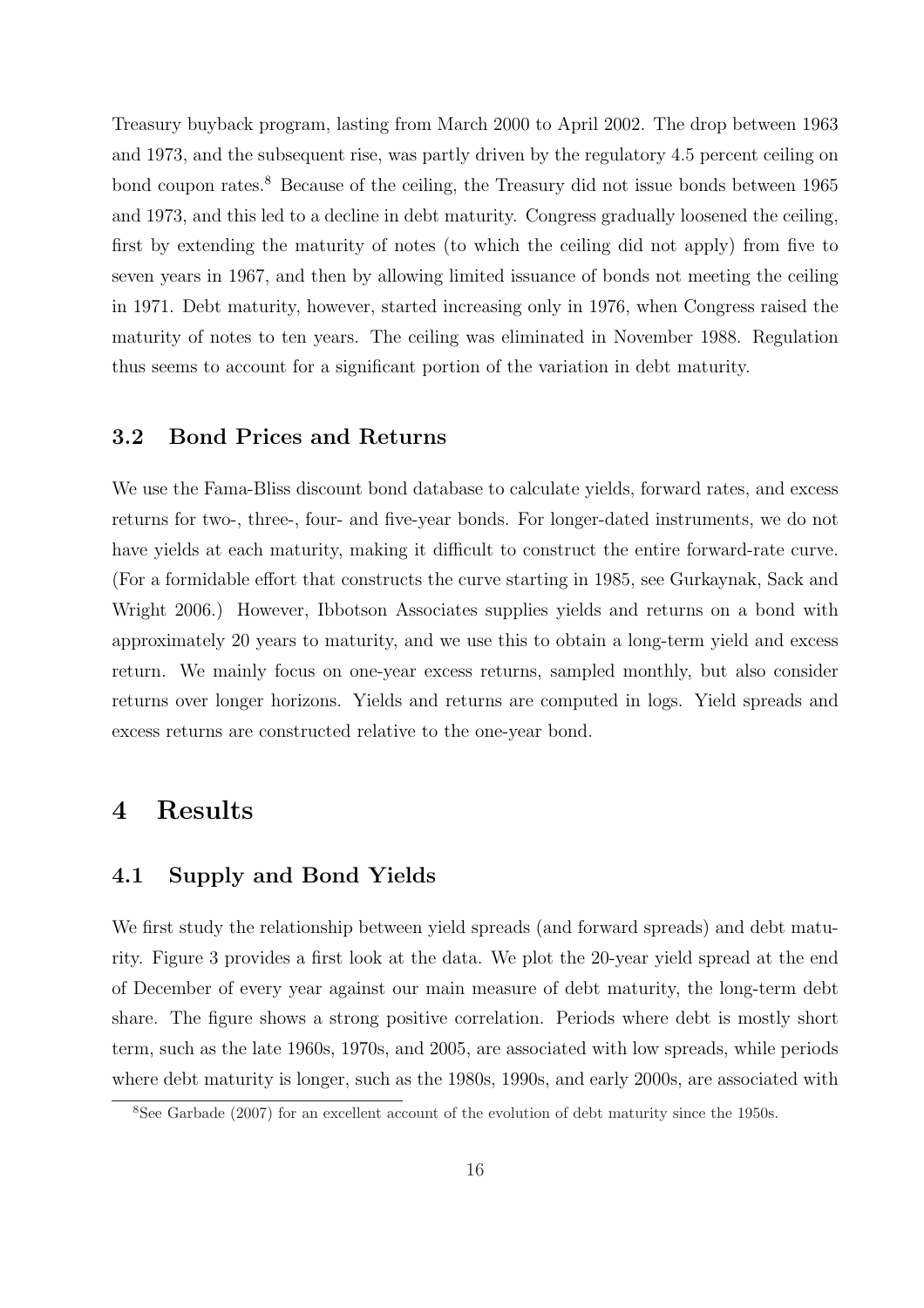high spreads.

We estimate regressions of yield spreads on debt maturity measured at the end of every month:

$$
y_t^{(\tau)} - y_t^{(1)} = a + bD_t^{(10+)}/D_t + \varepsilon_t.
$$

These results are in Panel A of Table II. Debt maturity has a positive and significant effect on yield spreads, consistent with Hypothesis 1. Moreover, consistent with Hypothesis 3, the effect strengthens for longer-term spreads, both in terms of explanatory power and economic significance. The coefficient on debt maturity increases from 0.016 for the 2-year spread to 0.077 for the 20-year spread. To put this coefficient in perspective, the standard deviation of the long-term debt share is 5.04 percent (around a mean of 17 percent). Thus, a one standard deviation change in the share is associated with a 39 basis point change in the 20-year spread. Panel A shows similar results when debt maturity is measured by the dollar-weighted average maturity  $M_t$ , rather than the long-term debt share.

Panel B of Table II shows the same regressions, substituting the  $\tau$ -year forward-rate spread for the yield spread. The results are somewhat stronger, consistent with the intuition that the forward-rate spread is a direct measure of expected returns for a loan between  $t + \tau - 1$  and  $t + \tau$ , while the term spread is a blended measure of forward rates.

We also look at the relationship between debt maturity and the Cochrane-Piazzesi (2005) factor. This factor is a linear combination of forward rates, and has considerable success predicting excess returns of 2-, 3-, 4- and 5-year bonds. It is defined as follows:

$$
\gamma f_t = -0.00324 - 2.14 f_t^{(1)} + 0.81 f_t^{(2)} + 3.00 f_t^{(3)} + 0.80 f_t^{(4)} - 2.08 f_t^{(5)}.
$$

The last column of Panel B shows a positive relationship between the Cochrane-Piazzesi factor and our measures of debt maturity.

# 4.2 Supply and Bond Returns

Yield spreads can be positive because short rates are expected to increase or because longterm bonds are expected to earn high returns relative to short-term bonds. In our model, debt maturity is unrelated to short rates, and its effect on yield spreads is through the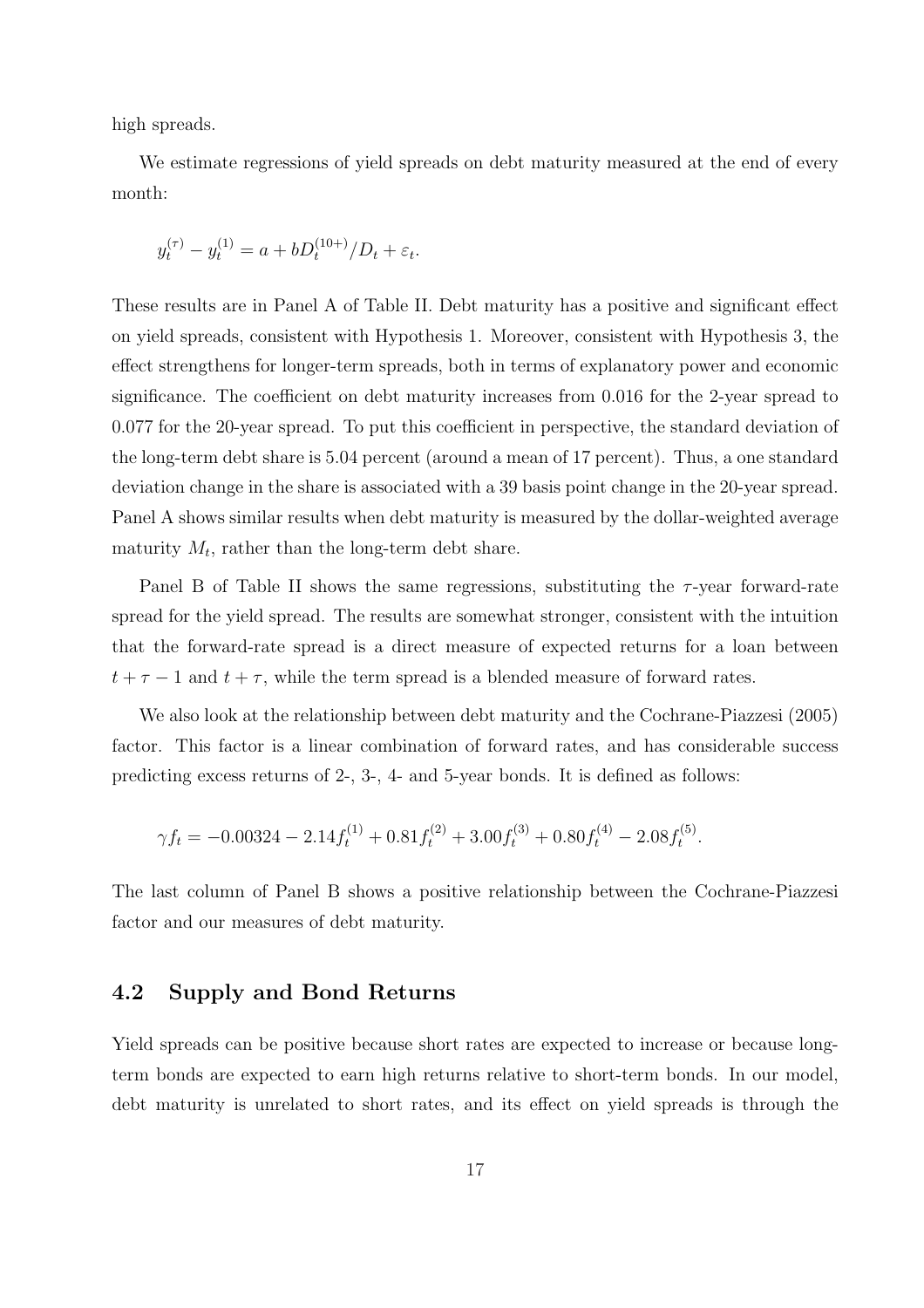expected excess returns of long-term bonds. Therefore, a sharper and more direct test of the model is whether debt maturity is positively related to excess returns. We focus on excess returns from now on.

Panel A of Figure 4 plots one-year excess returns of the 20-year bond at the end of December of every year against the long-term debt share. The figure shows a strong positive correlation. Periods where debt is mostly short term, such as the late 1960s and the 1970s, are associated with low returns, while periods where debt maturity is longer, such as the 1980s, 1990s, and early 2000s, are associated with high returns.

We estimate regressions of one-year excess returns on debt maturity measured at the end of every month:

$$
r_{t+1}^{(\tau)} - y_t^{(1)} = a + bD_t^{(10+)}/D_t + \varepsilon_{t+1}.
$$

The results are in Table III. We compute standard errors following Newey-West (1987), allowing for 18 months of lags. (We increase the number of lags, relative to the yields regressions, by 12 to account for the mechanical overlap of returns over the 12-month period.) This procedure allows for an unspecified covariance between successive lags, with more weight on more recent lags. We also calculate Hansen-Hodrick (1980) standard errors that explicitly control for the overlapping observations, imposing equal weights on the first 12 lags. The first row of t-statistics follows Newey-West and the second Hansen-Hodrick. The Newey-West adjustment increases standard errors relative to OLS (not tabulated) by approximately three-fold. The Hansen-Hodrick adjustment tends to produce standard errors comparable to those computed using Newey-West.

Table III shows a positive and significant relationship between debt maturity and subsequent bond returns, consistent with Hypothesis 2. Moreover, consistent with Hypothesis 3, the effect strengthens for longer-term bonds. The coefficient of debt maturity increases from 0.100 for the 2-year bond to 0.458 for the 20-year bond. Thus, if the government reduces the share of bonds with maturity of 10 years or longer by one standard deviation (5.04 percent), this lowers the expected excess return on the 20-year bond by 2.31 percent. The results are similar when debt maturity is measured by the dollar-weighted average maturity  $M_t$ , rather than the long-term debt share.

We next estimate multivariate regressions of bond returns on debt maturity and termstructure control variables. Our preferred control is the Cochrane-Piazzesi (2005) factor, for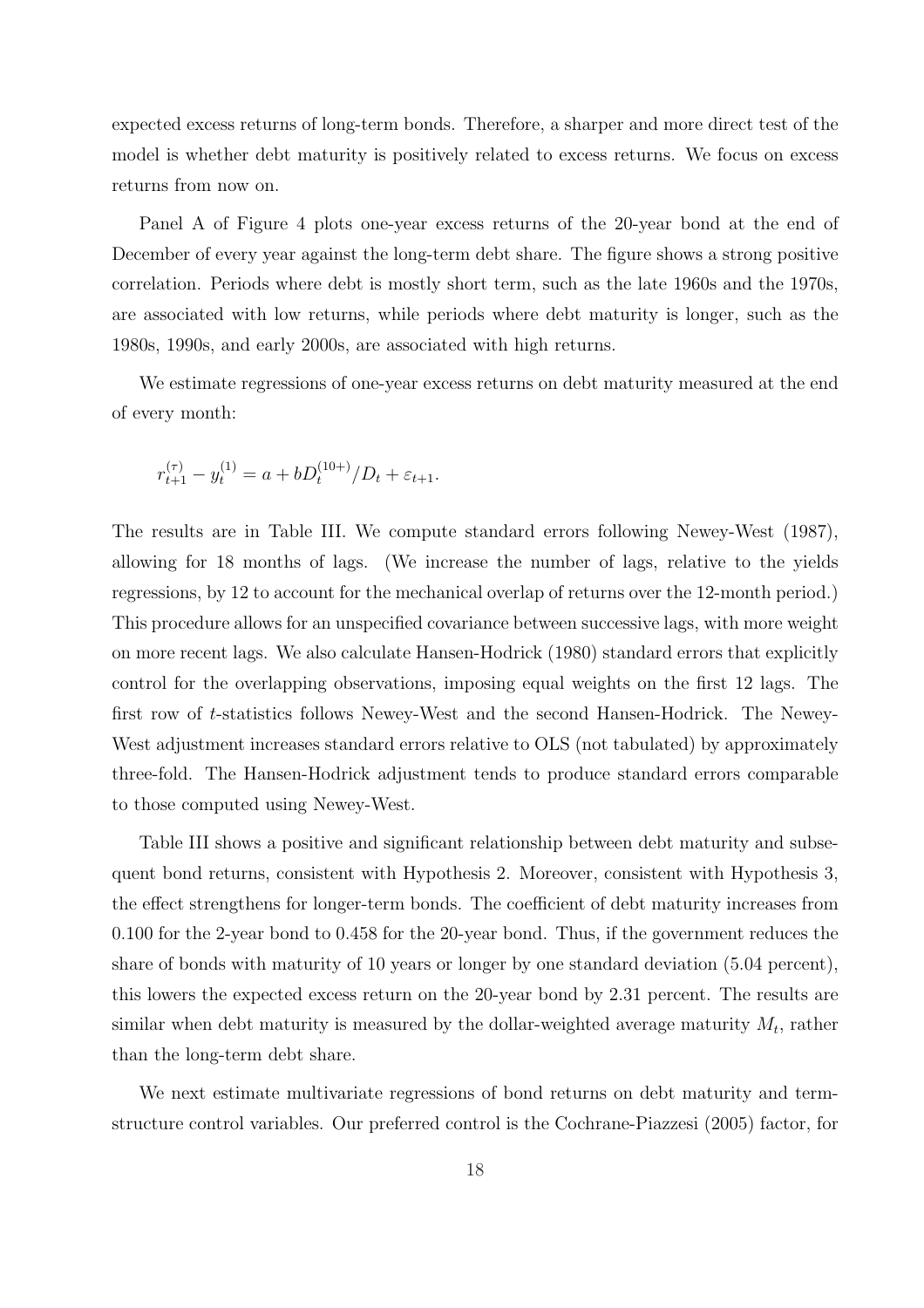the sole reason that it has high explanatory power for future bond returns. We alternately control for the  $\tau$ -year yield spread (Fama and Bliss 1987, Campbell and Shiller 1991):

$$
r_{t+1}^{(\tau)} - y_t^{(1)} = a + b D_t^{(10+)} / D_t + c \gamma f_t + d(y_t^{(\tau)} - y_t^{(1)}) + \varepsilon_{t+1}.
$$

Table IV shows the results. Compared to the univariate regressions, adding a term-structure control greatly increases the explanatory power for subsequent excess returns. However, coefficients on our two measures of debt maturity are not much affected. In particular, consistent with Hypothesis 2a, debt maturity predicts returns beyond its role in determining yield spreads. In untabulated regressions, we find similar results when controlling for the forward-rate spread.

We next examine whether debt maturity forecasts bond returns at longer horizons. Since our measure of debt maturity is quite persistent, we expect that forecastability remains strong when the horizon increases.

Panel B of Figure 4 plots the three-year ahead cumulative excess return of the 20-year bond, measured at the end of December of every year, against the long-term debt share. The figure shows a strong positive correlation. This correlation is not driven by overlapping data points: a similar correlation arises if we sample returns every three years.

Tables III and IV include results of our basic forecasting regressions estimated at longer horizons. We consider excess returns over 24 months, 36 months, and 60 months ahead. As the degree of return overlap increases, we adjust standard errors accordingly.

Tables III and IV show that debt maturity becomes a stronger predictor of bond returns when the forecast horizon increases. For the 20-year bond, for example, the coefficient of debt maturity in the univariate regressions of Table III rises from 0.458 for a one-year horizon to 2.713 for a five-year horizon  $(0.543 \text{ on an annualized basis})$ , and the R-squared rises from 6.8 percent to 42.8 percent. Statistical significance also increases sharply. Table IV yields similar conclusions for the multivariate regressions.

We finally examine whether debt maturity forecasts stock returns. If omitted macroeconomic variables drive both debt maturity and bond risk premia, we would also expect an effect on stocks. Table III shows that debt maturity is not a significant predictor of stock returns at any horizon. This finding provides partial support to our view that the correlation between debt maturity and bond excess returns is causal.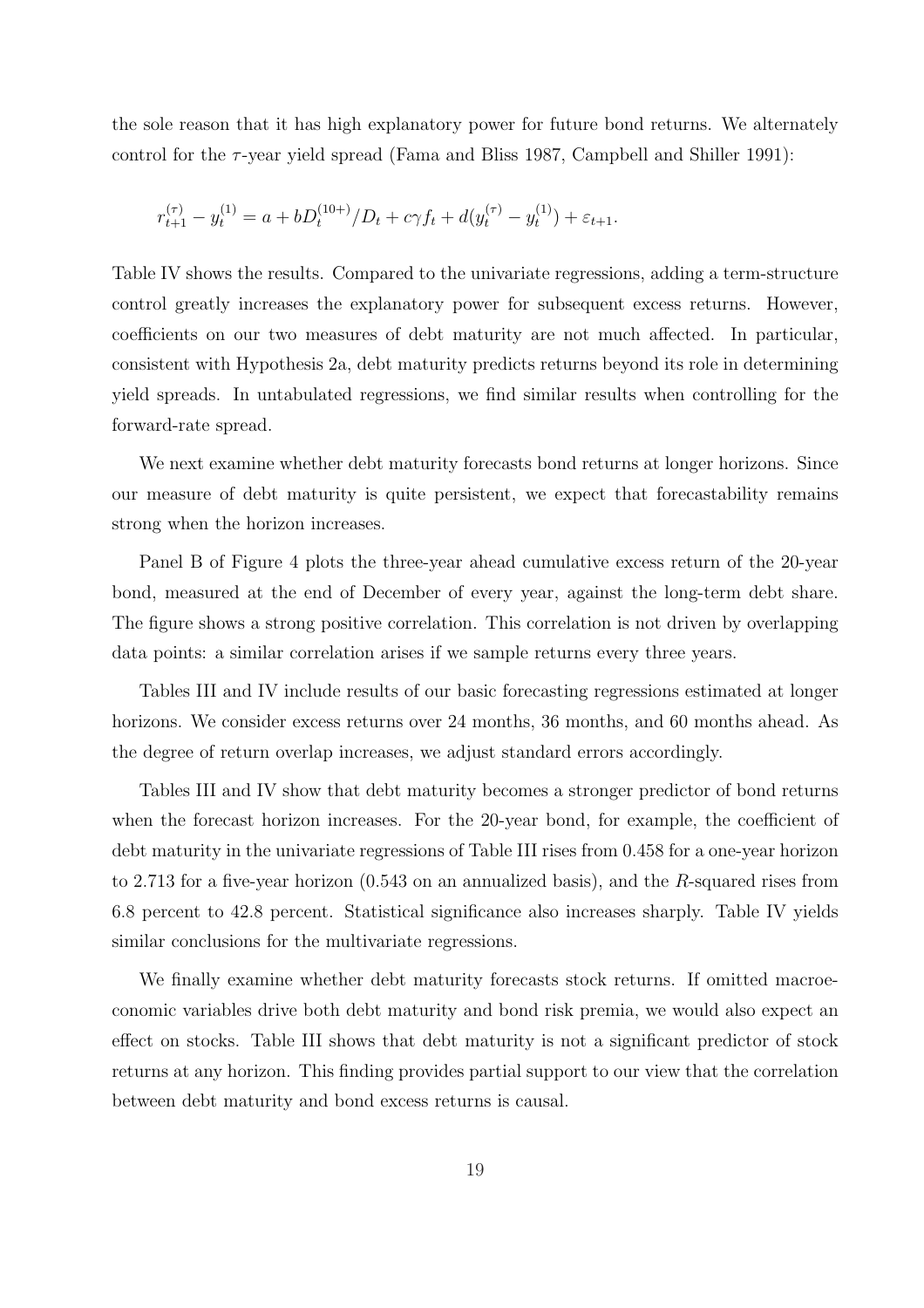## 4.3 Robustness Checks and Extensions

We subject our basic forecasting regressions to a series of robustness checks. Table V computes the small sample bias that arises when innovations in the forecasting variables are correlated with innovations in returns (Mankiw and Shapiro 1986, Stambaugh 1986). The correlation in our data is small (and statistically insignificant), and so is the bias.

Table VI summarizes other robustness checks. For purposes of comparison, the first row of the table shows the baseline results from Tables III and IV. Table VI reports results for the 20-year bond, but results for other maturities have a similar flavor.

One immediate concern in any time-series regression is that our results might be driven by a simple time trend. Table VI shows that this is not the case. Another concern relates to the measurement of bond supply. Our main measures use the entire face value of each bond, not adjusting for the fact that bonds held by Federal Reserve banks are not available to the public. We can make an adjustment for Federal Reserve holdings as follows. Between 1941 and 1970, Banking and Monetary Statistics (various issues) report data on the maturity structure of Federal Reserve holdings of government bonds. After 1970, these data are available from issues of the Federal Reserve Bulletin. We recompute the long-term debt share after netting out Federal Reserve holdings. The results are weaker in the univariate specification but slightly stronger in the multivariate specification.

We next show results for a number of different subperiods. Cochrane and Piazzesi (2005) study the period 1964-2003. Our results in that period remain significant, and become stronger in the univariate specification. We then split the full sample in two: we find significant forecastability in the second half but not in the first.

We next estimate our forecasting regressions annually, sampling the data at the end of December of every year. We do this with returns at a one- and a three-year horizon. The results are almost as strong as the baseline results, suggesting that we are not overstating results by sampling the data at a monthly frequency.

The next specification recomputes debt maturity ignoring coupons. As coupons constitute a meaningful fraction of bond payments, we expect the results to weaken. The results indeed weaken in the univariate specification but are slightly stronger in the multivariate specification.

The next two rows show estimates from GLS regressions following a Prais-Whinston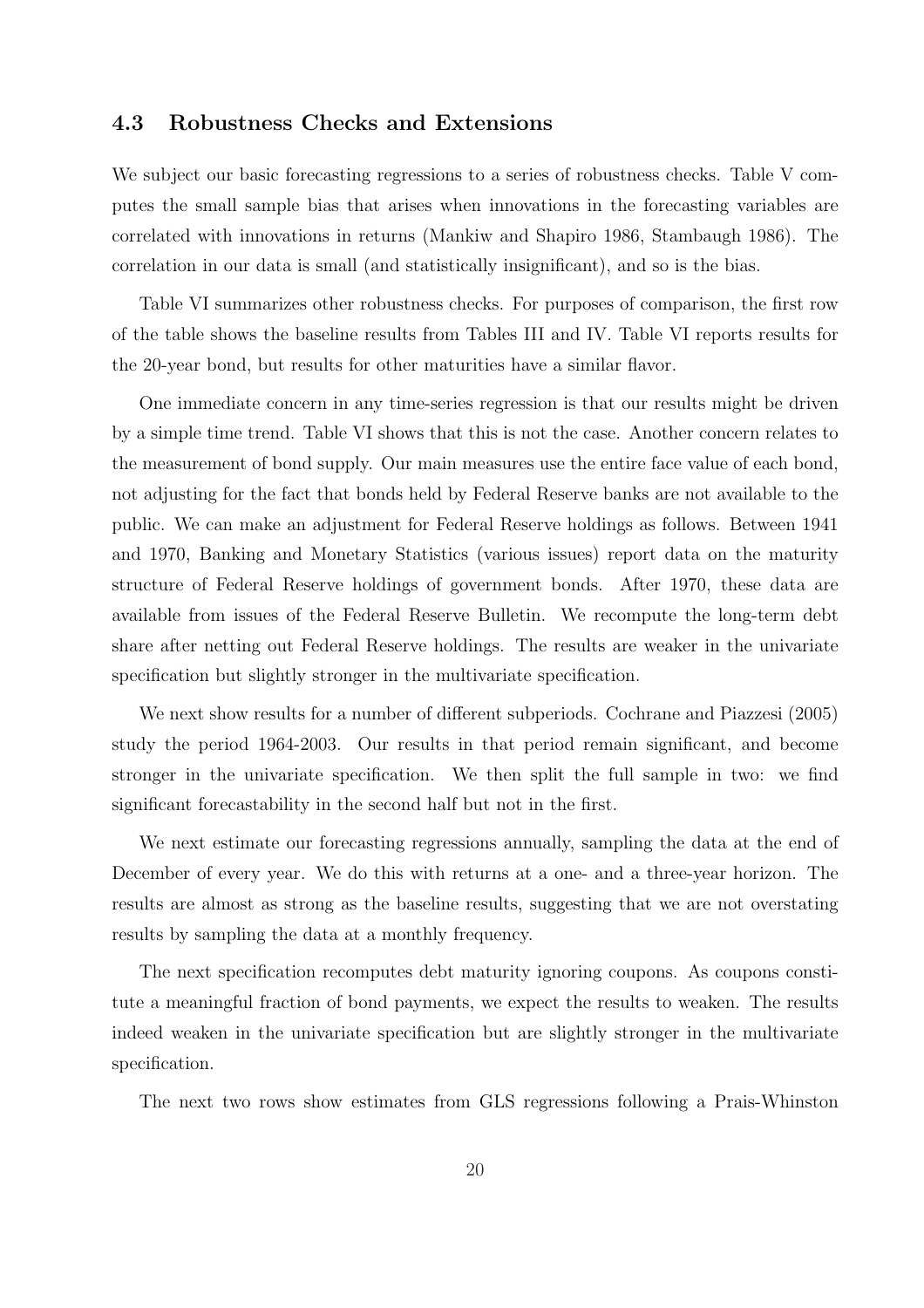procedure that treats the error terms on both the left- and right-hand-side variables as AR(1). This procedure amounts to a first-differenced version of our forecasting regression. The results weaken in the univariate specification.

Table VII shows estimates from a regression where the dependent variable is the excess return of the Ibbotson long-term (20-year) bond relative to the Ibbotson intermediate-term bond (10-year). Extrapolating the logic of our model, we expect this return to be positively related to the supply around the 20-year maturity relative to that around the 10-year maturity. To test this prediction, we construct a measure of relative supply, defined as the supply in maturities between 15 and 25 years, relative to that between 5 and 15 years. This measure is very significant, even after controlling for the long-term debt share and the Cochrane-Piazzesi factor. We are encouraged by these findings; they suggest that the logic of our model may help explain richer patterns in bond returns.

## 4.4 Instrumental Variables Regressions

One concern with our analysis is that the maturity structure of government debt can be endogenous, perhaps influenced by the level of interest rates or their past changes. For example, the government could choose maturity structure to cater to clientele demands, or to signal future policy decisions.<sup>9</sup>

Endogeneity could account for the positive relationship between yield spreads and debt maturity, if a lengthening of debt maturity signals that short rates will increase. In untabulated regressions, however, we find that debt maturity is weakly negatively related to changes in future short rates.

To evaluate the impact of endogeneity on the excess-returns results, we use instrumental variables. In Table VIII, we estimate generalized method of moments instrumental variables regressions of excess returns of the 20-year bond on the long-term debt share. For the purpose of these regressions, we switch to annual sampling of the data; this avoids the complications of estimating standard errors with overlapping returns observations.

We experiment with a variety of different instruments for the long-term debt share. We start by using the lagged long-term debt share and controlling for the yield spread. The

<sup>&</sup>lt;sup>9</sup>The government could, for instance, shorten debt maturity during periods of high inflation, to signal a commitment to reducing inflation. Signaling could be effective because high inflation would raise the cost of refinancing short-term debt.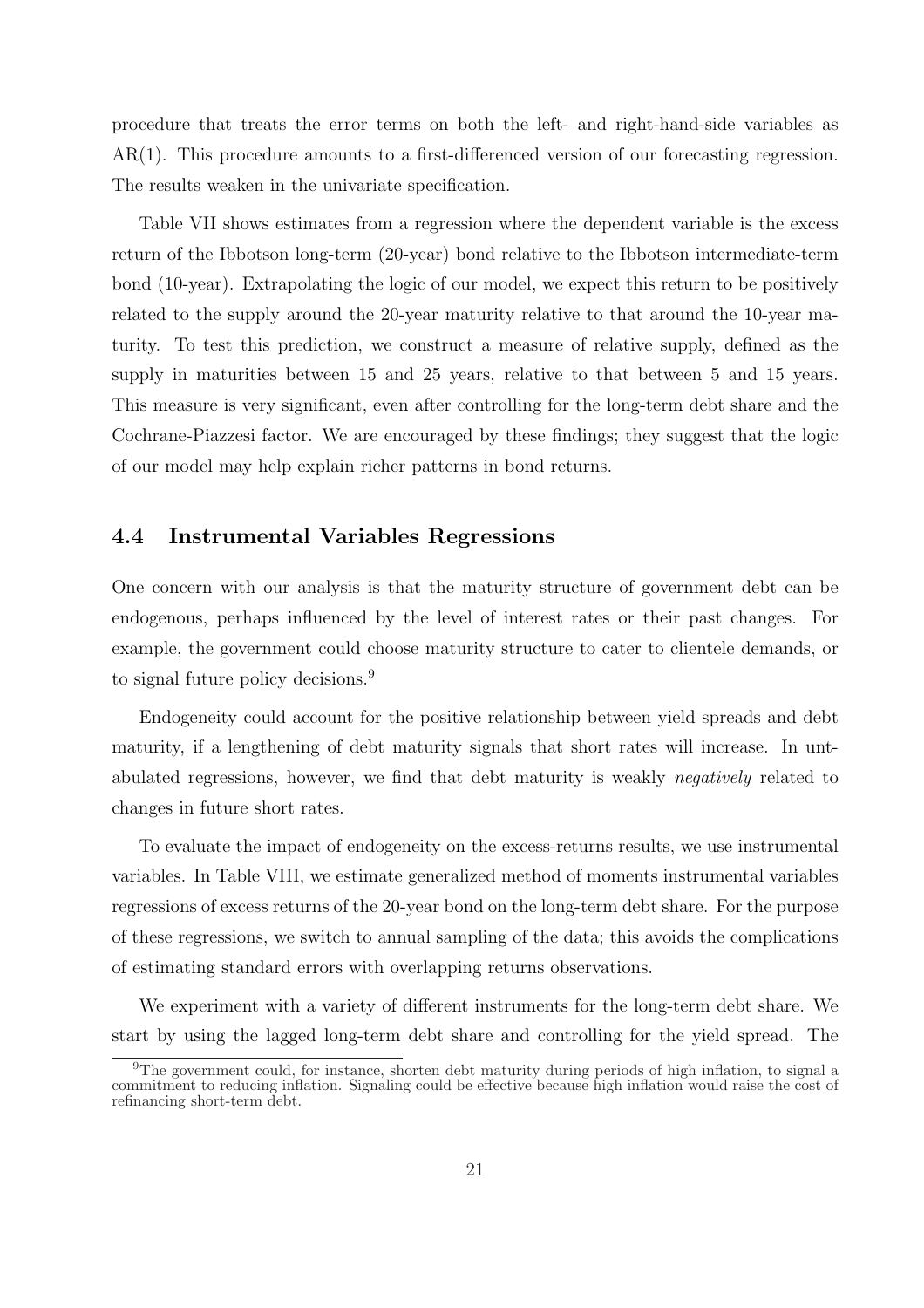long-term debt share is quite persistent, and thus lagged values forecast next year's value quite well. The second-stage results show that the instrumented value of the long-term debt share is a stronger predictor of excess returns than in our baseline regressions: the regression coefficient increases from the baseline value of 0.458 to 0.516. The remaining columns of Table VIII show similar results for different sets of instruments (including the debt/gdp ratio) and longer forecast horizons. Thus, correcting for endogeneity tends to strengthen our results relative to the baseline case. This is consistent with the government engaging in some degree of catering to clientele demands, a possibility shown theoretically in Guibaud, Nosbusch and Vayanos (2007).

# 4.5 Arbitrageur Wealth and Bond Returns

Our model predicts that if arbitrageurs are more risk-averse, debt maturity and yield spreads are stronger predictors of excess returns. While this is derived as a comparative-statics result, because risk aversion in the model is constant, we can explore time-series implications under the assumption that risk aversion increases following losses. The model delivers sharp predictions as to when arbitrageurs are likely to realize losses. Indeed, arbitrageurs buy bonds following a decrease in the short rate or an increase in the relative supply of longterm bonds, i.e., when the term structure slopes up. Therefore, they lose money when an upward-sloping term structure is followed by underperformance of long-term bonds relative to short-term bonds. Conversely, when the term structure slopes down, arbitrageurs sell long-term bonds, and lose money if these bonds subsequently outperform short-term bonds. Thus, the change in arbitrageurs' wealth over year t can be proxied by

$$
\Delta W_t^{Arb} = (y_{t-1}^{(\tau)} - y_{t-1}^{(1)}) \cdot (r_t^{(\tau)} - y_{t-1}^{(1)}), \tag{12}
$$

the product of the term spread at the end of year  $t-1$  times the excess return of long-term bonds during year  $t.^{10}$ 

Table IX shows results from time-series regressions of excess returns of the 20-year bond  $10$ In untabulated regressions, we also consider the proxies

$$
\Delta W_t^{Arb} = sign(y_{t-1}^{(\tau)} - y_{t-1}^{(1)}) \cdot (r_t^{(\tau)} - y_{t-1}^{(1)})
$$
\n(13)

and

$$
\Delta W_t^{Arb} = (D_{t-1}^{(10+)}/D_{t-1}) \cdot (r_t^{(\tau)} - y_{t-1}^{(1)}).
$$
\n(14)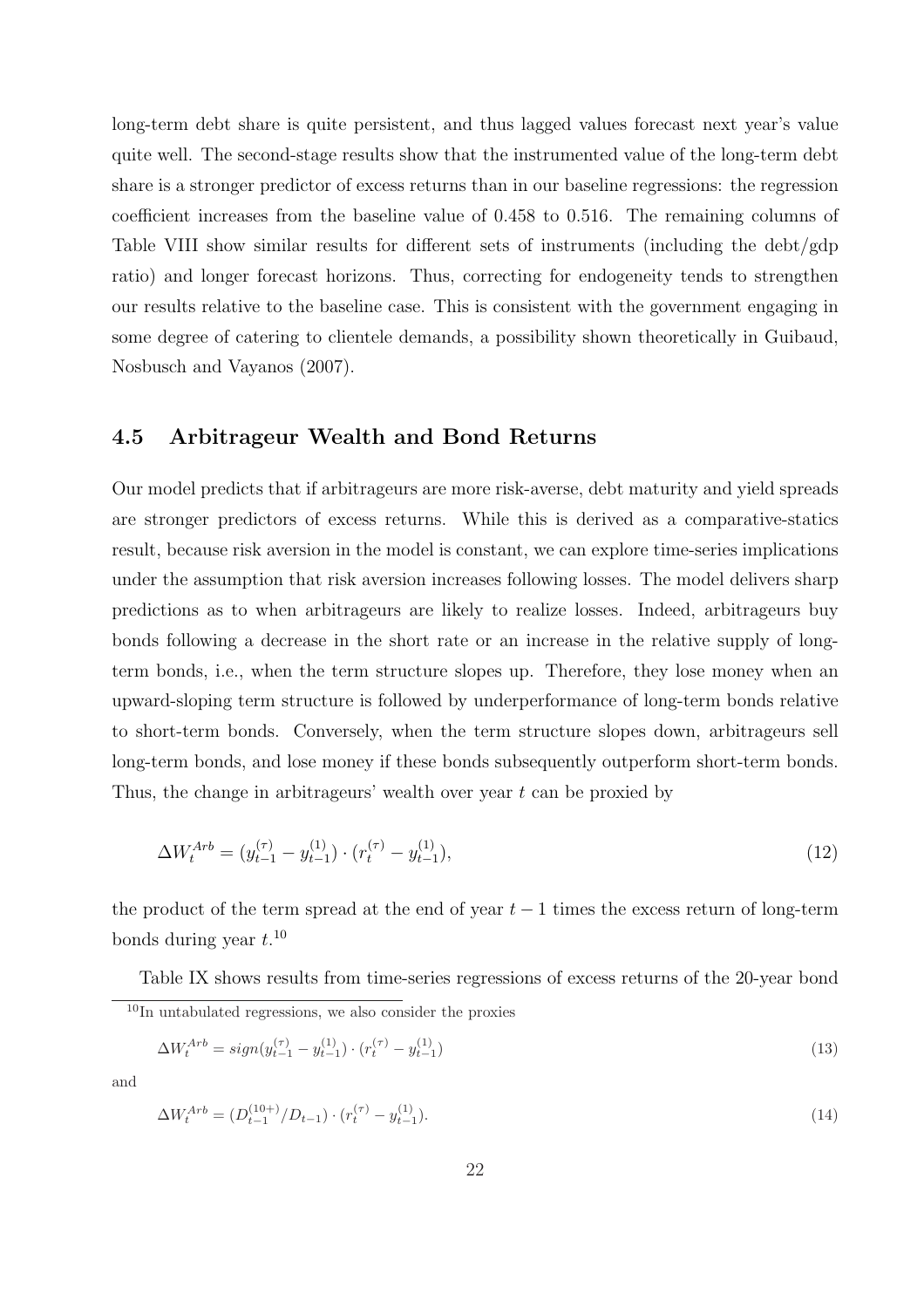on the term spread, debt maturity, lagged changes in arbitrageur wealth, and interactions of lagged changes in wealth with the term spread and debt maturity:

$$
r_{t+1}^{(\tau)} - y_t^{(1)} = a + b(y_t^{(\tau)} - y_t^{(1)}) + cD_t^{(10+)}/D_t + d\Delta W_t^{Arb} +
$$
  
+ 
$$
+ e\Delta W_t^{Arb}(y_t^{(\tau)} - y_t^{(1)}) + f\Delta W_t^{Arb}(D_t^{(10+)}/D_t) + \varepsilon_{t+1}.
$$

Specification (1) uses the term spread, lagged changes in wealth, and their interaction. According to Hypothesis 4, the interaction term should have a negative coefficient: the spread predicts returns positively, and more so when wealth decreases. Specification (1) confirms this prediction, with a  $p$ -value of approximately 10 percent for the interaction term. Specification (3) shows that the interaction term becomes very significant ( $p$ -value 0.1 percent) when changes in wealth are dropped. Specification (2) shows that changes in wealth become significant when the interaction term is dropped. The stronger results of Specifications (2) and (3) arise because of a multi-collinearity problem with Specification (1): changes in wealth are highly correlated with the interaction term.

Specifications  $(4)-(6)$  are the counterparts of  $(1)-(3)$  with debt maturity replacing the term spread. According to Hypothesis 4, the interaction term should have a negative coefficient: debt maturity predicts returns positively, and more so when wealth decreases. Specification (4) shows that the coefficient is indeed negative, with a *p*-value of approximately 15 percent. The multi-collinearity problem of Specification (1) applies also to Specification (4). Indeed, Specification  $(6)$  shows that the interaction term becomes very significant  $(p$ -value one percent) when changes in wealth are dropped. Specification (5) shows that changes in wealth become significant when the interaction term is dropped.

Besides eliminating the multi-collinearity, Specifications (3) and (6) have an economic rationale. Indeed, if debt maturity is zero, arbitrageurs play no role, and their risk aversion is immaterial. Arbitrageurs also play no role if the term structure is flat. Therefore, changes in arbitrageur wealth can matter only because of their interaction with debt maturity or the term spread, consistent with Specifications (3) and (6). The results of these specifications thus provide strong support for our Hypothesis 4.

Proxy (13) is similar to (12), except that we use the sign of the term spread rather than the spread itself. The results are similar as for (12). Proxy (14) is based on the idea that arbitrageurs hold more long-term bonds when these are in large supply. We expect proxies  $(12)$  and  $(13)$  to be more accurate than  $(14)$  because they capture trades that arbitrageurs are making in response to general changes in term-structure slope, whether these arise because of changes in supply, short rates, or investor demand. Regression results are indeed stronger for (12) and (13).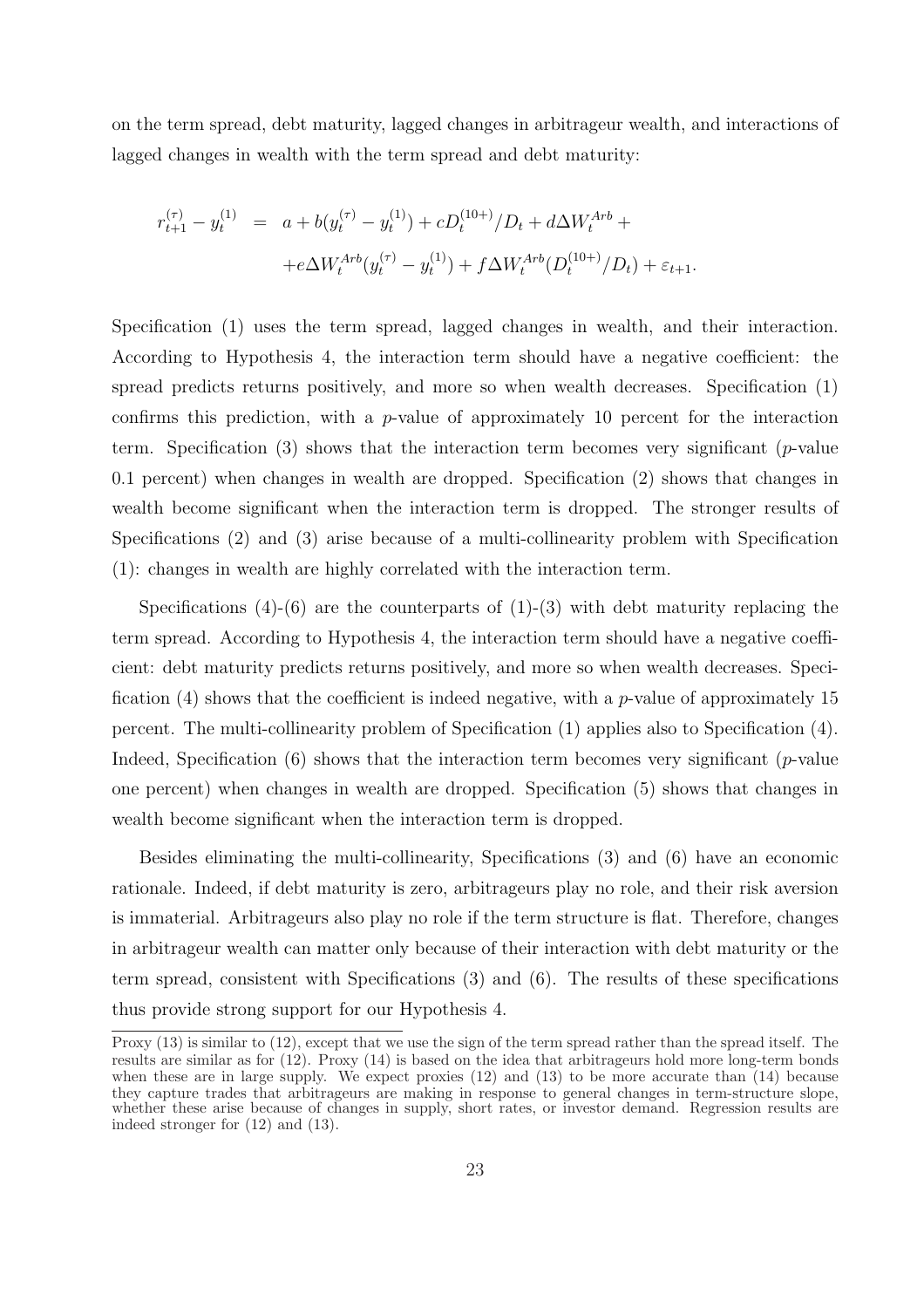Table IX assumes that arbitrageur risk-aversion is influenced by trading performance over a one-year horizon. The relevant horizon might be different, however, and is influenced by the speed at which fresh capital can enter the arbitrage industry. Determining this horizon can shed light into the speed of capital flows, and eventually contribute to the development of calibrated models of limited arbitrage (e.g., He and Krishnamurthy 2007). We investigate this issue in Table X, where we proxy arbitrageur wealth by

$$
\Delta W_{k,t}^{Arb} = \sum_{j=1}^{k} (y_{t-j}^{(\tau)} - y_{t-j}^{(1)}) \cdot (r_{t-j+1}^{(\tau)} - y_{t-j}^{(1)}),
$$

i.e., the sum of wealth changes over the past  $k$  years, where the change in wealth over year  $t$ is measured as in the baseline case  $(Eq. (12))$ . For example, the 24-month change in wealth is the product of the 24-month lagged term spread times the excess return of long-term bonds between months -24 and -12, plus the product of the 12-month lagged term spread times the excess return between months -12 and 0. We report results for horizons of six, 12, 24, 36 and 60 months, and for Specifications (1) and (4), i.e., those generating the weakest results in Table IX.

Table X shows that the interaction term in Specification (1) is least significant for the one-year horizon, and becomes very significant for two-, three- and five-year horizons, with a peak at three years. The interaction term in Specification (4) reaches its peak at two years. The relevant horizon thus seems to be between two and three years.

# 5 Conclusion

During the past fifty years, the maturity of government debt has varied enormously, falling from over 70 months in 1955 to 40 months in 1972, and then more than doubling through the 1980s, before falling again in the 2000s. This paper investigates whether these shifts in relative supply of long-term bonds affected bond prices and excess returns. In a simple model, we derive several predictions concerning how supply affects bond prices and excess returns, and how these relationships depend on bond maturity and the wealth of bond-market arbitrageurs.

The evidence strongly supports our predictions. We emphasize four main findings. First,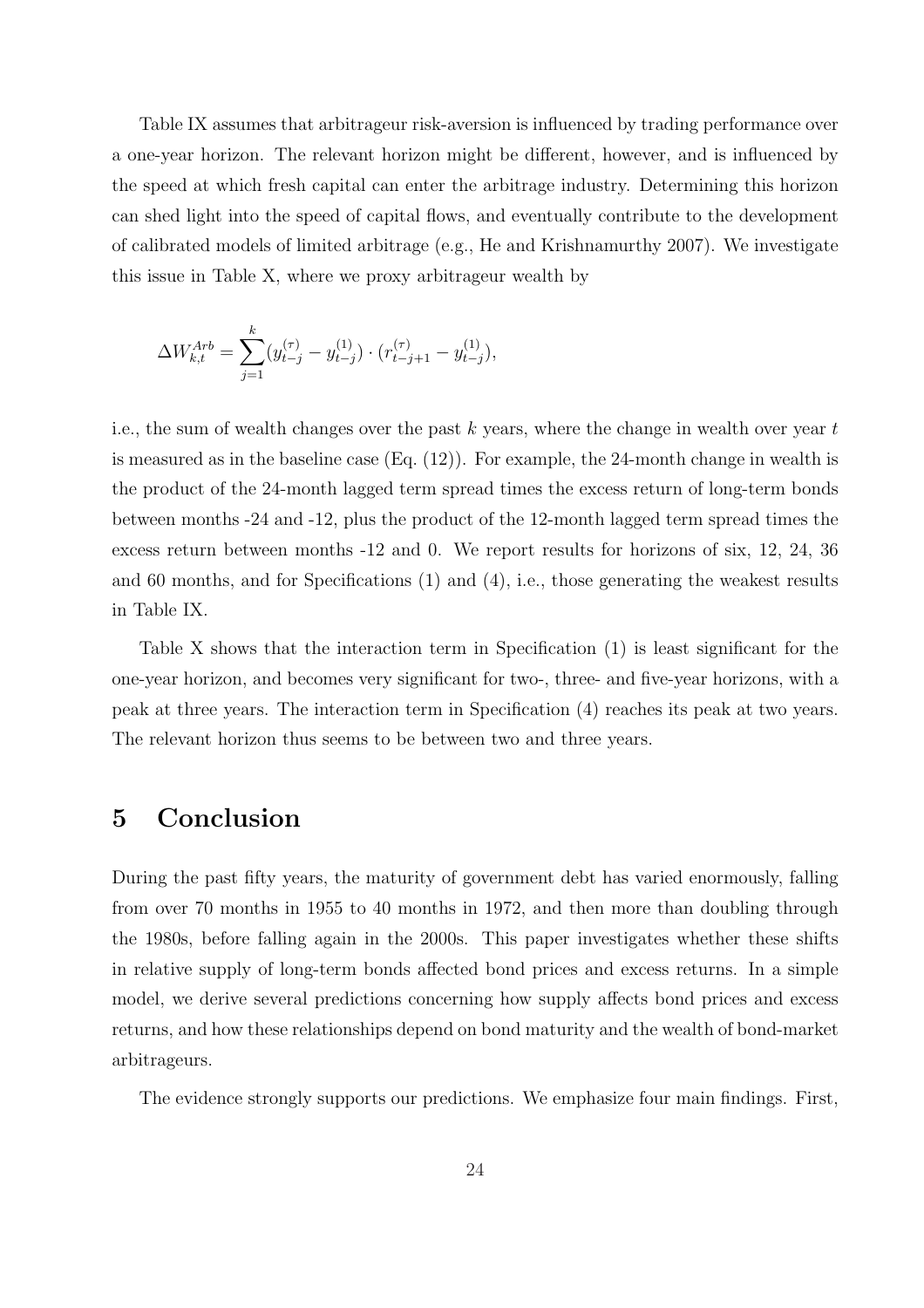the relative supply of long-term bonds is positively related to the term spread. Second, the relative supply of long-term bonds predicts positively long-term bonds' excess returns even after controlling for the term spread and the Cochrane-Piazzesi factor. Third, the effects of supply on the term spread and on excess returns are stronger for longer maturities. Finally, following periods when arbitrageurs have lost money, both supply and the term spread are stronger predictors of excess returns.

While our analysis concerns the term structure, our results can have broader implications. Our main variable, debt maturity, plays no role in standard representative-agent models. That this variable has strong predictive power, emphasizes the importance of investor heterogeneity and clienteles. Our results also provide suggestive evidence for market segmentation and arbitrageur wealth effects. If such effects are present in the governmentbond market, they are likely to be even stronger in less liquid markets.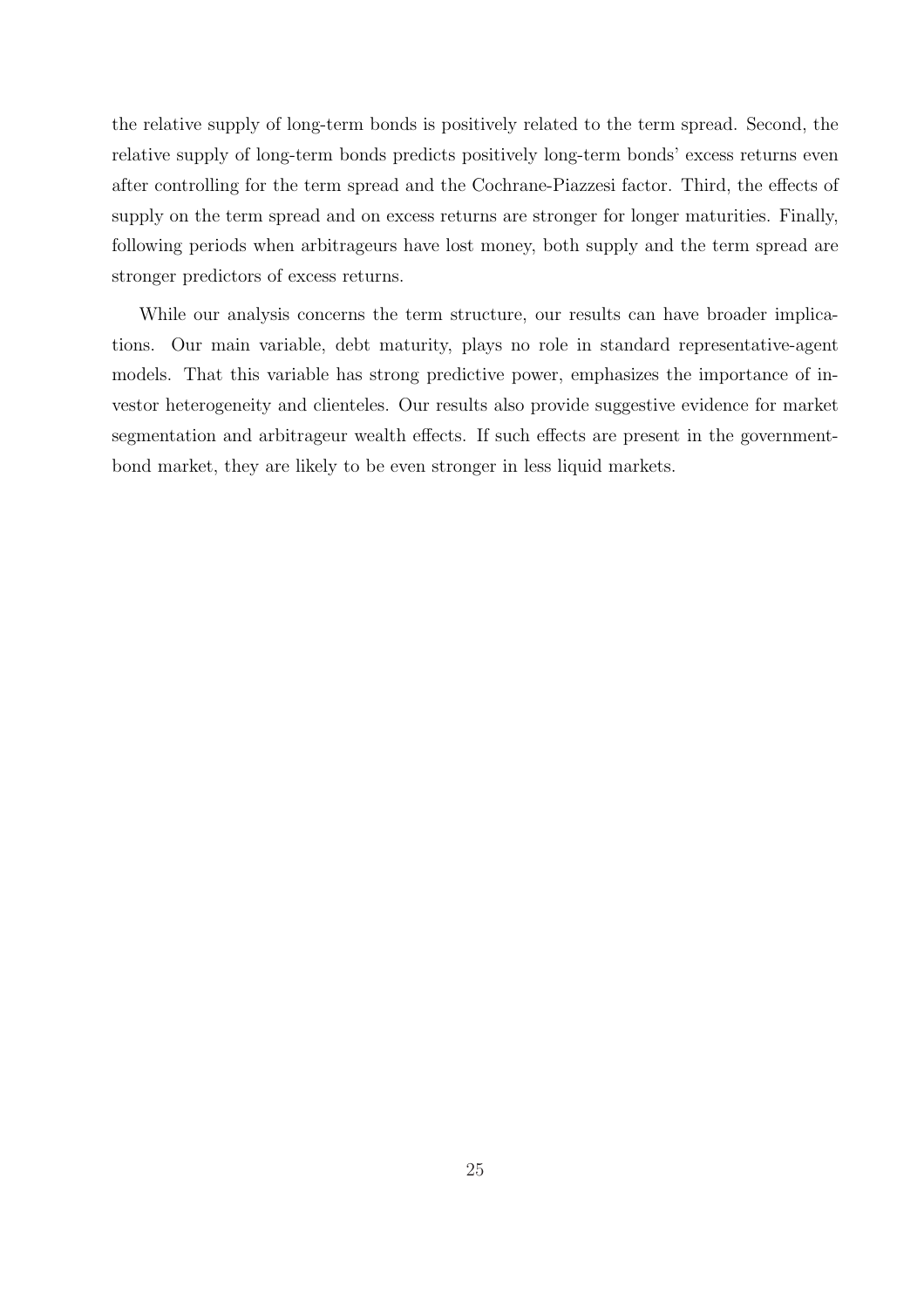# A Proofs

Proof of Proposition 1: Applying Ito's Lemma to  $(5)$  and using the dynamics  $(2)$  of the short rate, we find that instantaneous bond returns are

$$
\frac{dP_t^{(\tau)}}{P_t^{(\tau)}} = \mu_t^{(\tau)}dt - A_r(\tau)\sigma_r dB_t,
$$
\n(15)

where

$$
\mu_t^{(\tau)} \equiv A'_r(\tau)r_t + C'(\tau) - A_r(\tau)\kappa_r(\overline{r} - r_t) + \frac{1}{2}A_r(\tau)^2 \sigma_r^2.
$$
\n(16)

Using (15), we write the arbitrageurs' budget constraint as

$$
dW_t = \left(W_t - \int_0^T x_t^{(\tau)}\right) r_t dt + \int_0^T x_t^{(\tau)} \frac{dP_t^{(\tau)}}{P_t^{(\tau)}}
$$
  
=  $\left[W_t r_t + \int_0^T x_t^{(\tau)} (\mu_t^{(\tau)} - r_t) d\tau\right] dt - \left[\int_0^T x_t^{(\tau)} A_r(\tau) d\tau\right] \sigma_r dB_t,$ 

and the arbitrageurs' optimization problem (4) as

$$
\max_{\{x_t^{(\tau)}\}_{\tau \in (0,T]}} \left[ \int_0^T x_t^{(\tau)} (\mu_t^{(\tau)} - r_t) d\tau - \frac{a \sigma_r^2}{2} \left[ \int_0^T x_t^{(\tau)} A_r(\tau) d\tau \right]^2 \right].
$$

The first-order condition is

$$
\mu_t^{(\tau)} - r_t = A_r(\tau)\lambda_r,\tag{17}
$$

where

$$
\lambda_r \equiv a\sigma_r^2 \int_0^T x_t^{(\tau)} A_r(\tau) d\tau.
$$
\n(18)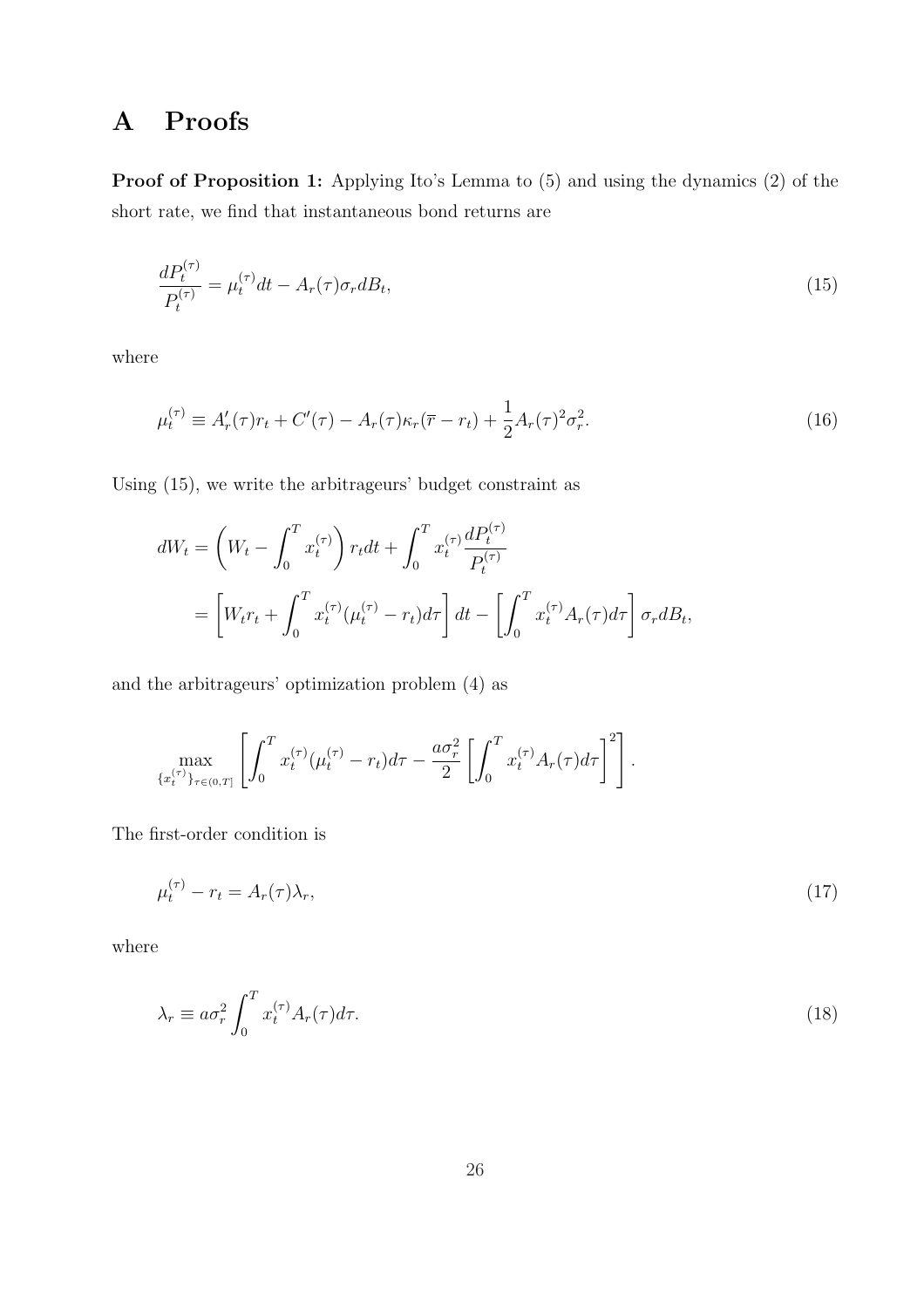Market clearing implies that

$$
x_t^{(\tau)} = s_t^{(\tau)} = \beta(\tau) - \alpha(\tau)\tau y_t^{(\tau)} = \beta(\tau) - \alpha(\tau) \left[ A_r(\tau)r_t + C(\tau) \right],\tag{19}
$$

where the second step follows from  $(3)$  and the third from  $(1)$  and  $(5)$ . Substituting  $(16)$ , (18) and (19) into (17), we find

$$
A'_r(\tau)r_t + C'(\tau) - A_r(\tau)\kappa_r(\overline{r} - r_t) + \frac{1}{2}A_r(\tau)^2\sigma_r^2 - r_t
$$
  
= 
$$
A_r(\tau)a\sigma_r^2 \int_0^T \left[\beta(\tau) - \alpha(\tau)\left[A_r(\tau)r_t + C(\tau)\right]\right]A_r(\tau)d\tau.
$$
 (20)

This equation is affine in  $r_t$ . Setting the linear terms to zero, we find the ODE

$$
A'_r(\tau) + \kappa_r A_r(\tau) - 1 = -a\sigma_r^2 A_r(\tau) \int_0^T \alpha(\tau) A_r(\tau)^2 d\tau,
$$
\n(21)

and setting the constant terms to zero, we find the ODE

$$
C'(\tau) - \kappa_r \overline{r} A_r(\tau) + \frac{1}{2} \sigma_r^2 A_r(\tau)^2 = a \sigma_r^2 A_r(\tau) \int_0^T \left[ \beta(\tau) - \alpha(\tau) C(\tau) \right] A_r(\tau) d\tau.
$$
 (22)

These ODEs must be solved with the initial conditions  $A_r(0) = C(0) = 0$ . The solution to (21) is (6), provided that  $\kappa_r^*$  is a solution to (9). Eq. (9) has a unique solution because the right-hand side is decreasing in  $\kappa_r^*$  and is equal to zero for  $\kappa_r^* = \infty$ . The solution to (22) is

$$
C(\tau) = z \int_0^{\tau} A_r(u) du - \frac{\sigma_r^2}{2} \int_0^{\tau} A_r(u)^2 du,
$$
\n(23)

where

$$
z \equiv \kappa_r \overline{r} + a\sigma_r^2 \int_0^T \left[ \beta(\tau) - \alpha(\tau) C(\tau) \right] A_r(\tau) d\tau.
$$
 (24)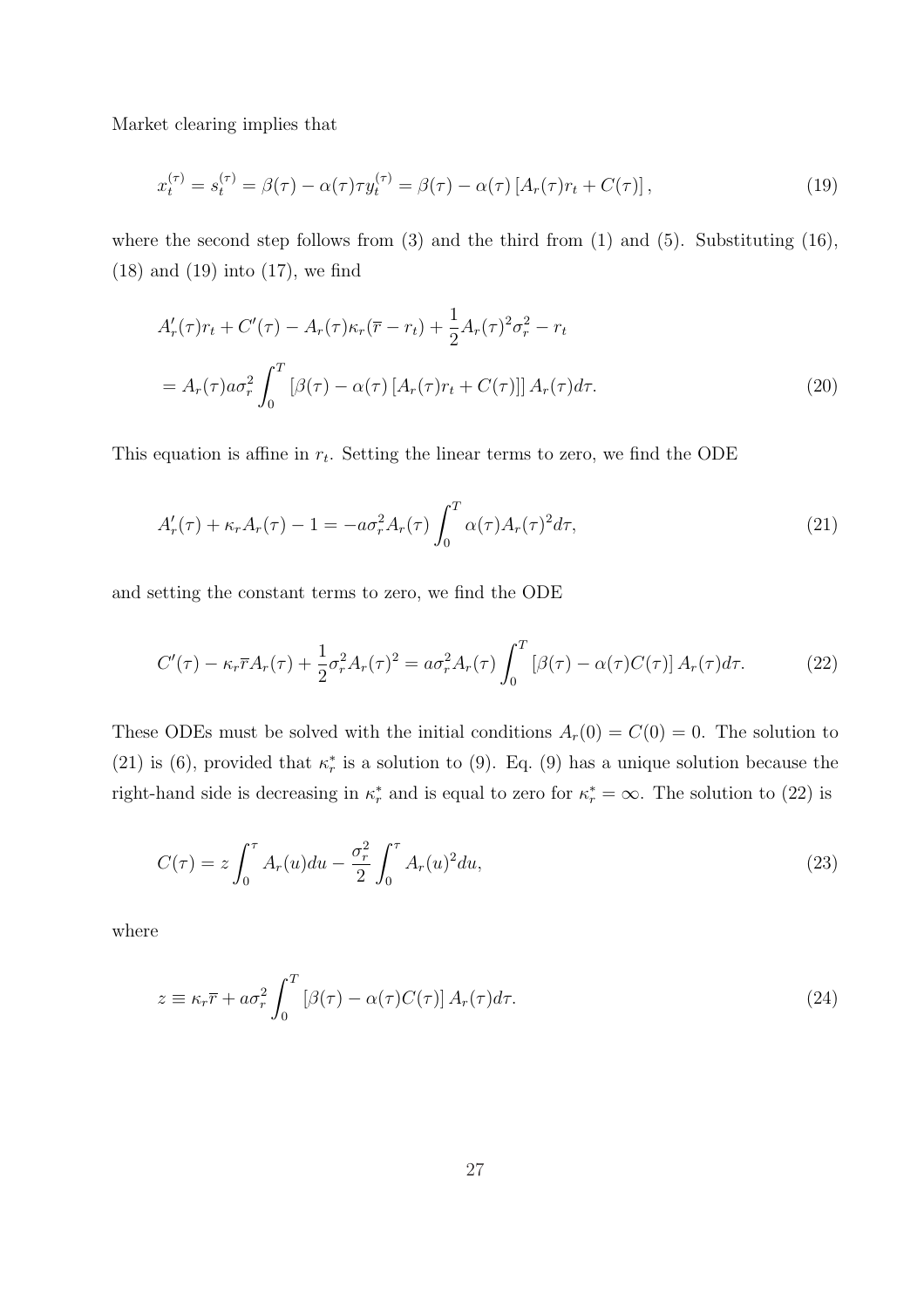Substituting  $C(\tau)$  from (23) into (24), we find

$$
z = \kappa_r \overline{r} + a\sigma_r^2 \int_0^T \beta(\tau) A_r(\tau) d\tau - a\sigma_r^2 z \int_0^T \alpha(\tau) \left[ \int_0^{\tau} A_r(u) du \right] A_r(\tau) d\tau
$$
  
+ 
$$
\frac{a\sigma_r^4}{2} \int_0^T \alpha(\tau) \left[ \int_0^{\tau} A_r(u)^2 du \right] A_r(\tau) d\tau
$$
  

$$
\Rightarrow z = \frac{\kappa_r \overline{r} + a\sigma_r^2 \int_0^T \beta(\tau) A_r(\tau) d\tau + \frac{a\sigma_r^4}{2} \int_0^T \alpha(\tau) \left[ \int_0^{\tau} A_r(u)^2 du \right] A_r(\tau) d\tau}{1 + a\sigma_r^2 \int_0^T \alpha(\tau) \left[ \int_0^{\tau} A_r(u) du \right] A_r(\tau) d\tau}.
$$

Therefore,  $C(\tau)$  is given by (7).

Proof of Proposition 2: An increase in the relative supply of long-term bonds corresponds to a decrease of  $\beta(\tau)$  for small  $\tau$  and increase in  $\beta(\tau)$  for large  $\tau$ , holding  $\int_0^T \beta(\tau) d\tau$  constant. Eqs. (6) and (9) imply that  $\kappa_r^*$  and  $A_r(\tau)$  remain unaffected. Eq. (8) implies that  $\overline{r}^*$  increases since  $A_r(\tau)$  is increasing in  $\tau$ . Denoting by  $d\overline{r}^*$  the infinitesimal increase in  $\overline{r}^*$ , (1), (5) and (7) imply that the impact on bond yields is

$$
\frac{\partial}{\partial \overline{r}^*} \left[ \frac{A_r(\tau) r_t + C(\tau)}{\tau} \right] d\overline{r}^* = \frac{\partial}{\partial \overline{r}^*} \left[ \frac{C(\tau)}{\tau} \right] d\overline{r}^* = \frac{\kappa_r^* \int_0^{\tau} A_r(u) du}{\tau} d\overline{r}^*.
$$
 (25)

This is positive and increasing in  $\tau$  since  $A_r(\tau)$  is increasing in  $\tau$ . Eqs. (10) and (11) imply that the impact on bond risk premia is

$$
\frac{\partial}{\partial \overline{r}^*} \left[ A_r(\tau) \lambda_r \right] d\overline{r}^* = A_r(\tau) \frac{\partial \lambda_r}{\partial \overline{r}^*} d\overline{r}^* = \kappa_r^* A_r(\tau) d\overline{r}^*.
$$
\n(26)

This is positive and increasing in  $\tau$  since  $A_r(\tau)$  is increasing in  $\tau$ .

**Proof of Proposition 3:** The impact of a short-rate change  $dr_t$  on yield spreads is

$$
\frac{\partial}{\partial r_t} \left[ \frac{A_r(\tau) r_t + C(\tau)}{\tau} - r_t \right] dr_t = \left[ \frac{A_r(\tau)}{\tau} - 1 \right] dr_t.
$$
\n(27)

 $\blacksquare$ 

П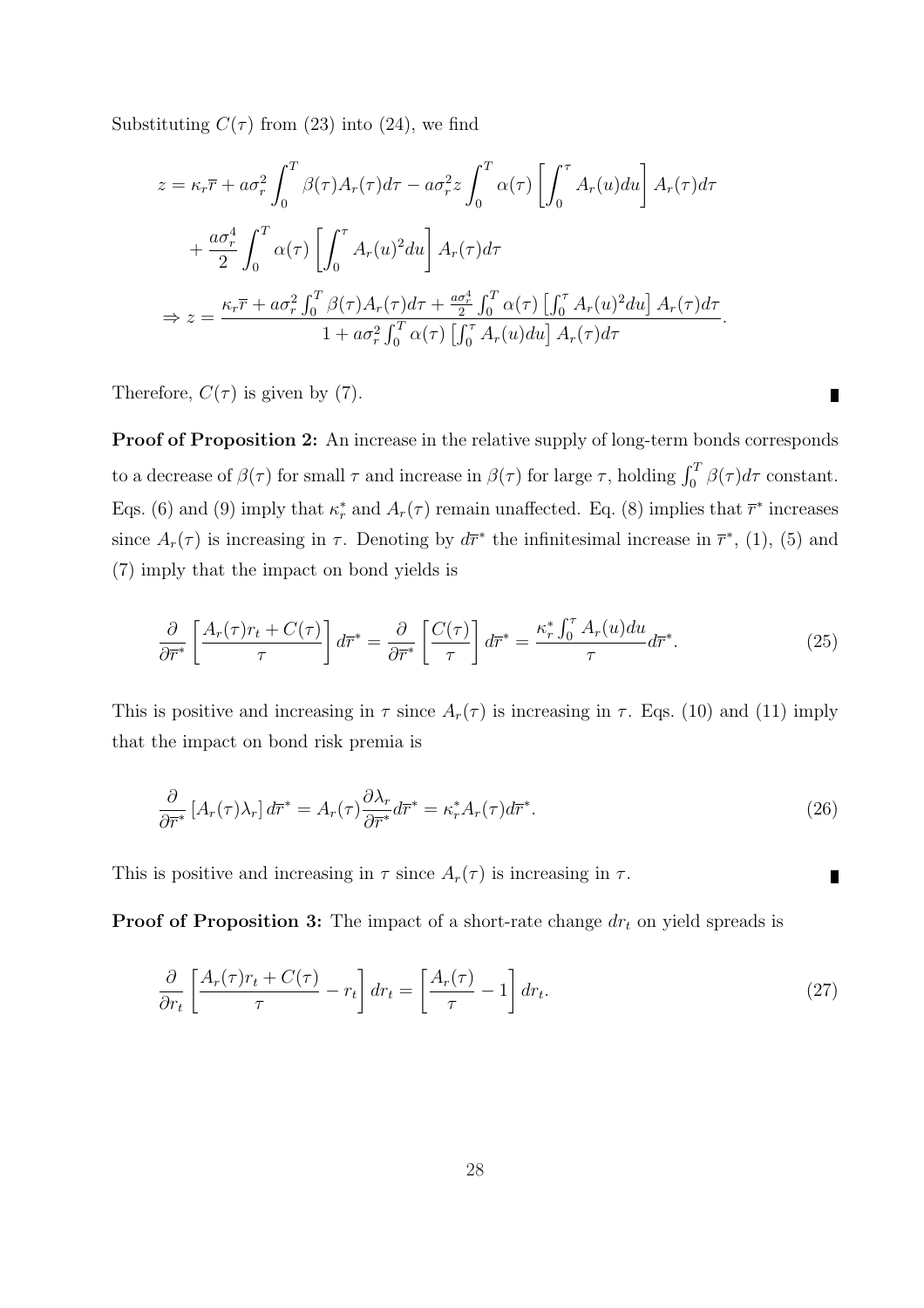The impact on risk premia is

$$
\frac{\partial}{\partial r_t} \left[ A_r(\tau) \lambda_r \right] dr_t = A_r(\tau) \frac{\partial \lambda_r}{\partial r_t} dr_t = (\kappa_r - \kappa_r^*) A_r(\tau) dr_t.
$$
\n(28)

Eqs. (25) and (27) imply that an increase in the relative supply of long-term bonds has the same impact on yield spreads as a change in the short rate if

$$
\frac{\kappa_r^* \int_0^\tau A_r(u) du}{\tau} d\overline{r}^* = \left[ \frac{A_r(\tau)}{\tau} - 1 \right] dr_t \Leftrightarrow d\overline{r}^* = -dr_t,
$$
\n(29)

where the second step follows from  $(21)$ . Eqs.  $(26)$ ,  $(28)$ , and  $(29)$  imply that the impact on risk premia is larger under the increase in supply if

$$
\kappa_r^* A_r(\tau) d\overline{r}^* > (\kappa_r - \kappa_r^*) A_r(\tau) d r_t \Leftrightarrow \kappa_r^* > \kappa_r^* - \kappa_r.
$$

The last inequality holds because the short rate is mean-reverting.

**Proof of Proposition 4:** The parameter  $\gamma_p$  is increasing in a if the same holds for  $\kappa_r^*$ . To show that  $\kappa_r^*$  is increasing in a, we note that it is the unique solution of (9), whose right-hand side is decreasing in  $\kappa_r^*$  (because of (6)) and increasing in a.

 $\blacksquare$ 

To determine the supply effects, we assume that  $\beta(\tau)$  changes to  $\beta(\tau) + d\beta(\tau)$ . Eq. (8) implies that

$$
d\overline{r}^* = \frac{a\sigma_r^2 \int_0^T d\beta(\tau) A_r(\tau) d\tau}{\kappa_r^* \left[1 + a\sigma_r^2 \int_0^T \alpha(\tau) \left[\int_0^{\tau} A_r(u) du\right] A_r(\tau) d\tau\right]}.
$$

Given  $d\overline{r}^*$ , changes in yields and risk premia can be derived from (25) and (26). Since  $\kappa_r^* A_r(\tau)$  is increasing in  $\kappa_r^*$ , the impact of supply on yields and risk premia is increasing in a if the same holds for  $d\overline{r}^*$ . Since  $d\overline{r}^*$  is increasing at  $a = 0$ , it is also increasing for small a.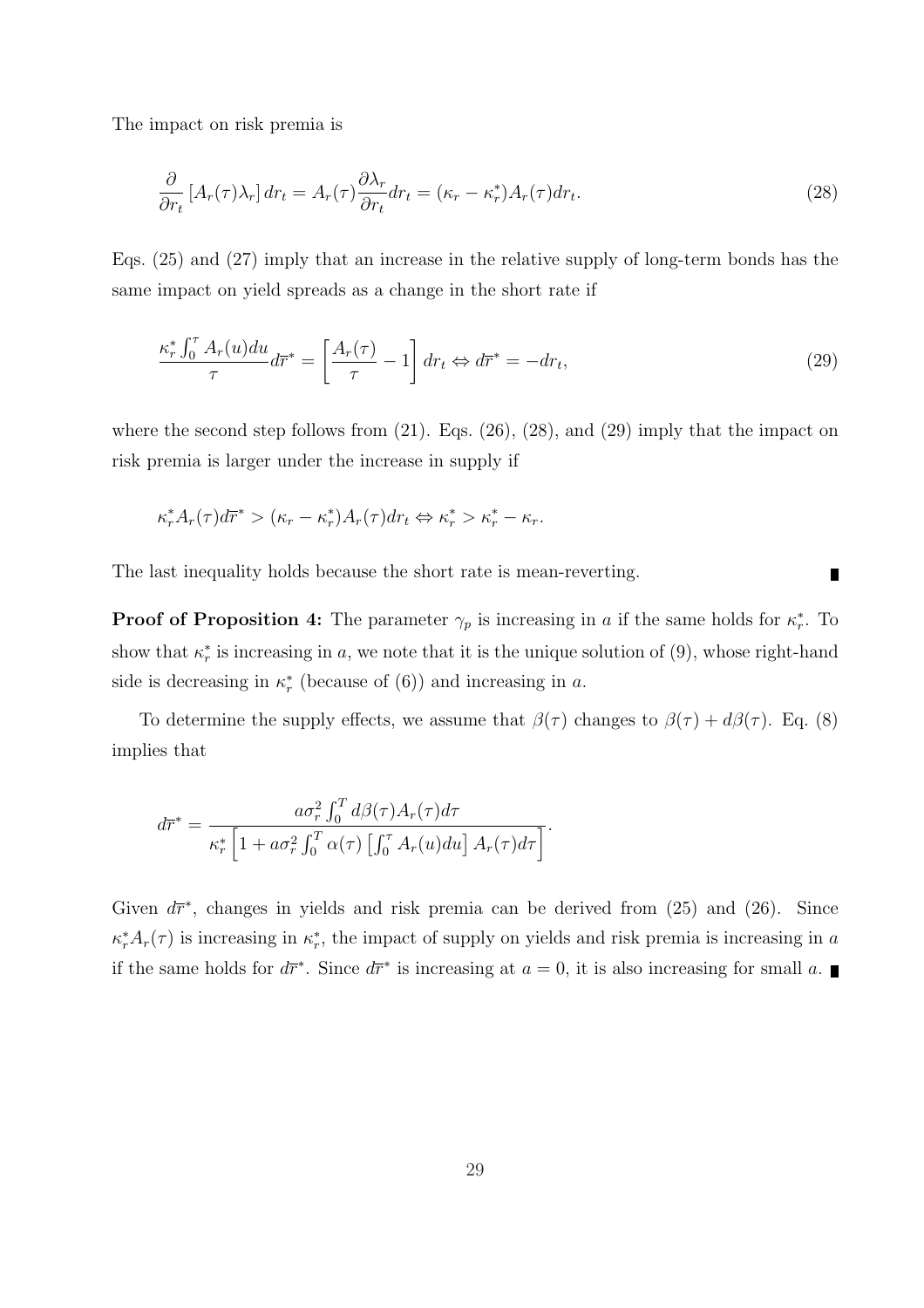### References

- Baker, M., R. Greenwood and J. Wurgler, 2003, "The Maturity of Debt Issues and Predictable Variation in Bond Returns," Journal of Financial Economics, 70, 261-291.
- Baker, M. and J. Wurgler, 2005, "Comovement and Copredictability of Bonds and Bond-Like Stocks," working paper, Harvard University.
- Barro, R., 1974, "Are Government Bonds Net Wealth?," Journal of Political Economy, 82, 1095-1117.
- Brunnermeier, M. and L. Pedersen, 2007, "Market Liquidity and Funding Liquidity," Review of Financial Studies, forthcoming.
- Campbell, J. and R. Shiller, 1991, "Yield Spreads and Interest Rate Movements: A Bird's Eye View," Review of Economic Studies, 58, 495-514.
- Cochrane, J. and M. Piazzesi, 2005, "Bond Risk Premia," American Economic Review, 95, 138-160.
- Culbertson, J., 1957, "The Term Structure of Interest Rates," Quarterly Journal of Economics, 71, 485-517.
- Fama, E. and R. Bliss, 1987, "The Information in Long-Maturity Forward Rates," American Economic Review, 77, 680-692.
- Fernald, J., P. Mosser and F. Keane, 1994, "Mortgage Security Hedging and the Yield Curve," Federal Reserve Bank of New York - Quarterly Review, Summer-Fall, 92-100.
- Gabaix, X., A. Krishnamurthy, and O. Vigneron, 2007, "Limits of Arbitrage: Theory and Evidence from the Mortgage-Backed Securities Market," Journal of Finance, 62, 557-595.
- Garbade, K., 2007, "The Emergence of 'Regular and Predictable' as a Treasury Debt Management Strategy," Federal Reserve Bank of New York Economic Policy Review, March, 53-71.
- Garbade, K. and M. Rutherford, 2007, "Buybacks in Treasury Cash and Debt Management," Staff Report 304, Federal Reserve Bank of New York.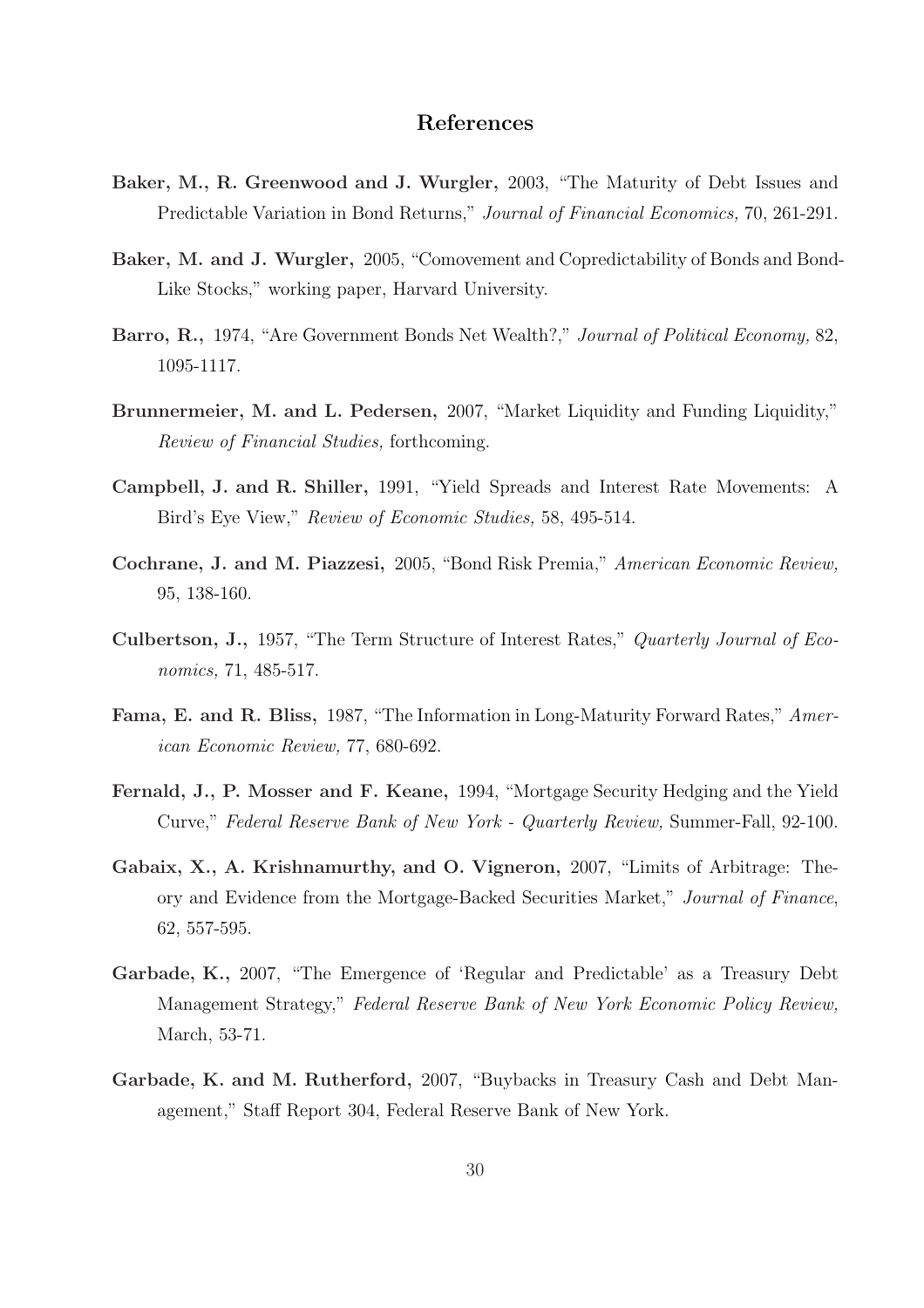- Garleanu, N., L. Pedersen and A. Poteshman, 2007, "Demand-Based Option Pricing," working paper, University of California Berkeley.
- Greenspan, A., 2001, Testimony of Chairman Alan Greenspan before the Committee on the Budget, US Senate.
- Greenwood, R., 2005, "Short- and Long-Term Demand Curves for Stocks: Theory and Evidence on the Dynamics of Arbitrage," Journal of Financial Economics, 75, 607- 649.
- Gromb, D. and D. Vayanos, 2002, "Equilibrium and Welfare in Markets with Financially Constrained Arbitrageurs," Journal of Financial Economics, 66, 361-407.
- Gromb, D. and D. Vayanos, 2007, "Financially Constrained Arbitrage and Cross-Market Contagion," working paper, London School of Economics.
- Guibaud, S., Y. Nosbusch and D. Vayanos, 2007, "Preferred Habitat and the Optimal Maturity Structure of Government Debt," working paper, London School of Economics.
- Gurkaaynak, R., B. Sack and J. Wright, 2006, "The U.S. Treasury Yield Curve: 1961 to the Present," Finance and Economics Discussion Series 2006-28, Board of Governors of the Federal Reserve System.
- Hansen, L. and R. Hodrick, 1980, "Forward Exchange Rates as Optimal Predictors of Future Spot Rates: An Econometric Analysis," Journal of Political Economy, 88, 829- 853.
- He, Z. and A. Krishnamurthy, 2007, "Intermediary Asset Pricing," working paper, Northwestern University.
- Holland, T, 1969, "'Operation Twist' and the Movement of Interest Rates and Related Economic Time Series," International Economic Review, 10, 260-265.
- Informed Budgeteer, 2001, "Debt Limbo How Low Can You Go?" 107th Congress, 1st Session, No. 7. (Available at http://www.senate.gov/ budget/republican/analysis/2001/bb7- 01.pdf.)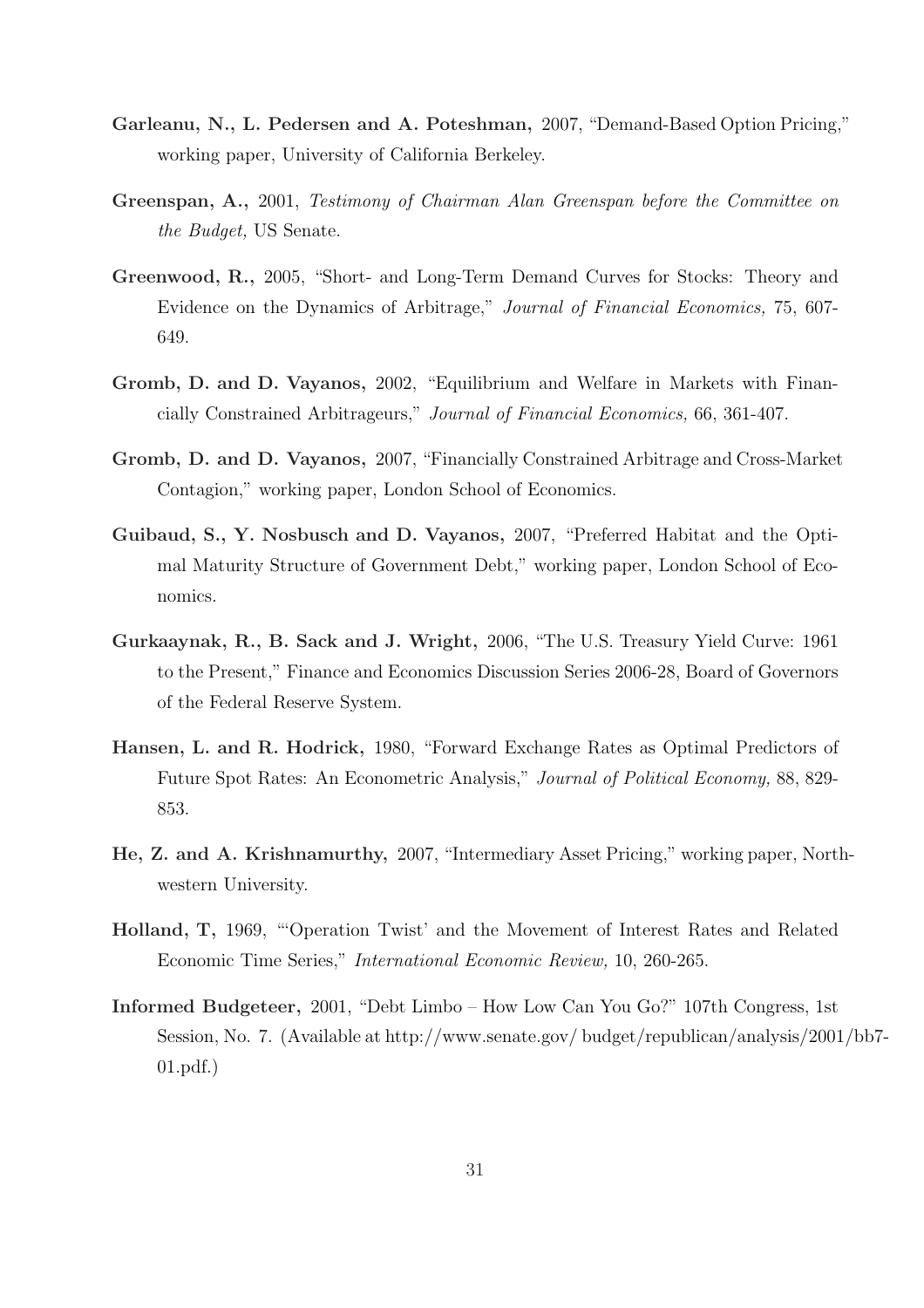- Kambhu, J. and P. Mosser, 2001, "The Effect of Interest Rate Options Hedging on Term-Structure Dynamics," Federal Reserve Bank of New York Economic Policy Review, 7, 51-70.
- Koijen, R., Van Hemert, O., and S. Van Nieuwerburgh, 2007, "Mortgage timing," working paper, New York University.
- Krishnamurthy, A. and A. Vissing-Jorgensen, 2007, "The Demand for Treasury Debt," working paper, Northwestern University.
- Kyle, A. and W. Xiong, 2001, "Contagion as a Wealth Effect of Financial Intermediaries," Journal of Finance, 56, 1401-1440.
- Mankiw, N. G., and M. Shapiro, 1986, "Do We Reject Too Often? Small Sample Properties of Tests of Rational Expectations Models," Economics Letters, 20, 139-145.
- Modigliani, F. and R. Sutch, 1966, "Innovations in Interest-Rate Policy," American Economic Review, 56, 178-197.
- Newey, W. and K. West, 1987, "A Simple, Positive Semi-Definite, Heteroskedasticity and Autocorrelation Consistent Covariance Matrix," Econometrica, 55, 703-708.
- Ross, M., 1966, "'Operation Twist': A Mistaken Policy?" Journal of Political Economy, 74, 195-199.
- Shleifer, A., and R. Vishny, "The Limits of Arbitrage," Journal of Finance, 52, 35-55.
- Stambaugh, R., 1986, "Bias in Regressions with Lagged Stochastic Regressors," University of Chicago working paper.
- Van Horne, J. and D. Bowers, 1968, "The Liquidity Impact of Debt Management," Southern Economic Journal, 34, 526-537.
- Vasicek, O., 1977, "An Equilibrium Characterization of the Term Structure," Journal of Financial Economics, 5, 177-188.
- Vayanos, D. and J.-L. Vila, 2007, "A Preferred-Habitat Model of the Term-Structure of Interest Rates," working paper, London School of Economics.
- Wallace, N., 1966, "The Term Structure of Interest Rates and the Maturity Composition of the Federal Debt," Journal of Finance, 22, 301-312.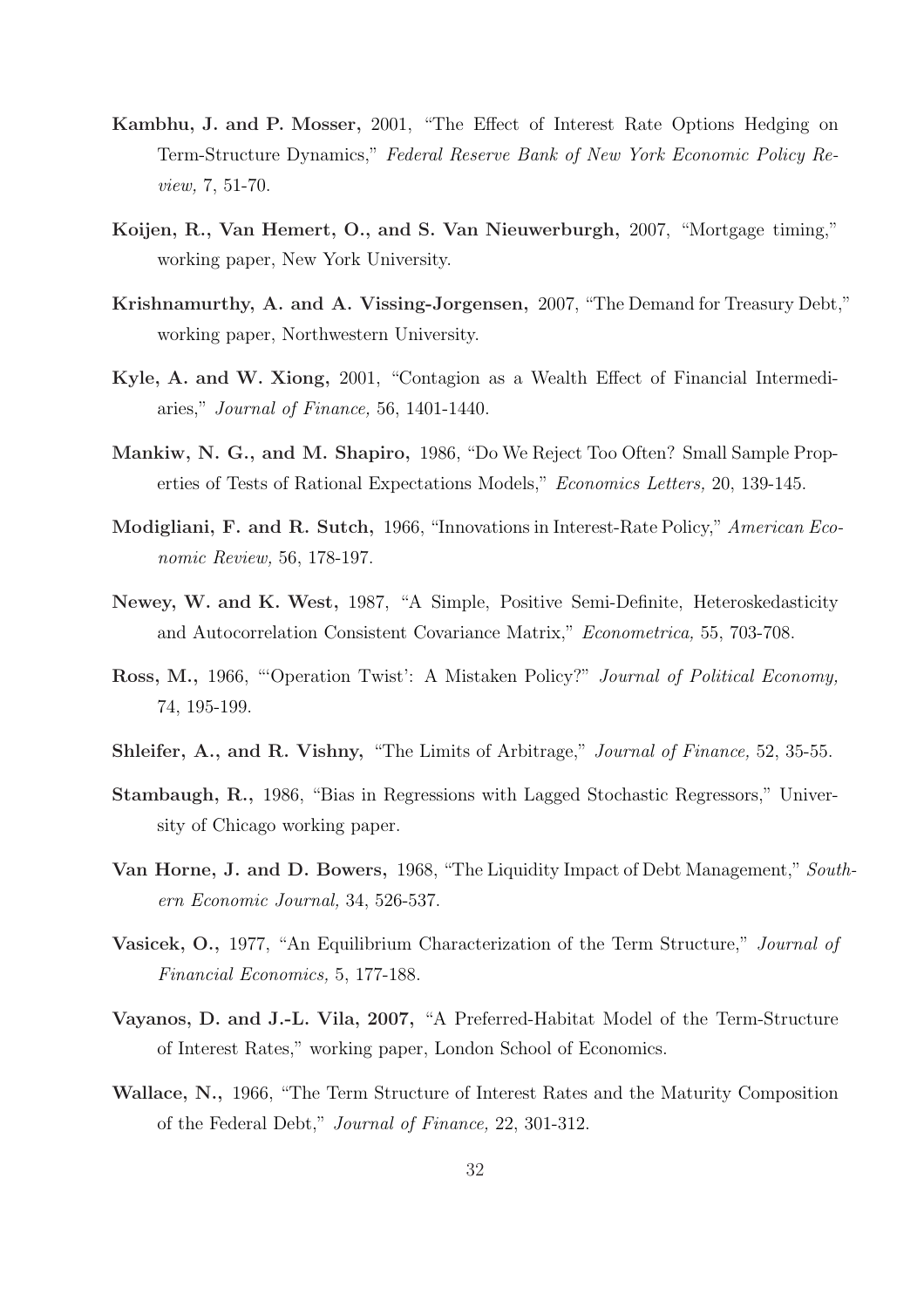Xiong, W., 2001, "Convergence Trading with Wealth Effects," Journal of Financial Economics, 62, 247-292.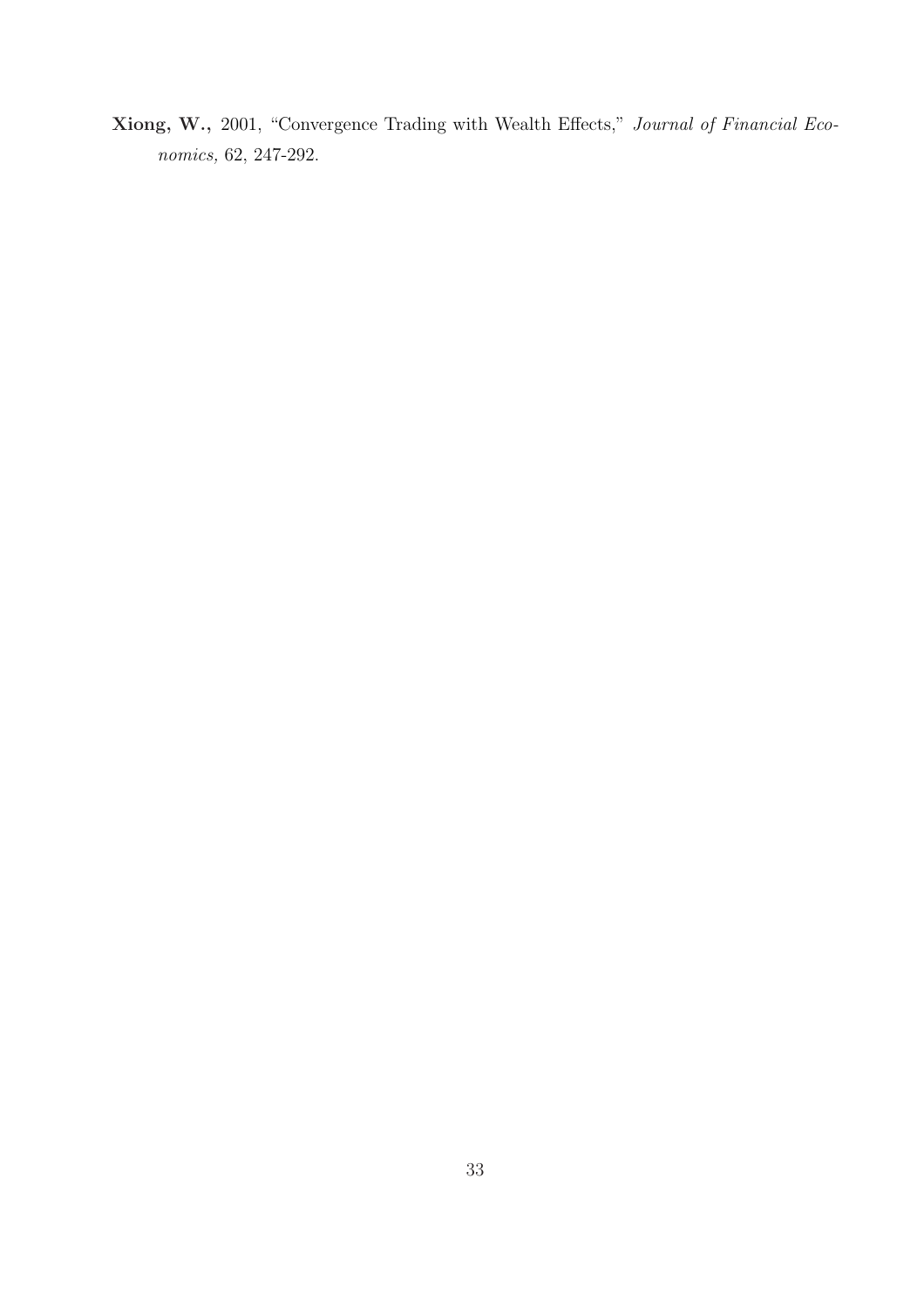### Figure 1 Principal and Coupon Payments

The maturity structure of marketable government debt as of June 1975, at which point the Treasury reported \$315.6 billion of securities outstanding, including \$128.6 billion of Treasury Bills, \$150.3 billion of Notes, and \$36.8 of Bonds. Including principal payments, total payments are \$376 billion. The grey bars denote total principal payments, the solid bars denote total coupon payments, all sorted by month of maturity. For maturities of five years and longer, payments are aggregated at the yearly level.



**Months until payment due**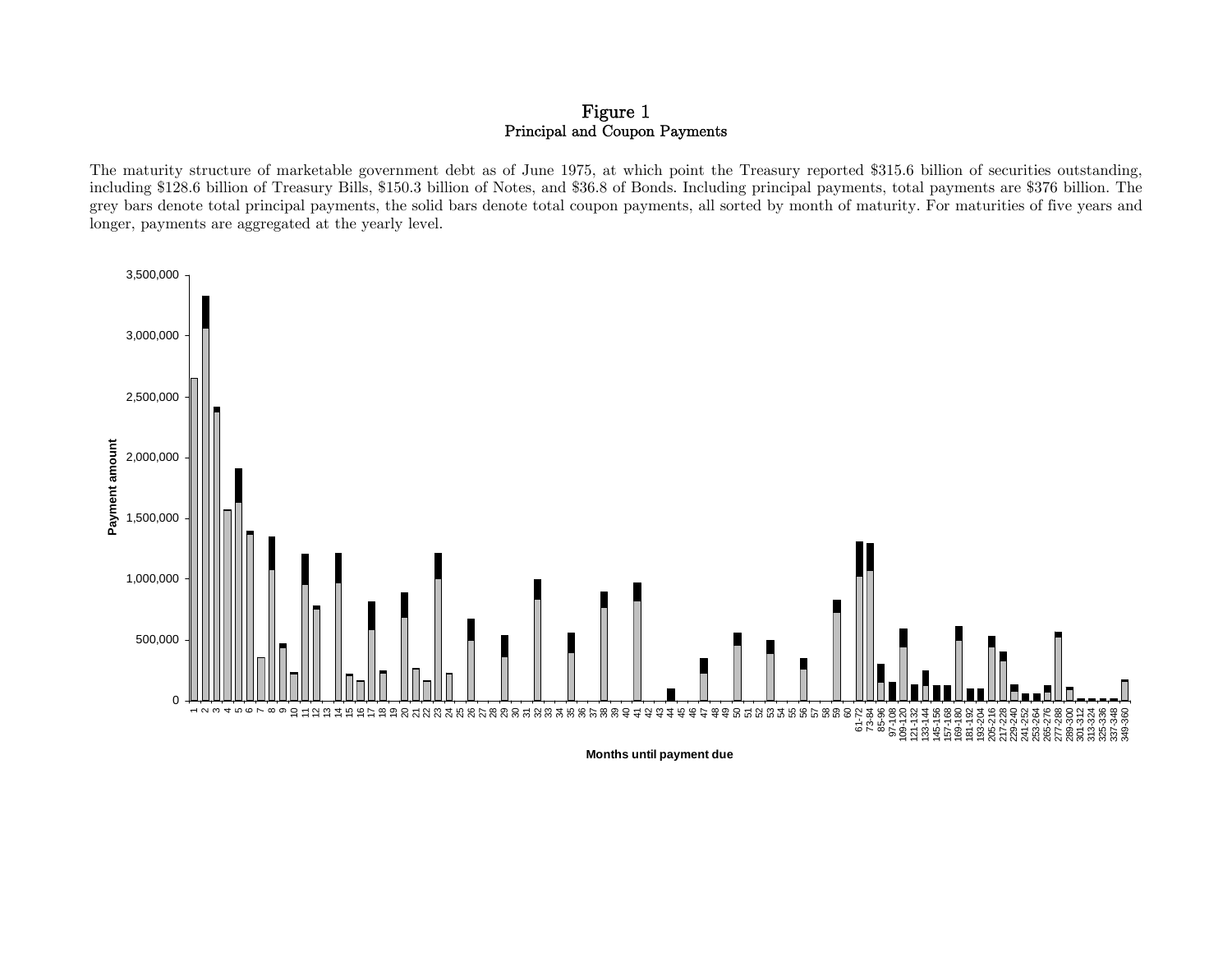### Figure 2 The maturity structure of government debt 1952-2004

Panel A shows the cumulative principal and coupon payments due within  $\tau$  years, where both principal and coupon payments are expressed in face values. Panel B shows the dollar-weighted average maturity of principal and coupon payments.





Panel B. Dollar-weighted average maturity of principal and coupon payments (in months)

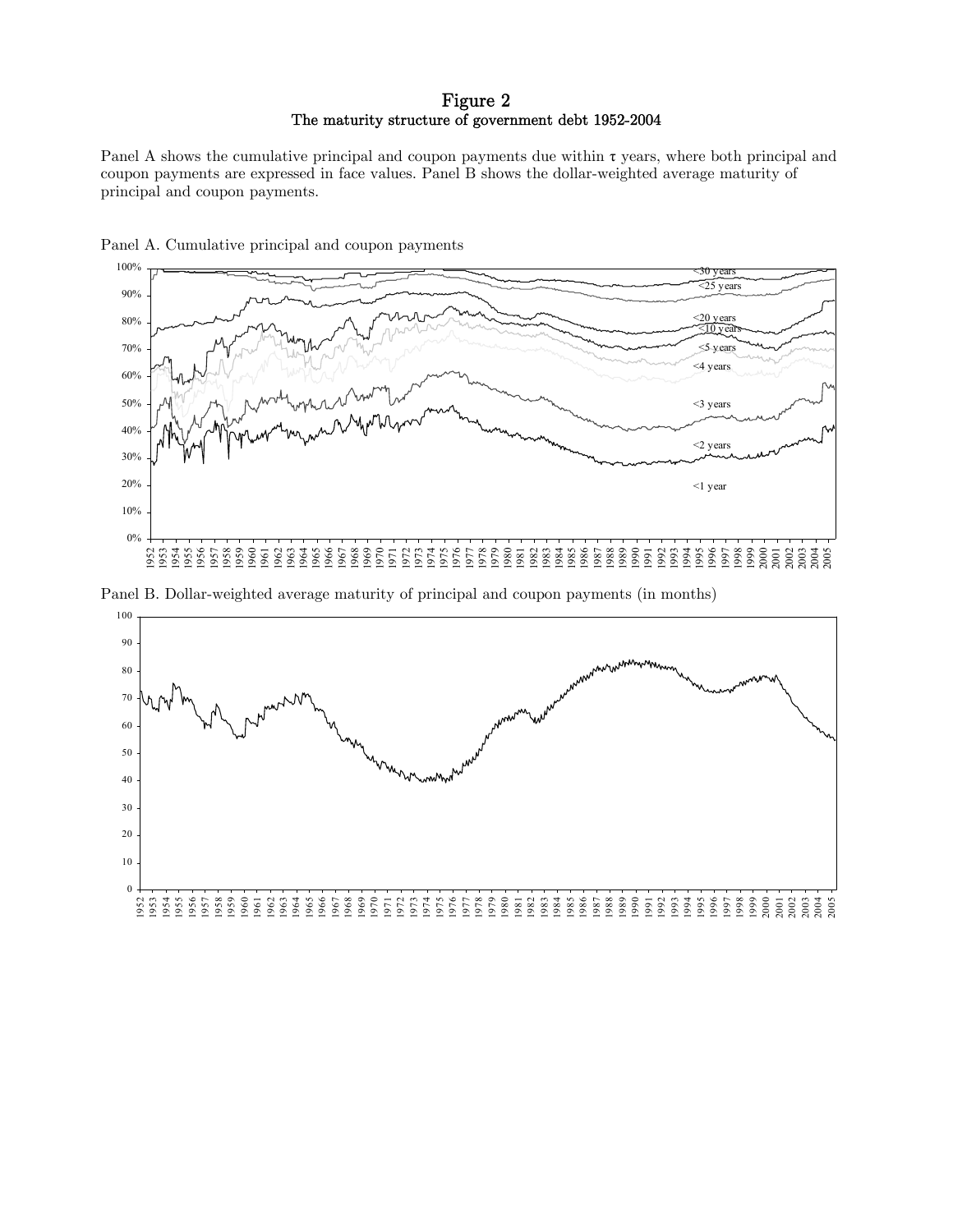### Figure 3 Term spread and government debt maturity

Scatterplot of term spread against debt maturity. Debt maturity is measured as the fraction of principal and coupon payments due in ten years or longer. The term spread is the difference in log yield between the 20 year bond and the one-year bond, and is measured in December each year. Yield on the 20-year bond is from Ibbotson; yield on the one-year bond is from Fama and Bliss.



Fraction of Government Debt 10 yrs+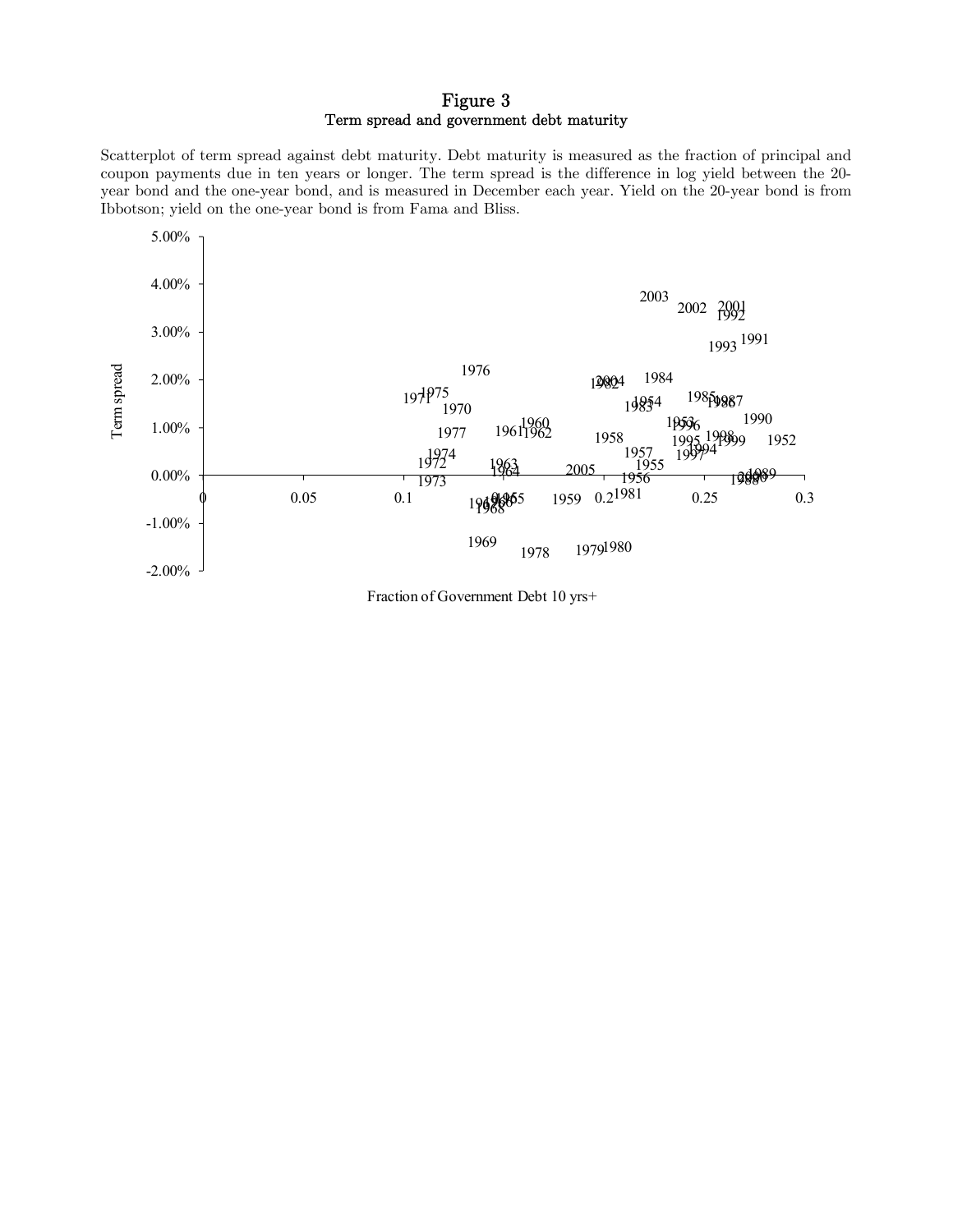### Figure 4 Bond returns and government debt maturity

Scatterplot of excess bond returns against debt maturity. Debt maturity is measured as the fraction of principal and coupon payments due in ten years or longer. In Panel A, excess bond returns are the difference between the one-year log return of the 20-year bond and the log yield of the one-year bond. In Panel B, excess bond returns are the three-year cumulation of one-year excess returns. Returns are measured in December each year.





Fraction of Government Debt 10 yrs+





Fraction of Government Debt 10 yrs+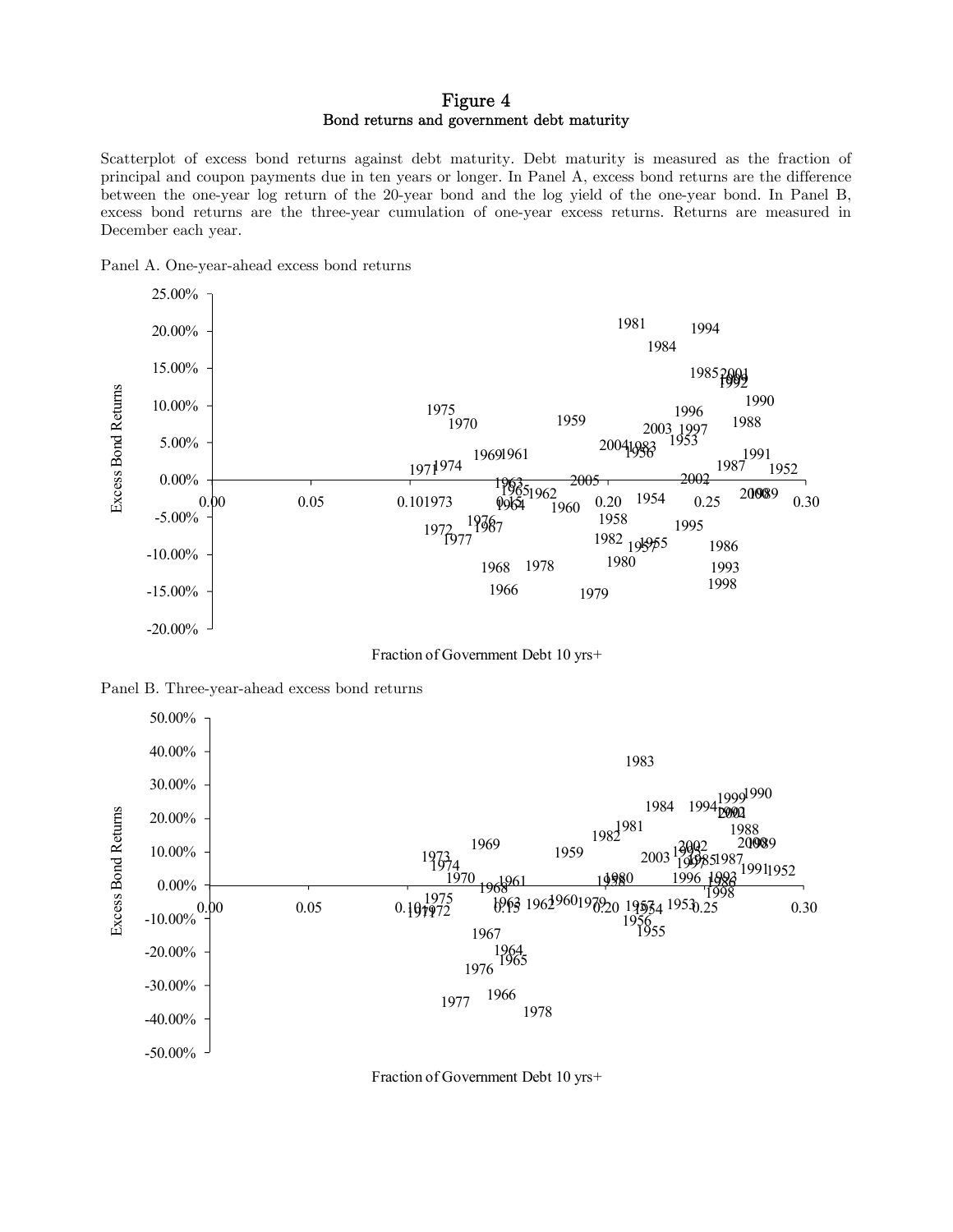### Table I The maturity structure of government debt 1952-2005

The cumulative fraction of principal and coupon payments due within *τ* years. The left-hand-columns list the number of bonds outstanding at the time of measurement. The bottom two rows denote the sample mean and standard deviation.

|               |         |                      |      |                |      |      |      |      |      | Fraction of principal and coupon payments due within $\tau$ years |      |      |
|---------------|---------|----------------------|------|----------------|------|------|------|------|------|-------------------------------------------------------------------|------|------|
| Period        | N Bonds | Maturity<br>(months) | 1    | $\overline{2}$ | 3    | 4    | 5    | 10   | 15   | 20                                                                | 25   | 30   |
| December 1952 | 52      | 69                   | 0.31 | 0.44           | 0.55 | 0.61 | 0.62 | 0.75 | 0.81 | 0.95                                                              | 1.00 | 1.00 |
| December 1960 | 91      | 62                   | 0.40 | 0.53           | 0.62 | 0.73 | 0.79 | 0.90 | 0.96 | 0.97                                                              | 0.99 | 1.00 |
| December 1970 | 89      | 45                   | 0.50 | 0.59           | 0.66 | 0.78 | 0.83 | 0.92 | 0.94 | 0.96                                                              | 0.98 | 1.00 |
| December 1980 | 158     | 63                   | 0.47 | 0.62           | 0.70 | 0.75 | 0.79 | 0.88 | 0.92 | 0.94                                                              | 0.95 | 1.00 |
| December 1990 | 239     | 82                   | 0.37 | 0.52           | 0.61 | 0.66 | 0.71 | 0.84 | 0.86 | 0.88                                                              | 0.92 | 1.00 |
| December 2000 | 191     | 83                   | 0.41 | 0.54           | 0.61 | 0.66 | 0.70 | 0.81 | 0.82 | 0.90                                                              | 0.95 | 1.00 |
|               |         |                      |      |                |      |      |      |      |      |                                                                   |      |      |
| Mean          | 137     | 65                   | 0.41 | 0.54           | 0.62 | 0.70 | 0.74 | 0.85 | 0.89 | 0.93                                                              | 0.97 | 1.00 |
| $\sigma$      | 71      | 12                   | 0.07 | 0.06           | 0.05 | 0.07 | 0.08 | 0.06 | 0.06 | 0.04                                                              | 0.03 | 0.00 |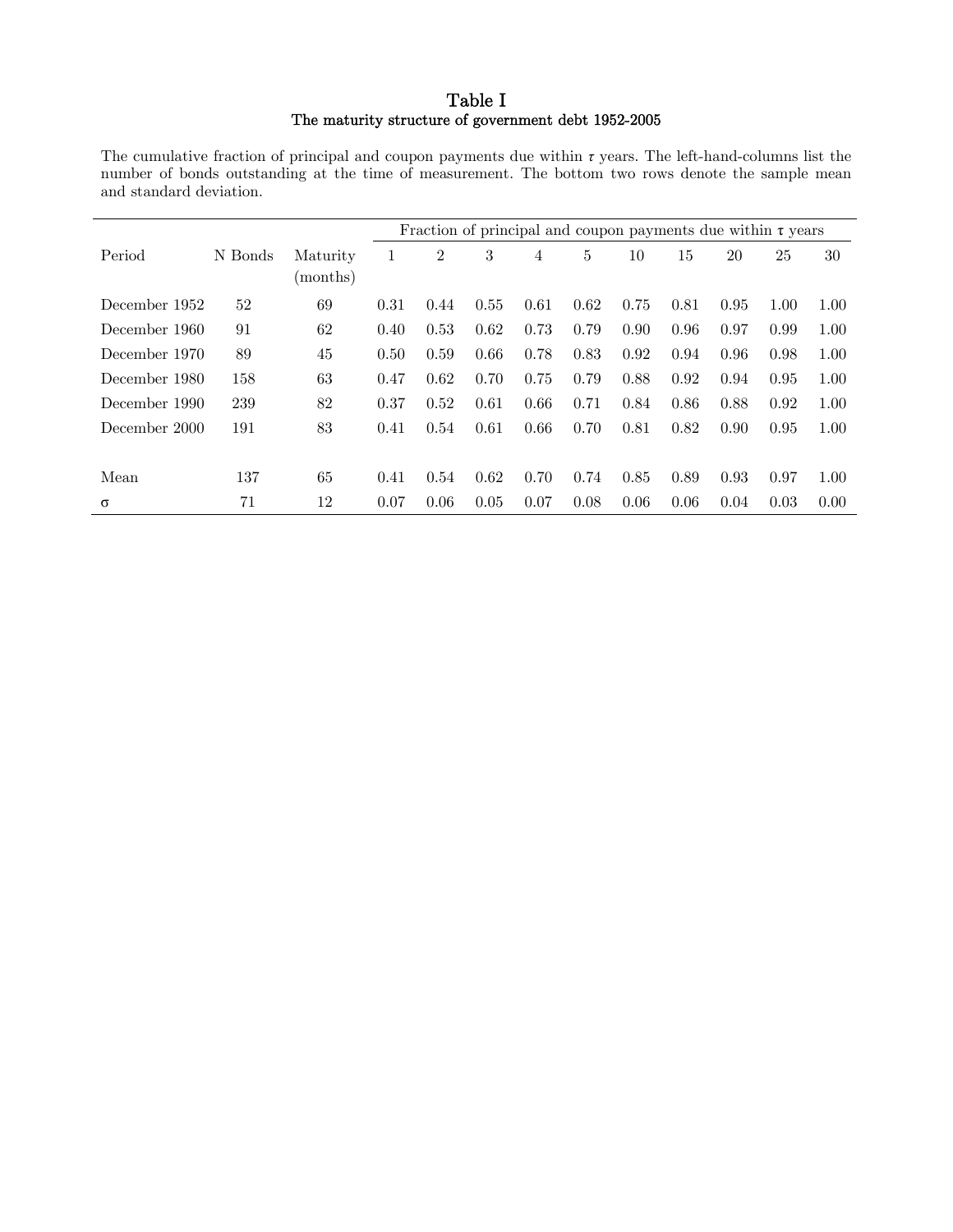### Table II Bond yields and government debt maturity

The dependent variable is alternately the *τ*-year yield spread, the *τ*-year forward rate spread, or the Cochrane-Piazzesi (2005) factor, denoted by *γ*ft. The Cochrane-Piazzesi factor is calculated using the coefficients reported in Table 1 of their paper. The independent variable is alternately the fraction of principal and coupon payments due in ten years or longer, or the dollar-weighted average maturity of principal and coupon payments,  $M_t$ , expressed in months over 100. t-statistics, reported in brackets, follow Newey-West (1987), allowing up to six lags in the adjustment.

|                     |           |         |         |         | Panel A: Yield spreads $y_t^{(r)} - y_t^{(1)}$                                     |         |         |         |            |         |
|---------------------|-----------|---------|---------|---------|------------------------------------------------------------------------------------|---------|---------|---------|------------|---------|
|                     | $2$ -year |         | 3-year  |         | 4-year                                                                             |         | 5-year  |         | $20$ -year |         |
| $D_t^{(10+)} / D_t$ | 0.016     |         | 0.025   |         | 0.034                                                                              |         | 0.04    |         | 0.077      |         |
|                     | (2.593)   |         | (2.564) |         | (2.742)                                                                            |         | (2.799) |         | (3.677)    |         |
| $M_t$               |           | 0.006   |         | 0.01    |                                                                                    | 0.013   |         | 0.015   |            | 0.028   |
|                     |           | (2.105) |         | (2.246) |                                                                                    | (2.442) |         | (2.384) |            | (3.096) |
| R-squared           | 0.057     | 0.045   | 0.055   | 0.049   | 0.062                                                                              | 0.056   | 0.065   | 0.054   | 0.097      | 0.074   |
|                     |           |         |         |         | Panel B: Forward rate spreads $f_t^{(r)} - y_t^{(l)}$ and Cochrane-Piazzesi factor |         |         |         |            |         |
|                     | $2$ -year |         | 3-year  |         | 4-year                                                                             |         | 5-year  |         | $20$ -year |         |
| $D_t^{(10+)} / D_t$ | 0.033     |         | 0.044   |         | 0.061                                                                              |         | 0.063   |         | 0.059      |         |
|                     | (2.593)   |         | (2.478) |         | (2.927)                                                                            |         | (2.836) |         | (1.623)    |         |
| $M_t$               |           | 0.012   |         | 0.018   |                                                                                    | 0.024   |         | 0.021   |            | 0.028   |
|                     |           | (2.105) |         | (2.304) |                                                                                    | (2.674) |         | (2.204) |            | (2.018) |
| R-squared           | 0.057     | 0.045   | 0.049   | 0.047   | 0.066                                                                              | 0.06    | 0.061   | 0.041   | 0.015      | 0.021   |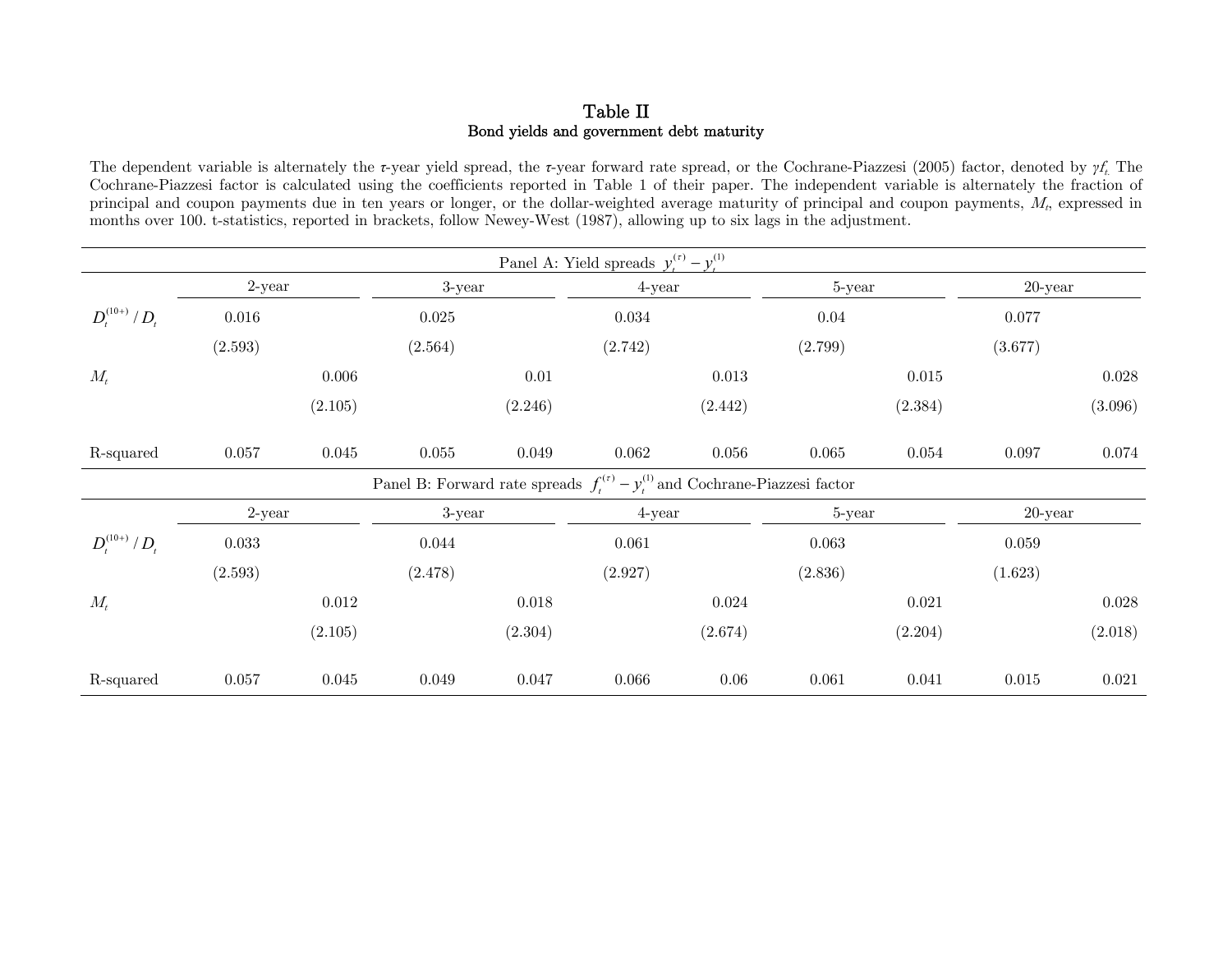### Table III Bond returns and government debt maturity: Univariate tests

Excess bond returns regressed on measures of government debt maturity.

 $r_{[t+1,t+12]} = a + bX_t + u_t$ 

The independent variable is alternately the fraction of principal and coupon payments due in ten years or longer, or the dollar-weighted average maturity of principal and coupon payments,  $M_t$ , expressed in months over 100. The first row of t-statistics, reported in brackets, follows Newey-West (1987), allowing up to 18 lags in the adjustment. The second row of t-statistics follows Hansen and Hodrick (1983), allowing for 12-months of overlap in return measurement. For the longer horizon returns, Newey-West t-statistics allow up to  $n+6$  lags in the adjustment, where n is the forecast horizon, and Hansen and Hodrick (1983) t-statistics allow for n-months of overlap.

|                                 |       | $X = D_t^{(10+)} / D_t$ |         |                |       | $X = M_t$ |         |                |
|---------------------------------|-------|-------------------------|---------|----------------|-------|-----------|---------|----------------|
|                                 | b     | (t)                     | (t)     | $\mathbf{R}^2$ | b     | (t)       | (t)     | $\mathbf{R}^2$ |
| Dependent Variable:             |       |                         |         |                |       |           |         |                |
| 12-month return 2-year bond     | 0.100 | (2.599)                 | (2.273) | 0.084          | 0.034 | (1.924)   | (1.679) | 0.059          |
| 12-month return 3-year bond     | 0.168 | (2.566)                 | (2.252) | 0.073          | 0.061 | (2.054)   | (1.799) | 0.057          |
| 12-month return 4-year bond     | 0.231 | (2.676)                 | (2.358) | 0.072          | 0.086 | (2.189)   | (1.924) | 0.059          |
| 12-month return 5-year bond     | 0.274 | (2.685)                 | (2.373) | 0.068          | 0.101 | (2.167)   | (1.908) | 0.054          |
| 12-month return 20-year bond    | 0.458 | (2.838)                 | (2.528) | 0.068          | 0.170 | (2.313)   | (2.046) | 0.056          |
| 24-month return 20-year bond    | 1.003 | (3.508)                 | (3.156) | 0.164          | 0.361 | (2.708)   | (2.457) | 0.125          |
| 36-month return 20-year bond    | 1.574 | (3.939)                 | (3.363) | 0.264          | 0.554 | (3.023)   | (2.614) | 0.192          |
| $60$ -month return 20-year bond | 2.713 | (5.260)                 | (4.372) | 0.428          | 0.952 | (4.504)   | (3.789) | 0.313          |
| 12-month return on stock market | 0.394 | (0.963)                 | (0.973) | 0.014          | 0.177 | (1.144)   | (1.242) | 0.017          |
| 24-month return on stock market | 0.956 | (1.292)                 | (1.171) | 0.047          | 0.339 | (1.253)   | (1.174) | 0.035          |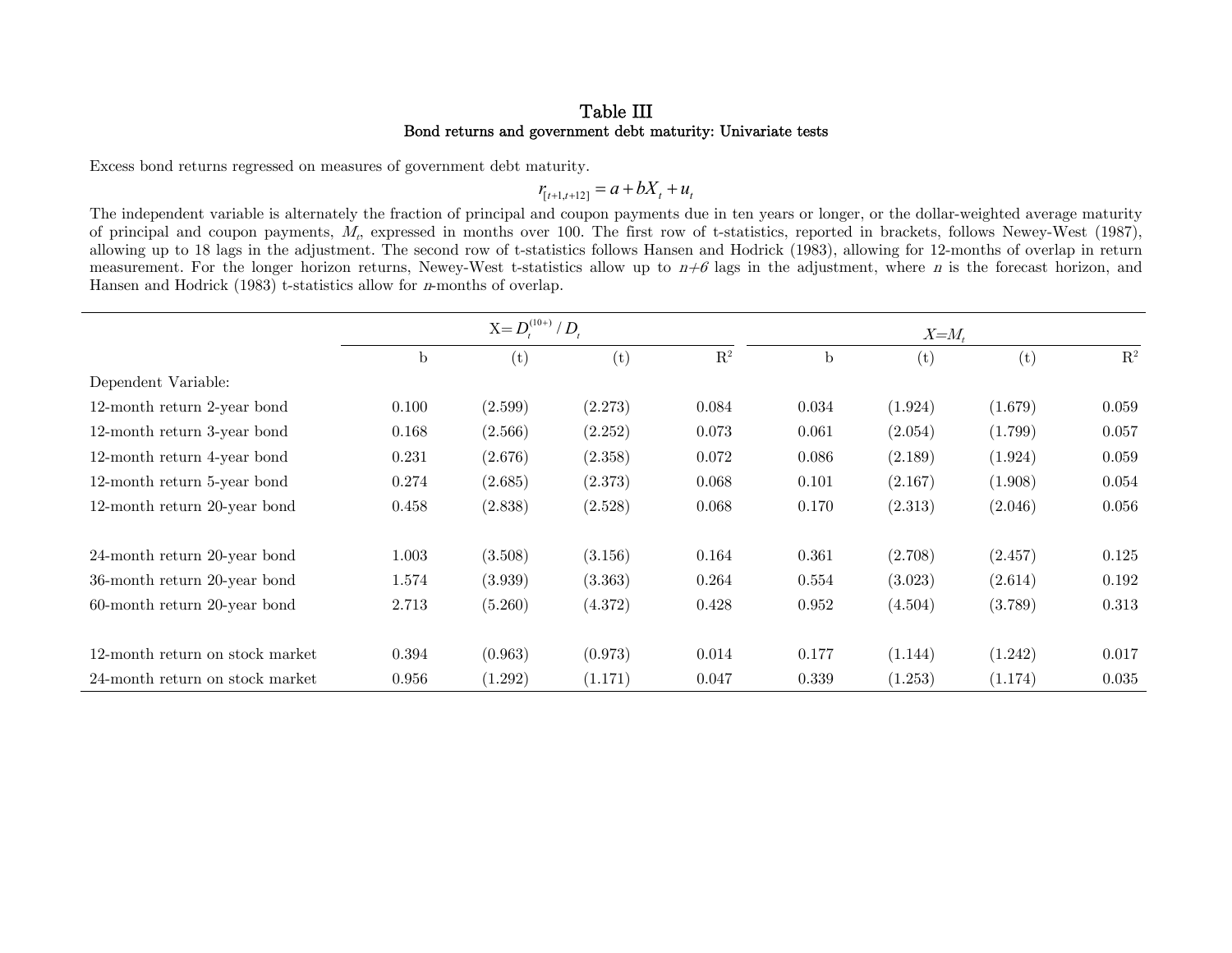### Table IV Bond returns and government debt maturity: Multivariate tests

The dependent variable is the one-year, three-year, or five-year log return of the *τ*-year bond minus the log yield of the one-year bond. The independent variable is the fraction of principal and coupon payments due in ten years or longer. Control variables include the *τ*-year yield spread and the Cochrane-Piazzesi (2005) factor. The first row of t-statistics, reported in brackets, follows Newey-West (1987), allowing up to  $n+6$  lags in the adjustment where n denotes the return horizon in months. The second row of t-statistics follows Hansen and Hodrick (1983), allowing for overlap of n months in return measurement.

|                            | Excess 1-yr return          |                             |                             |                             |                             |                             |                             |                             |                             |                             | Excess 3-yr return          |                             | Excess 5-yr return          |                                      |
|----------------------------|-----------------------------|-----------------------------|-----------------------------|-----------------------------|-----------------------------|-----------------------------|-----------------------------|-----------------------------|-----------------------------|-----------------------------|-----------------------------|-----------------------------|-----------------------------|--------------------------------------|
|                            | $2$ -yr bond                |                             | 3-yr bond                   |                             | 4-yr bond                   |                             | 5-yr bond                   |                             | $20$ -yr bond               |                             | $20$ -yr bond               |                             | $20$ -yr bond               |                                      |
| $D_t^{(10+)} / D_t$        | 0.081<br>(2.298)<br>(2.017) | 0.076<br>(2.074)<br>(1.816) | 0.133<br>(2.228)<br>(1.962) | 0.123<br>(2.050)<br>(1.806) | 0.179<br>(2.366)<br>(2.094) | 0.158<br>(2.062)<br>(1.826) | 0.215<br>(2.395)<br>(2.126) | 0.190<br>(2.112)<br>(1.879) | 0.359<br>(2.622)<br>(2.362) | 0.301<br>(2.141)<br>(1.921) | 1.453<br>(3.800)<br>(3.301) | 1.446<br>(3.768)<br>(3.316) | 2.543<br>(4.847)<br>(5.216) | 2.802<br>(4.529)<br>(4.250)          |
| $\gamma f_t$               | 0.310<br>(4.883)<br>(4.425) |                             | 0.603<br>(5.176)<br>(4.675) |                             | 0.883<br>(5.331)<br>(4.800) |                             | 1.004<br>(4.682)<br>(4.216) |                             | 1.677<br>(4.340)<br>(3.918) |                             | 2.146<br>(4.199)<br>(4.186) |                             | 3.078<br>(4.229)<br>(4.395) |                                      |
| $y_t^{(\tau)} - y_t^{(1)}$ |                             | 1.438<br>(3.178)<br>(2.854) |                             | 1.776<br>(3.355)<br>(2.982) |                             | 2.138<br>(3.549)<br>(3.135) |                             | 2.092<br>(3.124)<br>(2.782) |                             | 2.036<br>(2.768)<br>(2.510) |                             | 1.638<br>(1.535)<br>(1.813) |                             | $-1.330$<br>$(-0.802)$<br>$(-0.893)$ |
| R-squared                  | 0.269                       | 0.162                       | 0.285                       | 0.162                       | 0.310                       | 0.181                       | 0.273                       | 0.158                       | 0.276                       | 0.143                       | 0.375                       | 0.279                       | 0.552                       | 0.433                                |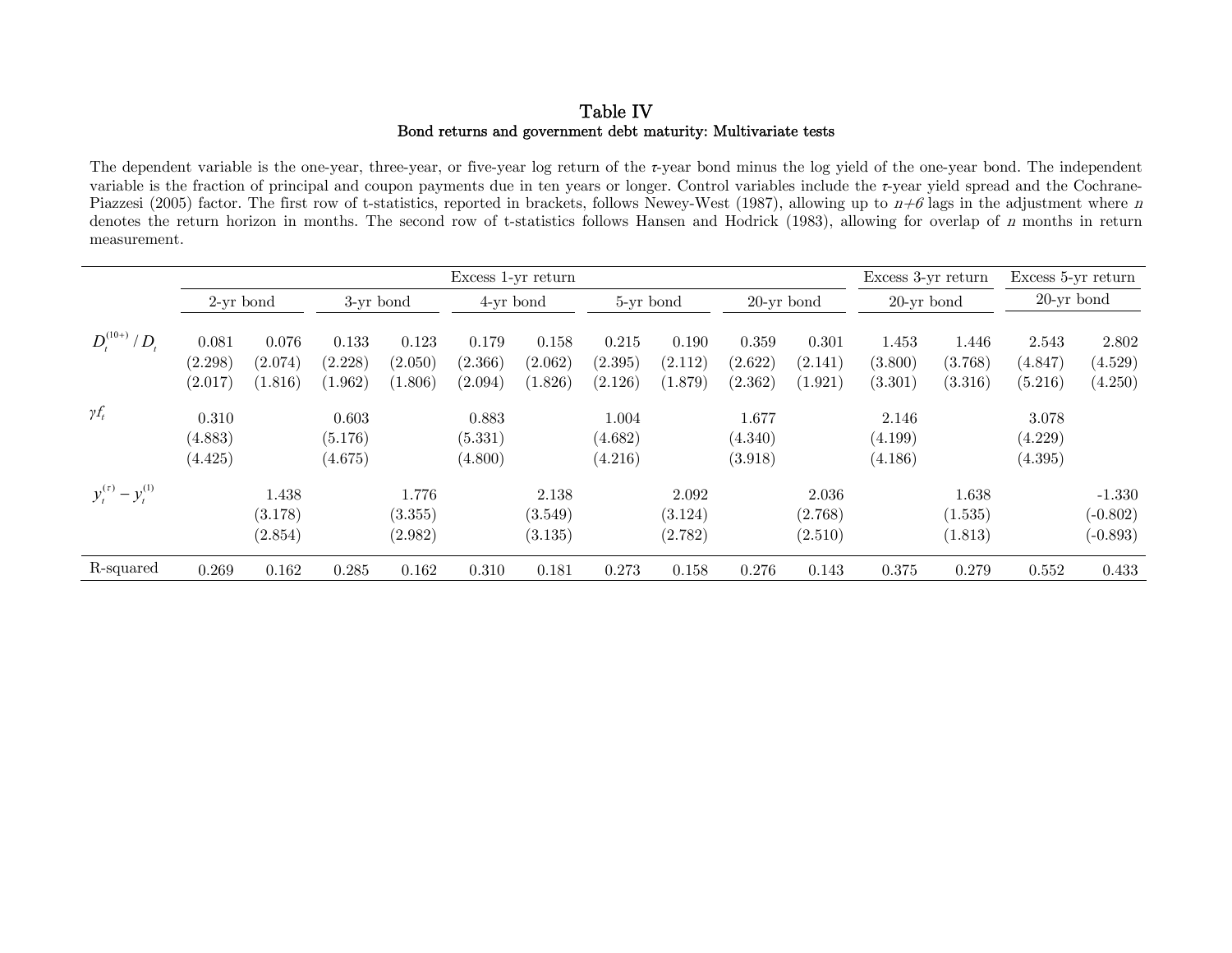### Table V Corrections for persistence of the predictor variable

We estimate the system of equations:

$$
r_{t} = a + bX_{t-1} + u_{t}
$$

$$
X_{t} = c + dX_{t-1} + v_{t}
$$

where  $r$  denotes one-year excess return on the 20-year bond, and  $X$ denotes the fraction of principal and coupon payments due in ten years or longer. We sample the data annually in December. Stambaugh (1999) shows that the OLS estimate *b* is biased by approximately  $\rho_w \sigma_w / \sigma_v$  times the small sample bias on  $d$ . The table shows estimates of these inputs, as well as the adjusted *b*-coefficient.

| a              | $-0.073$ | $(-2.113)$ |
|----------------|----------|------------|
| b              | 0.468    | (2.567)    |
| R-squared      | 0.067    |            |
| $\mathcal C$   | 0.007    | (0.940)    |
| $\overline{d}$ | 0.949    | (23.101)   |
| R-squared      | 0.914    |            |
|                |          |            |
| $\sigma_u$     | 0.0877   |            |
| $\sigma_{v}$   | 0.0147   |            |
| $\rho_{uv}$    | $-0.157$ |            |
| (p-value)      | (0.261)  |            |
| Adjusted- $b$  | 0.401    |            |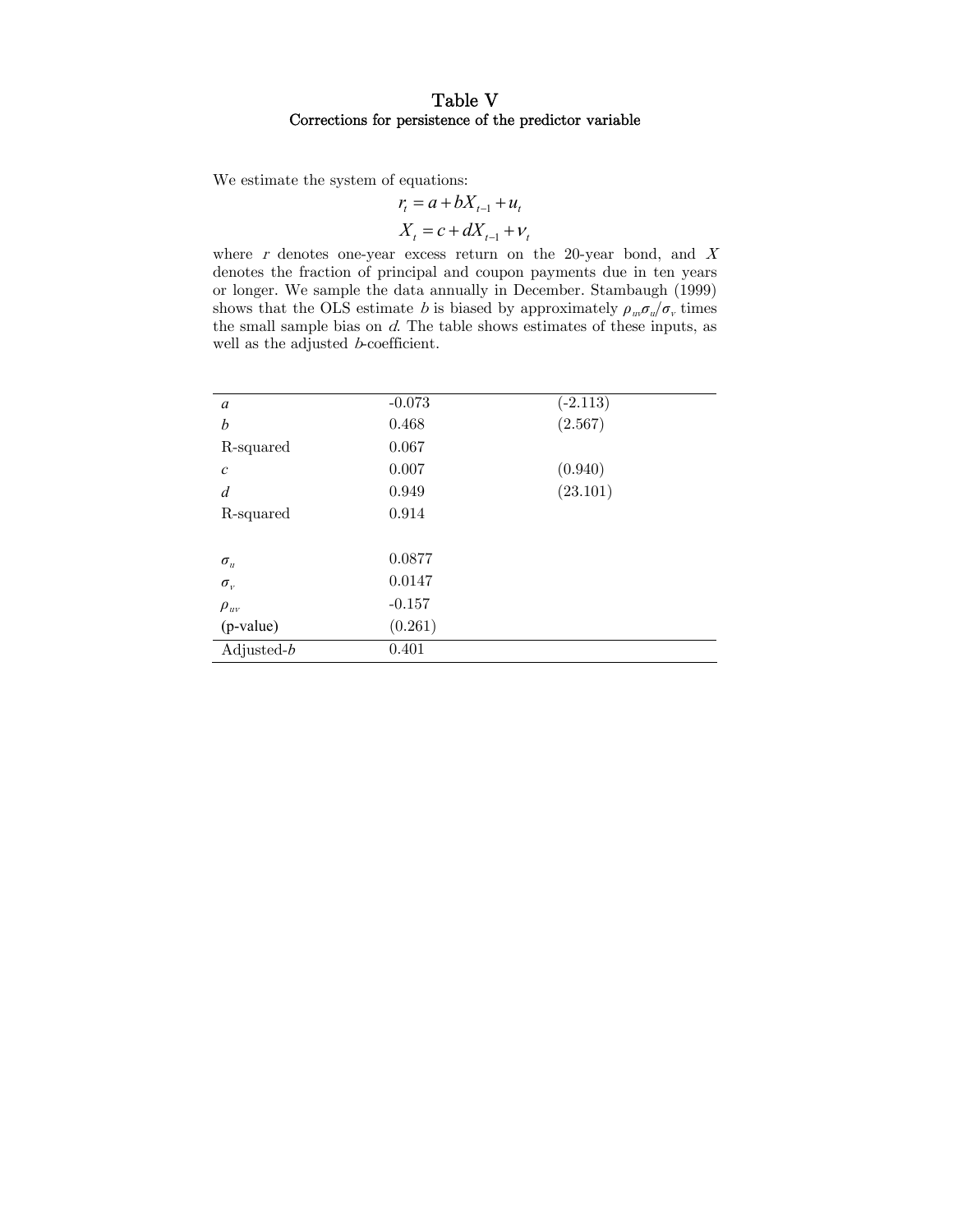### Table VI Bond returns and government debt maturity: Robustness checks and extensions

Robustness checks and extensions of return-forecasting regressions. In each case, results are shown for both the univariate regression, as well as a multivariate regression that controls for the Cochrane-Piazzesi (2005) factor. In the baseline case, the dependent variable is the one-year log return of the 20-year bond minus the log yield of the one-year bond, and the independent variables is the fraction of principal and coupon payments due in ten years or longer. The robustness tests include: (a) adding a control for a time trend; (b) controlling for the maturity of debt that is held by Federal Reserve banks; (c) the 1964-2003 subperiod that is used in Cochrane and Piazzesi; (d) 1952-1977, the first half of the sample; (e) 1978-2004, the second half of the sample; (f) annual sampling of the data, leaving the dependent variable unchanged; (g) annual sampling of the data, replacing the dependent variable with 36-month returns; (h) ignoring coupons in the calculation of debt maturity; (i) GLS regressions following Prais-Whinston that adjust for AR(1) type persistence in both LHS and RHS variables; (j) GLS regressions with 36-month returns. t-statistics follow Newey-West (1987), allowing up to 18 lags in the adjustment.

|                                   |             | Univariate   |                | Multivariate |         |                |  |
|-----------------------------------|-------------|--------------|----------------|--------------|---------|----------------|--|
|                                   | $\mathbf b$ | $^{(\rm t)}$ | $\mathbf{R}^2$ | b            | (t)     | $\mathbf{R}^2$ |  |
| Baseline case                     | 0.458       | (2.838)      | 0.067          | 0.358        | (2.622) | 0.274          |  |
| Time trend control                | 0.320       | (1.957)      | 0.095          | 0.334        | (2.039) | 0.277          |  |
| Fed holding control               | 0.331       | (1.484)      | 0.022          | 0.512        | (2.702) | 0.286          |  |
| 1964-2003                         | 0.578       | (3.018)      | 0.099          | 0.341        | (2.304) | 0.378          |  |
| 1952-1977                         | $-0.032$    | $(-0.157)$   | 0.001          | 0.097        | (0.486) | 0.040          |  |
| 1978-2005                         | 0.993       | (2.365)      | 0.091          | 0.694        | (2.017) | 0.358          |  |
| Annual sampling, 12-month horizon | 0.468       | (2.567)      | 0.067          | 0.350        | (2.344) | 0.324          |  |
| Annual sampling, 36-month horizon | 1.580       | (3.499)      | 0.260          | 1.413        | (3.731) | 0.463          |  |
| Ignore Coupons                    | 0.349       | (1.788)      | 0.027          | 0.473        | (2.792) | 0.283          |  |
| GLS 12-month horizon (annual)     | 0.367       | (1.717)      | 0.034          | 0.466        | (2.686) | 0.377          |  |
| GLS 36-month horizon (annual)     | 1.177       | (1.663)      | 0.039          | 1.301        | (2.081) | 0.163          |  |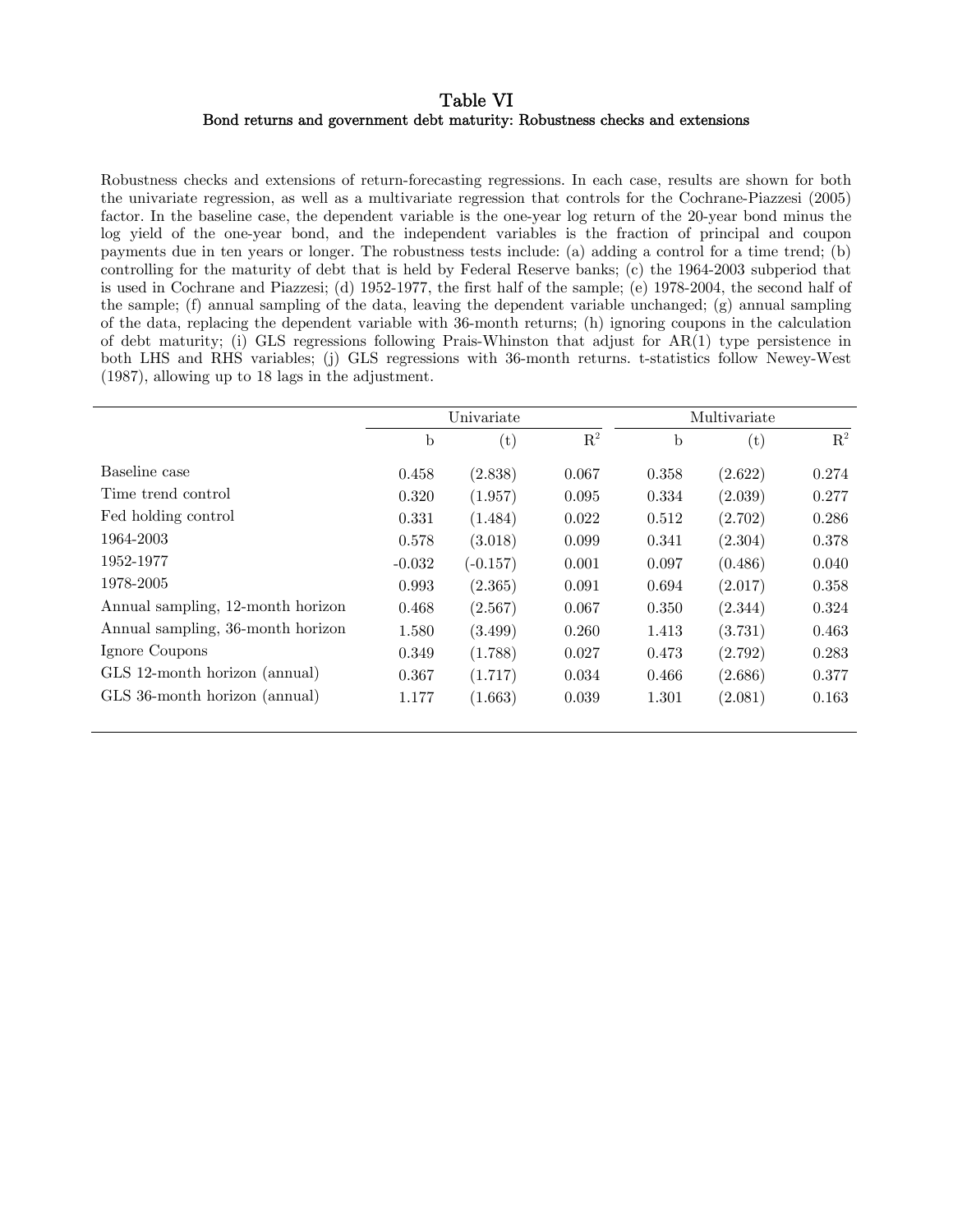### Table VII Cross-sectional tests: Long-term bond returns in excess of intermediate-term bond returns

The dependent variable is the one-year log return of the 20-year Treasury bond minus the one-year log return of the 10-year Treasury, or the three-year log return of the 20-year Treasury bond minus the threeyear log return of the 10-year Treasury. The independent variables include the share of principal and coupon payments between 15 and 25 years over the principal and coupon payments between 5 and 15 years, the share of principal and coupon payments that are 10-years or more, and the Cochrane-Piazzesi (2005) factor. The first row of t-statistics, reported in brackets, follows Newey-West (1987), allowing up to  $n+\theta$  lags in the adjustment where n denotes the return horizon in months. The second row of t-statistics follows Hansen and Hodrick  $(1983)$ , allowing for overlap of *n* months in return measurement.

|                              |         | 1-yr return of 20-year bond over 10-year |         |         | 3-yr return of 20-year bond over 10-year |         |
|------------------------------|---------|------------------------------------------|---------|---------|------------------------------------------|---------|
| $D_t^{(15,25)}/D_t^{(5,15)}$ | 0.044   | 0.046                                    | 0.034   | 0.110   | 0.081                                    | 0.064   |
|                              | (4.359) | (4.180)                                  | (3.604) | (4.205) | (2.947)                                  | (2.573) |
|                              | (3.904) | (3.759)                                  | (3.280) | (3.625) | (2.926)                                  | (2.456) |
| $D_t^{(10+)} / D_t$          |         | $-0.026$                                 | 0.006   |         | 0.384                                    | 0.431   |
|                              |         | $(-0.319)$                               | (0.087) |         | (1.497)                                  | (1.698) |
|                              |         | $(-0.290)$                               | (0.080) |         | (1.526)                                  | (1.732) |
| $\gamma f_t$                 |         |                                          | 0.652   |         |                                          | 0.911   |
|                              |         |                                          | (3.151) |         |                                          | (4.131) |
|                              |         |                                          | (2.851) |         |                                          | (7.111) |
| R-squared                    | 0.163   | 0.163                                    | 0.260   | 0.320   | 0.349                                    | 0.408   |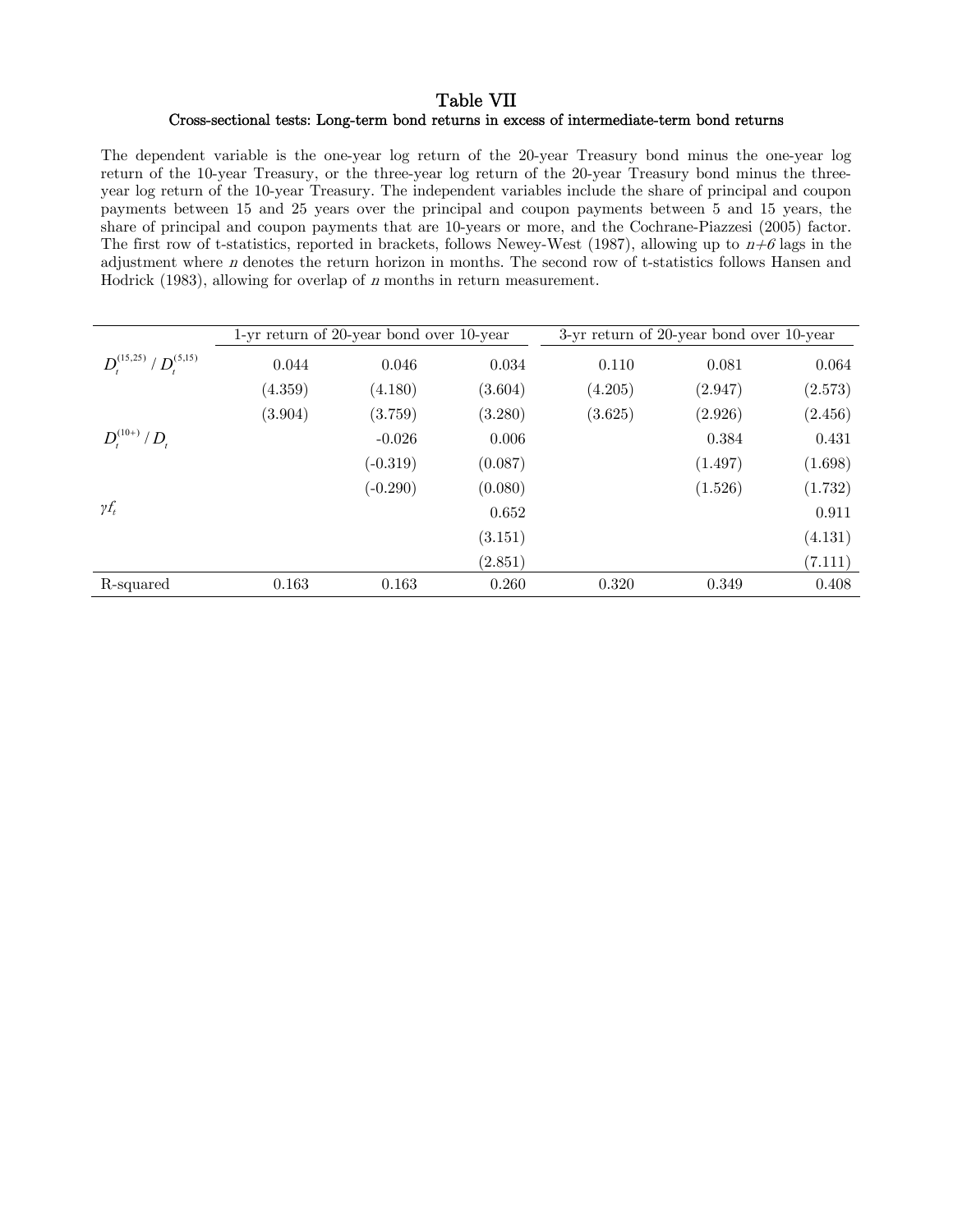### Table VIII Bond returns and government debt maturity: GMM Instrumental Variables Regressions

Generalized method of moments instrumental variables regressions of excess bond returns on debt maturity. Debt maturity is measured as the fraction of principal and coupon payments due in ten years or longer. The first stage regression shows estimates from regressions of debt maturity on lagged values of itself, the term spread, the debt-to-gdp ratio, and a time trend. The second stage regression shows the slope coefficient of regressions of the one-year log return of the 20-year bond minus the log yield of the one-year bond, on instrumented values of debt maturity. t-statistics are computed using heteroskedasticity-robust standard errors are shown in parentheses.

| Forecast horizon:                                  |            | $12$ -months |             |            | 36-months |            |
|----------------------------------------------------|------------|--------------|-------------|------------|-----------|------------|
| First stage Regression:                            |            |              |             |            |           |            |
| Dependent variable = $D_{\cdot}^{(10+)}/D_{\cdot}$ |            |              |             |            |           |            |
| Lagged $D_{t}^{(10+)} / D_{t}$                     | 0.964      |              | 0.994       | 0.964      |           | 0.994      |
|                                                    | (29.084)   |              | (21.720)    | (29.084)   |           | (21.720)   |
| $y_t^{(\tau)} - y_t^{(1)}$                         | $-0.204$   |              | $-0.191$    | $-0.204$   |           | $-0.191$   |
|                                                    | $(-1.229)$ |              | $(-1.104)$  | $(-1.229)$ |           | $(-1.104)$ |
| Debt/gdp                                           |            | 0.352        | $-0.027$    |            | 0.352     | $-0.027$   |
|                                                    |            | (9.710)      | $(-1.096)$  |            | (9.710)   | $(-1.096)$ |
| $t\$                                               |            | 0.002        |             |            | 0.002     |            |
|                                                    |            | (6.415)      |             |            | (6.415)   |            |
| First stage R-squared                              | 0.917      | 0.692        | $\,0.919\,$ | 0.917      | 0.692     | 0.919      |
| Second stage regression:                           |            |              |             |            |           |            |
| Dependent variable $=$ Excess bond returns         |            |              |             |            |           |            |
|                                                    |            |              |             |            |           |            |
| Forecast $D_t^{(10+)} / D_t$                       | $0.516\,$  | 0.665        | 0.552       | 1.779      | 1.953     | 2.154      |
|                                                    | (2.456)    | (2.069)      | (2.642)     | (4.576)    | (4.912)   | (5.875)    |
| R-squared                                          | 0.06       | 0.06         | 0.06        | 0.26       | 0.26      | 0.25       |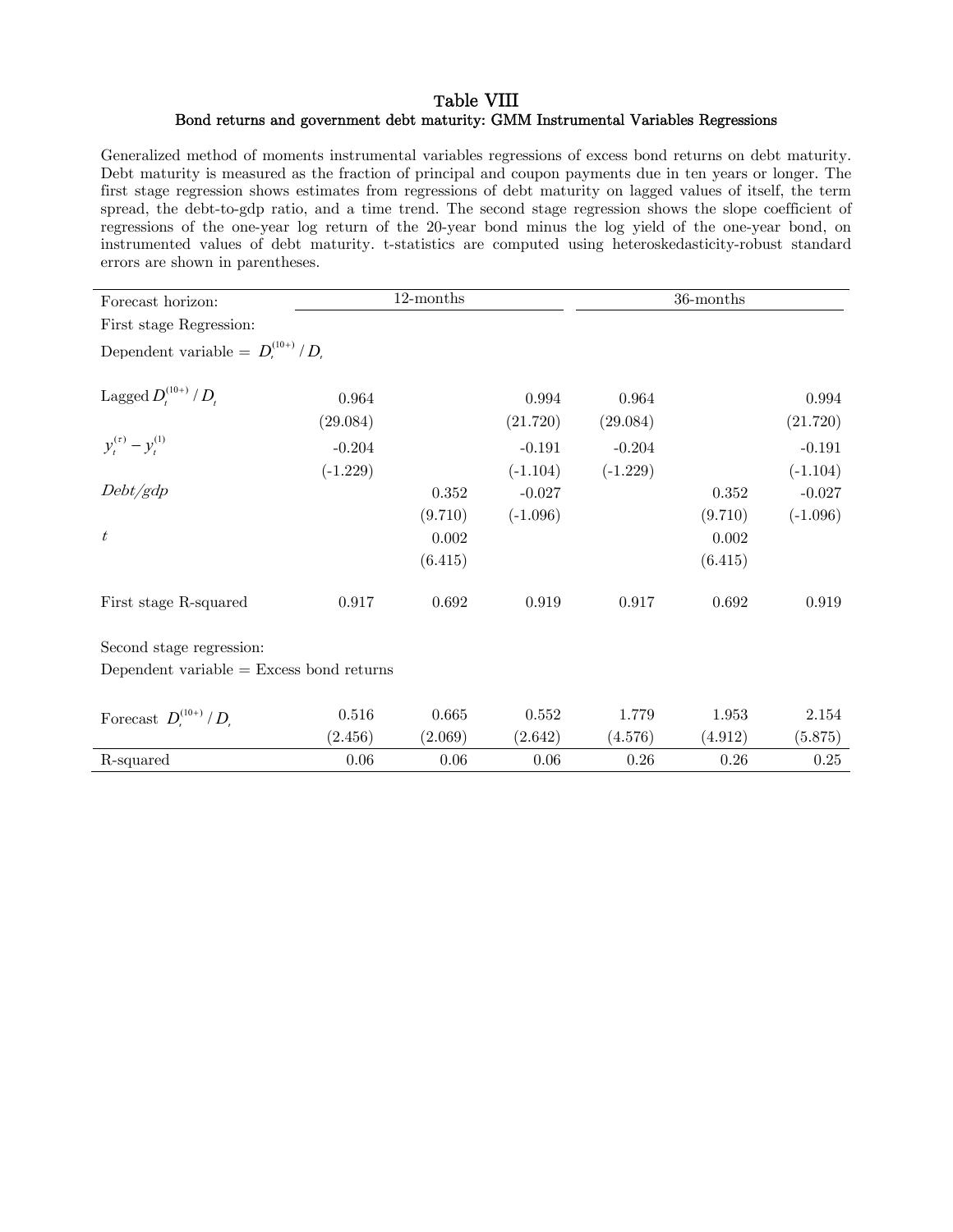### Table IX Bond returns, government debt maturity, and arbitrageur wealth

The dependent variable is the one-year log return of the 20-year bond minus the log yield of the one-year bond. The independent variables include the term spread, debt maturity, lagged changes in arbitrageur wealth, and interactions of lagged changes in arbitrageur wealth with the term spread and with debt maturity. Debt maturity is measured as the fraction of principal and coupon payments due in ten years or longer.

 $r_{t+1}^{(r)} - y_t^{(1)} = a + b(y_t^{(r)} - y_t^{(1)}) + cD_t^{(10+)} / D_t + d\Delta W_t^{Arb} + e\Delta W_t^{Arb} (y_t^{(r)} - y_t^{(1)}) + f\Delta W_t^{Arb} (D_t^{(10+)} / D_t) + \varepsilon_{t+1}$ 

Arbitrageurs make money when the term structure is upward sloping and subsequent bond returns are high, thus changes in arbitrageur wealth are proxied by the term spread times subsequent excess bond returns. The first row of t-statistics follows Newey-West (1987), allowing up to 18 lags in the adjustment. The second row of t-statistics follows Hansen and Hodrick (1983), which accounts explicitly for the 12-months of overlap in return measurement.

|                                               | (1)        | (2)        | (3)        | (4)        | (5)        | (6)        |
|-----------------------------------------------|------------|------------|------------|------------|------------|------------|
| $y_t^{(\tau)} - y_t^{(1)}$                    | 3.222      | 2.822      | 3.367      |            |            |            |
|                                               | (3.623)    | (3.682)    | (3.739)    |            |            |            |
|                                               | (3.219)    | (3.291)    | (3.337)    |            |            |            |
| $D_t^{(10+)} / D_t$                           |            |            |            | 0.572      | 0.524      | 0.543      |
|                                               |            |            |            | (3.282)    | (3.077)    | (3.175)    |
|                                               |            |            |            | (2.893)    | (2.719)    | (2.802)    |
| $\Delta W_t^{Arb}$                            | $-8.038$   | $-14.571$  |            | 25.857     | $-11.604$  |            |
|                                               | $(-1.354)$ | $(-2.818)$ |            | (1.004)    | $(-2.359)$ |            |
|                                               | $(-1.189)$ | $(-2.614)$ |            | (0.978)    | $(-2.219)$ |            |
| $\Delta W_t^{Arb} (y_t^{(\tau)} - y_t^{(1)})$ | $-441.940$ |            | $-721.280$ |            |            |            |
|                                               | $(-1.844)$ |            | $(-3.332)$ |            |            |            |
|                                               | $(-1.605)$ |            | $(-3.154)$ |            |            |            |
| $\Delta W_t^{Arb}(D_t^{(10+)}/D_t)$           |            |            |            | $-189.270$ |            | $-61.900$  |
|                                               |            |            |            | $(-1.488)$ |            | $(-2.639)$ |
|                                               |            |            |            | $(-1.463)$ |            | $(-2.506)$ |
| R-squared                                     | $0.183\,$  | 0.173      | 0.175      | 0.117      | 0.107      | 0.113      |